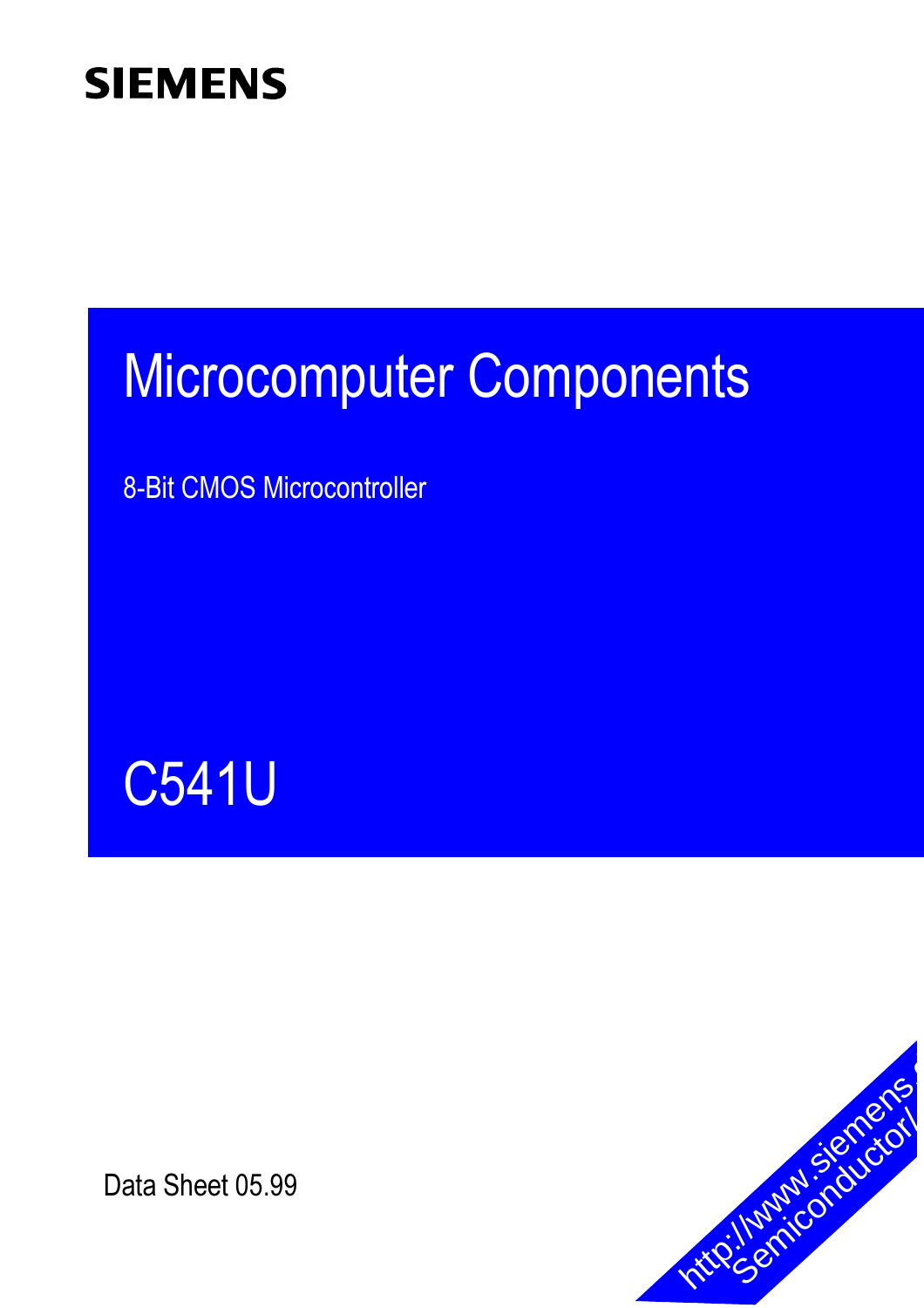| C541U Data Sheet<br><b>Revision History:</b>                                                                                                       |                                                                                                                                                                                                 | 05.99                                                                                                                                                                                                                                                                                                                                                                                                                                                                                                                                                                                                                                                                                                                                                                                                                                                                                                                                                                                                                                                                                                                                                                                                                                                                                                                             |
|----------------------------------------------------------------------------------------------------------------------------------------------------|-------------------------------------------------------------------------------------------------------------------------------------------------------------------------------------------------|-----------------------------------------------------------------------------------------------------------------------------------------------------------------------------------------------------------------------------------------------------------------------------------------------------------------------------------------------------------------------------------------------------------------------------------------------------------------------------------------------------------------------------------------------------------------------------------------------------------------------------------------------------------------------------------------------------------------------------------------------------------------------------------------------------------------------------------------------------------------------------------------------------------------------------------------------------------------------------------------------------------------------------------------------------------------------------------------------------------------------------------------------------------------------------------------------------------------------------------------------------------------------------------------------------------------------------------|
| Previous Releases :                                                                                                                                |                                                                                                                                                                                                 | 10.97(Original Version)                                                                                                                                                                                                                                                                                                                                                                                                                                                                                                                                                                                                                                                                                                                                                                                                                                                                                                                                                                                                                                                                                                                                                                                                                                                                                                           |
| Page<br>(10.97)<br>version)                                                                                                                        | Page<br>(05.99)<br>version)                                                                                                                                                                     | Subjects (changes since last revision)                                                                                                                                                                                                                                                                                                                                                                                                                                                                                                                                                                                                                                                                                                                                                                                                                                                                                                                                                                                                                                                                                                                                                                                                                                                                                            |
| All sections<br>All sections<br>1<br>2<br>2<br>2<br>4<br>5<br>6 to 9<br>21<br>22<br>24<br>31<br>38<br>39 to 40<br>43<br>43<br>43<br>44<br>44<br>44 | All sections<br>All sections<br>1<br>$\overline{c}$<br>$\overline{c}$<br>$\overline{2}$<br>4<br>5<br>5 to 8<br>20<br>22<br>24<br>31<br>37<br>38 to 39<br>42<br>42<br>42<br>42<br>43<br>43<br>43 | All references to C540U is removed.<br>$V_{\text{CC}}$ is changed to $V_{\text{DD}}$ .<br>Compliant to USB Specification "Rev 1.0".<br>Power supply voltage range changed to 4.25V to 5.5V.<br>Line "* P-SDIP-52 package " is added.<br>Table 1 is removed and replaced by "Ordering Information".<br>Figure 3; pin 2 is changed to ECAP.<br>Figure 4 is removed.<br>Table 1; column P-SDIP-52 is deleted and any references to P-SDIP-52 is also<br>removed, the definition of pin 2 is changed to ECAP.<br>Table 3; modified with addition of bit DRVI in GEPIR register.<br>Table 4; modified with addition of bits DRVIE and XVREG in DPWDR register.<br>First sentence; reference to P-SDIP-52 is removed.<br>Figure 16 is modified to include DRVI and DRVIE.<br>Figure 22 is removed.<br>Table 8; column P-SDIP-52 is removed.<br>"Absolute Maximum Ratings" is changed to tabular form.<br>Fifth line; "During overload conditions " changed to "During absolute<br>maximum rating conditons ".<br>"Operating Conditions" is added.<br>$V_{DD}$ is changed to 4.25V to 5.5V (5V +10%, -15%)<br>" $V_{\text{CC}}$ = 5 V + 10%  " is replaced by "(Operating Conditions apply)".<br>$V_{\text{IH min}}$ of $\overline{\text{EA}}$ is changed to 0.6 $V_{\text{DD}}$ .<br>$V_{\text{OL max}}$ of Port 0 is changed to 0.6 V. |
| 44<br>45<br>45<br>46<br>59<br>61<br>63                                                                                                             | 43<br>44<br>44<br>45<br>58<br>60<br>61                                                                                                                                                          | $I_{\text{IL max}}$ is changed to -60 µA.<br>Values for $I_{\text{DD}}$ (active and idle mode) and $I_{\text{PD}}$<br>Notes (6); modified.<br>" $V_{\text{CC}} = 5 \text{ V} + 10\% \dots$ " is replaced by "(Operating Conditions apply)".<br>" $V_{\rm CC}$ = 5 V + 10%  " is replaced by "(Operating Conditions apply)".<br>Figure 37 is added.<br>Figure 40 is removed.                                                                                                                                                                                                                                                                                                                                                                                                                                                                                                                                                                                                                                                                                                                                                                                                                                                                                                                                                       |

#### **Edition 05.99**

This edition was realized using the software system FrameMaker $^{\circledR}$ .

**Published by Siemens AG, Bereich Halbleiter, Marketing-**

**Kommunikation, Balanstraße 73, 81541 München**

© Siemens AG 6/2/99.

All Rights Reserved.

**Attention please!**

As far as patents or other rights of third parties are concerned, liability is only assumed for components, not for applications, processes and circuits implemented within components or assemblies.

The information describes the type of component and shall not be considered as assured characteristics.

Terms of delivery and rights to change design reserved.

For questions on technology, delivery and prices please contact the Semiconductor Group Offices in Germany or the Siemens Companies and Representatives worldwide (see address list).

Due to technical requirements components may contain dangerous substances. For information on the types in question please contact your nearest Siemens Office, Semiconductor Group.

Siemens AG is an approved CECC manufacturer.

**Packing**

Please use the recycling operators known to you. We can also help you – get in touch with your nearest sales office. By agreement we will take packing material back, if it is sorted. You must bear the costs of transport.

For packing material that is returned to us unsorted or which we are not obliged to accept, we shall have to invoice you for any costs incurred.

**Components used in life-support devices or systems must be expressly authorized for such purpose!**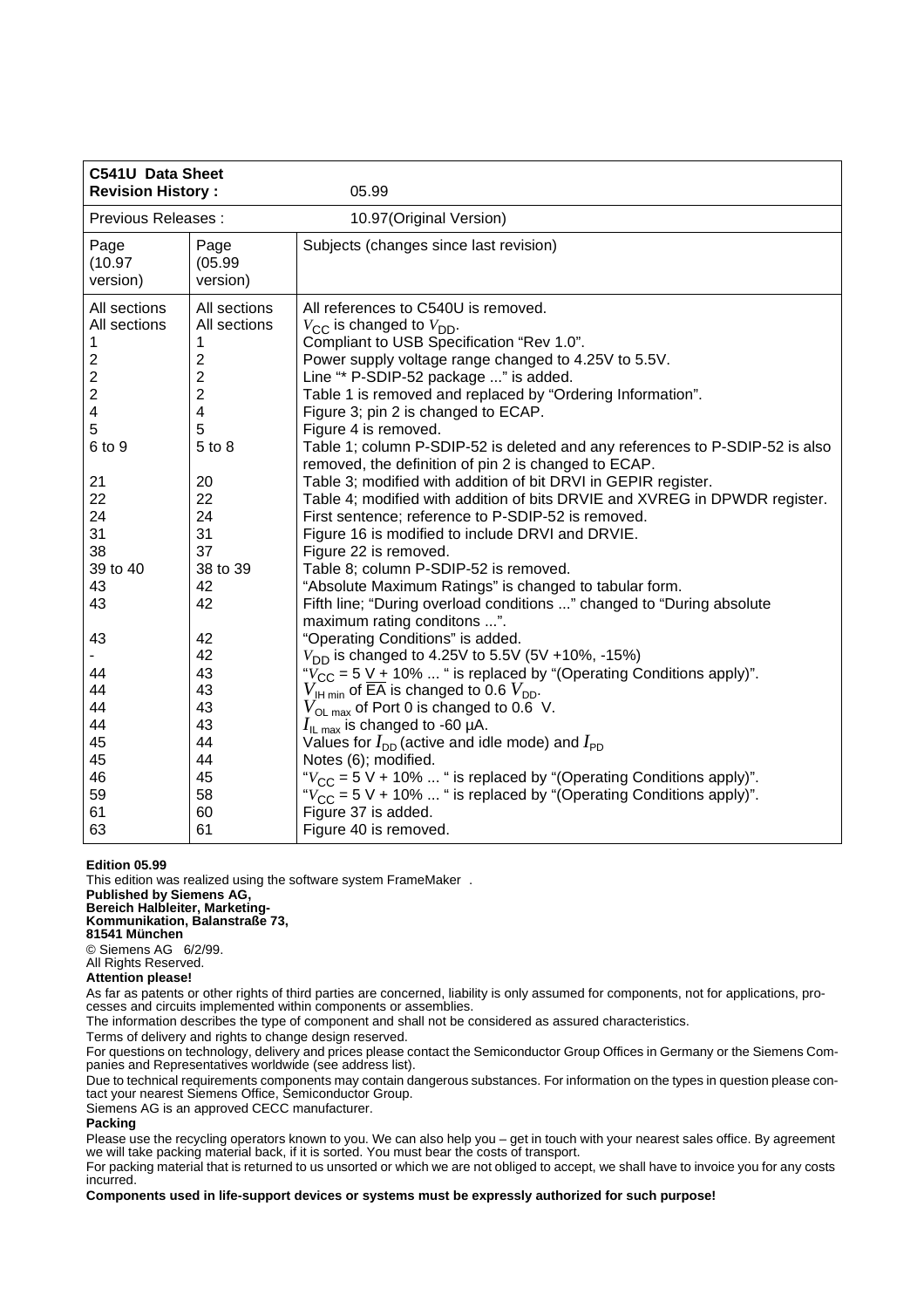# **8-Bit CMOS Microcontroller**

**C541U**

#### **Advance Information**

- **•** Enhanced 8-bit C500 CPU
	- Full software/toolset compatible to standard 80C51/80C52 microcontrollers
- **•** 12 MHz external operating frequency
	- 500 ns instruction cycle
- **•** Built-in PLL for USB synchronization
- **•** On-chip OTP program memory
	- 8K byte
	- Alternatively up to 64K byte external program memory
	- Optional memory protection
- **•** On-chip USB module
	- Compliant to USB specification Rev1.0
	- Full speed or low speed operation
	- Five endpoints : one bidirectional control endpoint
		- four versatile programmable endpoints
	- Registers are located in special function register area
	- On-chip USB transceiver



#### **Figure 1 C541U Functional Units**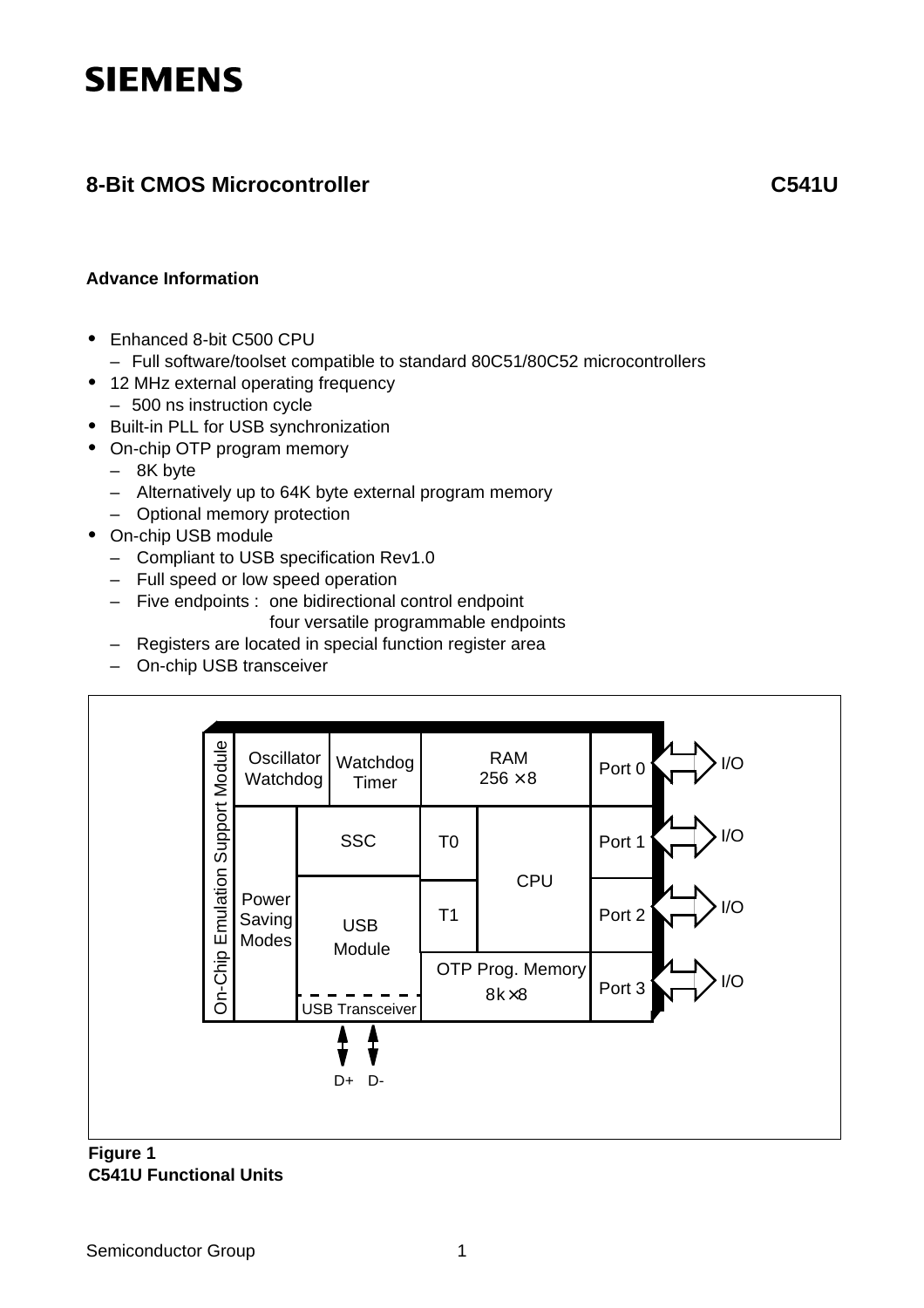Features (continued) :

- **•** Up to 64K byte external data memory
- **•** 256 byte on-chip RAM
- **•** Four parallel I/O ports
	- P-LCC-44 package : three 8-bit ports and one 6-bit port
	- P-SDIP-52\* package : four 8-bit ports
	- LED current drive capability for 3 pins (10 mA)
- **•** Two 16-bit timer/counters (C501 compatible)
- **•** SSC synchronous serial interface (SPI compatible)
	- Master and slave capable
	- Programmable clock polarity / clock-edge to data phase relation
	- LSB/MSB first selectable
	- 1.5 MBaud transfer rate at 12 MHz operating frequency
- **•** 7 interrupt sources (2 external, 5 internal with 2 USB interrupts) selectable at 2 priority levels
- **•** Enhanced fail safe mechanisms
	- Programmable watchdog timer
	- Oscillator watchdog
- **•** Power saving modes
	- idle mode
	- software power down mode with wake-up capability through  $\overline{INT0}$  pin or USB
- On-chip emulation support logic (Enhanced Hooks Technology<sup>TM</sup>)
- **•** P-LCC-44 and P-SDIP-52\* packages
- **•** Power supply voltage range : 4.25V to 5.5V
- Temperature Range :  $T_A = 0$  to 70 °C
- \* P-SDIP-52 package is available on specific request from customer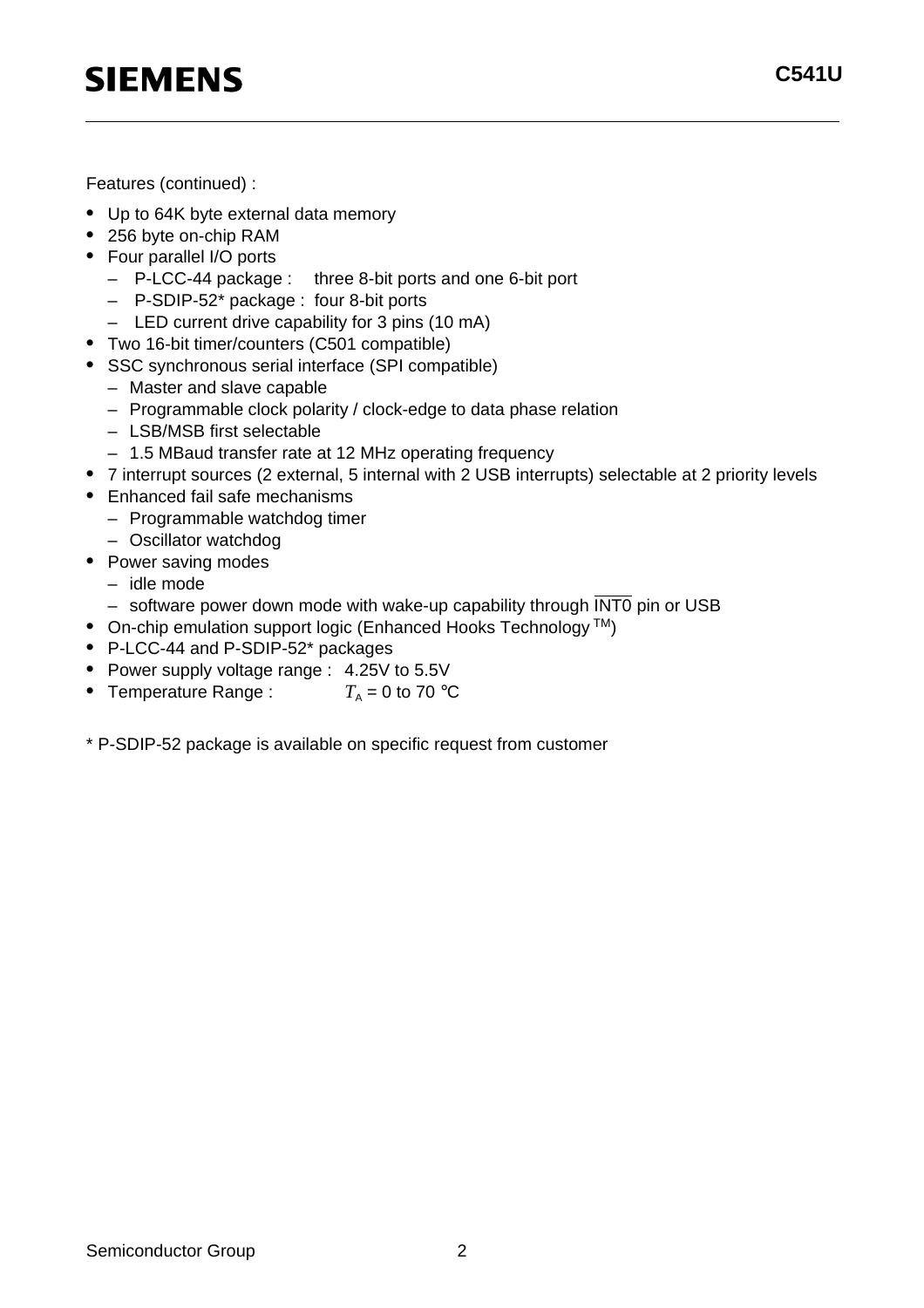

#### **Figure 2 Logic Symbol**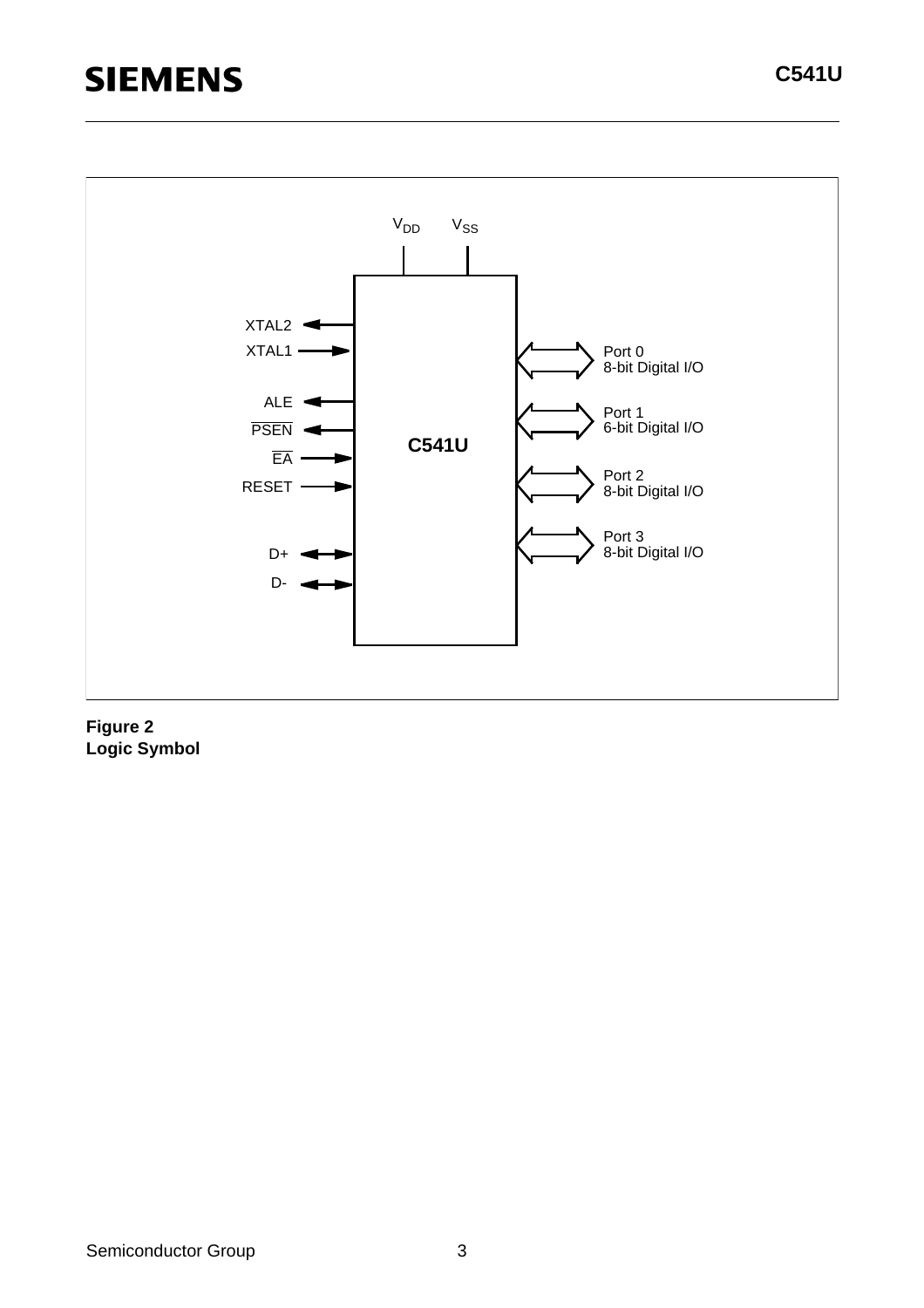

**Figure 3 Pin Configuration (Top View)**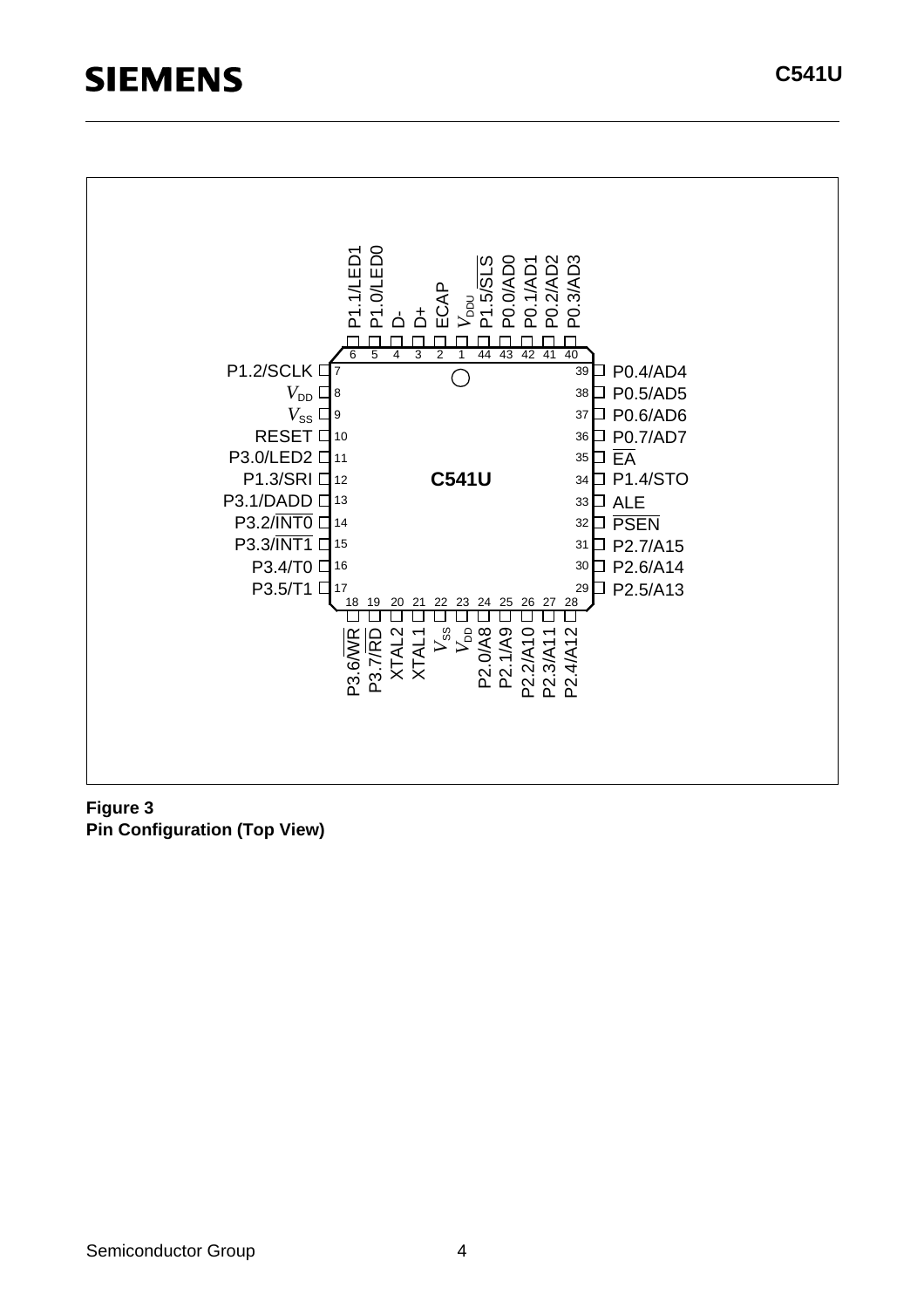| Symbol        | Pin<br><b>Numbers</b>                                                 | $I/O^*$     | <b>Function</b>                                                                                                                                                                                                                                                                                                                                                                                                                                                                                                                                                                                                                                                                                                                                                                                                                                                                                                                                                                                                                                                                                            |
|---------------|-----------------------------------------------------------------------|-------------|------------------------------------------------------------------------------------------------------------------------------------------------------------------------------------------------------------------------------------------------------------------------------------------------------------------------------------------------------------------------------------------------------------------------------------------------------------------------------------------------------------------------------------------------------------------------------------------------------------------------------------------------------------------------------------------------------------------------------------------------------------------------------------------------------------------------------------------------------------------------------------------------------------------------------------------------------------------------------------------------------------------------------------------------------------------------------------------------------------|
|               | <b>P-LCC-44</b>                                                       |             |                                                                                                                                                                                                                                                                                                                                                                                                                                                                                                                                                                                                                                                                                                                                                                                                                                                                                                                                                                                                                                                                                                            |
| D+            | 3                                                                     | I/O         | <b>USB D+ Data Line</b><br>The pin D+ can be directly connected to USB cable (transceiver<br>is integrated on-chip).                                                                                                                                                                                                                                                                                                                                                                                                                                                                                                                                                                                                                                                                                                                                                                                                                                                                                                                                                                                       |
| D-            | $\overline{4}$                                                        | I/O         | <b>USB D- Data Line</b><br>The pin D- can be directly connected to USB cable (transceiver is<br>integrated on-chip).                                                                                                                                                                                                                                                                                                                                                                                                                                                                                                                                                                                                                                                                                                                                                                                                                                                                                                                                                                                       |
| $P1.0 - P1.4$ | $5 - 7$ ,<br>12, 34, 44<br>5<br>6<br>$\overline{7}$<br>12<br>34<br>44 | I/O         | Port 1<br>is an 6-bit quasi-bidirectional I/O port with internal pullup<br>resistors. Port 1 pins that have 1's written to them are pulled high<br>by the internal pullup resistors, and in that state can be used as<br>inputs. As inputs, port 1 pins being externally pulled low will<br>source current $(I_{\parallel L}$ , in the DC characteristics) because of the<br>internal pullup resistors.<br>Port 1 also contains two outputs with LED drive capability as well<br>as the four pins of the SSC. The pins with LED drive capability are<br>able to sink current up to 10 mA. The output latch corresponding<br>to a secondary function must be programmed to a one (1) for that<br>function to operate (except when used for the compare functions).<br>The secondary functions are assigned to the port 1 pins as<br>follows:<br>P1.0 / LED0 LED0 output<br>P1.1 / LED1 LED1 output<br>P1.2 / SCLK SSC Master Clock Output /<br><b>SSC Slave Clock Input</b><br>P1.3 / SRI<br><b>SSC Receive Input</b><br>P1.4 / STO SSC Transmit Output<br>$P1.5 / \overline{SLS}$<br>SSC Slave Select Inp. |
| <b>RESET</b>  | 10                                                                    | $\mathsf I$ | <b>RESET</b><br>A high level on this pin for the duration of two machine cycles<br>while the oscillator is running resets the C541U. A small internal<br>pulldown resistor permits power-on reset using only a capacitor<br>connected to $V_{DD}$ .                                                                                                                                                                                                                                                                                                                                                                                                                                                                                                                                                                                                                                                                                                                                                                                                                                                        |

 $\check{\ }$ ) I = Input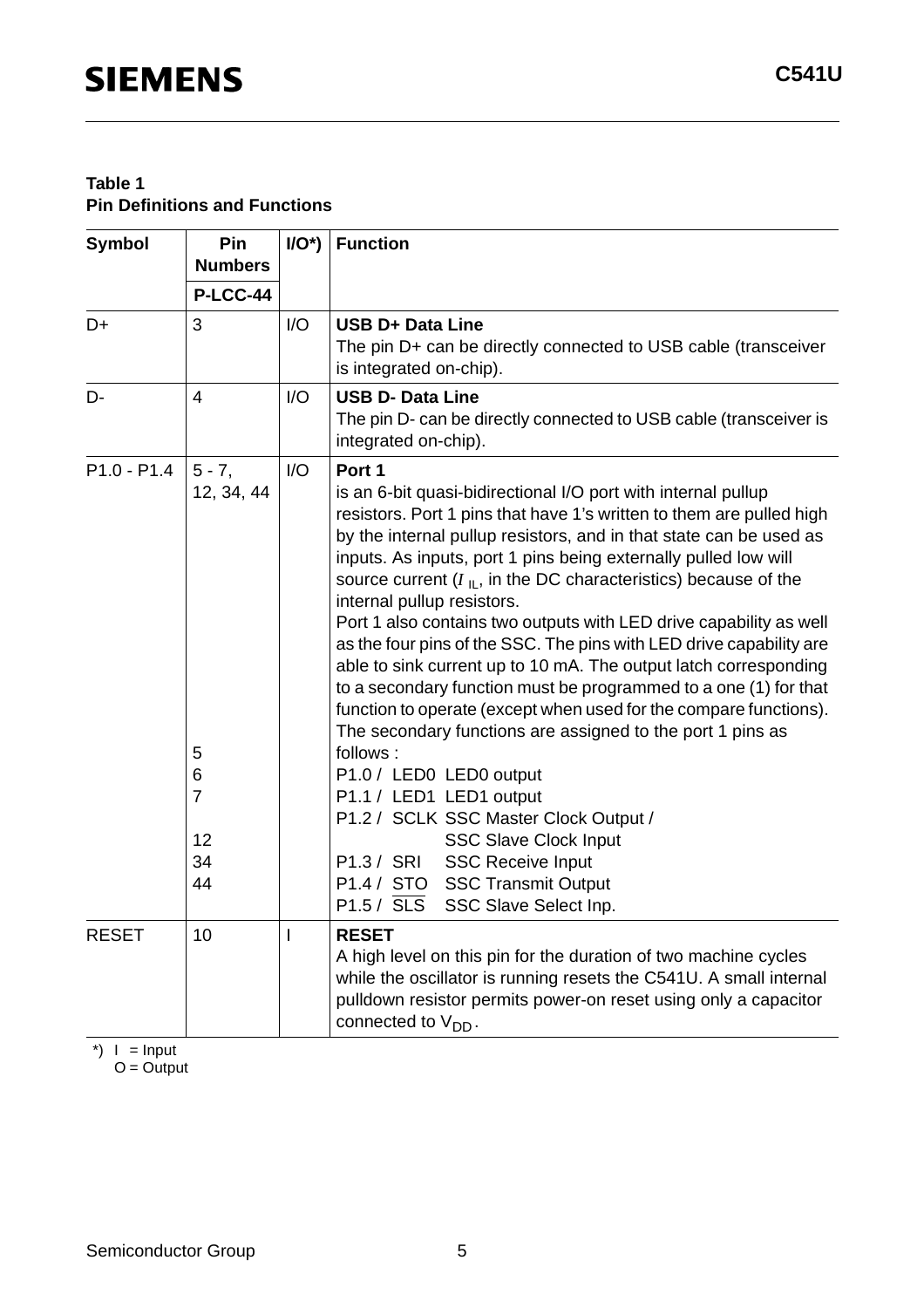## **Table 1 Pin Definitions and Functions (cont'd)**

| <b>Symbol</b>     | Pin             | $I/O^*$                                                         | <b>Function</b>                                                     |                                                                                                                                                         |  |  |  |  |  |  |
|-------------------|-----------------|-----------------------------------------------------------------|---------------------------------------------------------------------|---------------------------------------------------------------------------------------------------------------------------------------------------------|--|--|--|--|--|--|
|                   | <b>Numbers</b>  |                                                                 |                                                                     |                                                                                                                                                         |  |  |  |  |  |  |
|                   | <b>P-LCC-44</b> |                                                                 |                                                                     |                                                                                                                                                         |  |  |  |  |  |  |
| P3.0 - P3.7       | $11, 13 - 19$   | I/O                                                             | Port <sub>3</sub>                                                   |                                                                                                                                                         |  |  |  |  |  |  |
|                   |                 |                                                                 |                                                                     | is an 8-bit quasi-bidirectional I/O port with internal pullup                                                                                           |  |  |  |  |  |  |
|                   |                 |                                                                 |                                                                     | resistors. Port 3 pins that have 1's written to them are pulled high                                                                                    |  |  |  |  |  |  |
|                   |                 |                                                                 |                                                                     | by the internal pullup resistors, and in that state can be used as                                                                                      |  |  |  |  |  |  |
|                   |                 |                                                                 | inputs. As inputs, port 3 pins being externally pulled low will     |                                                                                                                                                         |  |  |  |  |  |  |
|                   |                 |                                                                 |                                                                     | source current $(I_{\parallel L})$ , in the DC characteristics) because of the<br>internal pullup resistors. Port 3 also contains the interrupt, timer, |  |  |  |  |  |  |
|                   |                 |                                                                 |                                                                     | serial port and external memory strobe pins that are used by                                                                                            |  |  |  |  |  |  |
|                   |                 |                                                                 |                                                                     | various options. The pin with LED drive capability are able to sink                                                                                     |  |  |  |  |  |  |
|                   |                 |                                                                 |                                                                     | current up to 10 mA. The output latch corresponding to a                                                                                                |  |  |  |  |  |  |
|                   |                 |                                                                 |                                                                     | secondary function must be programmed to a one (1) for that                                                                                             |  |  |  |  |  |  |
|                   |                 |                                                                 |                                                                     | function to operate. The secondary functions are assigned to the                                                                                        |  |  |  |  |  |  |
|                   | 11              |                                                                 | pins of port 3, as follows:                                         |                                                                                                                                                         |  |  |  |  |  |  |
|                   | 13              |                                                                 | P3.0 / LED2                                                         | LED <sub>2</sub> output                                                                                                                                 |  |  |  |  |  |  |
|                   | 14              |                                                                 | P3.1 / DADD                                                         | Device attached input                                                                                                                                   |  |  |  |  |  |  |
|                   |                 |                                                                 | P3.2 / INTO                                                         | External interrupt 0 input /                                                                                                                            |  |  |  |  |  |  |
|                   | 15              |                                                                 |                                                                     | timer 0 gate control input                                                                                                                              |  |  |  |  |  |  |
|                   |                 |                                                                 | P3.3 / INT1                                                         | External interrupt 1 input /                                                                                                                            |  |  |  |  |  |  |
|                   | 16              |                                                                 |                                                                     | timer 1 gate control input                                                                                                                              |  |  |  |  |  |  |
|                   | 17              |                                                                 | P3.4 / T0                                                           | Timer 0 counter input                                                                                                                                   |  |  |  |  |  |  |
|                   | 18              |                                                                 | P3.5 / T1                                                           | Timer 1 counter input                                                                                                                                   |  |  |  |  |  |  |
|                   |                 |                                                                 | $P3.6 / \overline{WR}$                                              | WR control output; latches the                                                                                                                          |  |  |  |  |  |  |
|                   | 19              |                                                                 |                                                                     | data byte from port 0 into the                                                                                                                          |  |  |  |  |  |  |
|                   |                 |                                                                 | external data memory<br>P3.7 / RD<br>RD control output; enables the |                                                                                                                                                         |  |  |  |  |  |  |
|                   |                 |                                                                 |                                                                     | external data memory                                                                                                                                    |  |  |  |  |  |  |
| XTAL <sub>2</sub> | 20              |                                                                 | XTAL <sub>2</sub>                                                   |                                                                                                                                                         |  |  |  |  |  |  |
|                   |                 |                                                                 |                                                                     | is the output of the inverting oscillator amplifier. This pin is used                                                                                   |  |  |  |  |  |  |
|                   |                 |                                                                 |                                                                     | for the oscillator operation with crystal or ceramic resonator.                                                                                         |  |  |  |  |  |  |
| XTAL1             | 21              |                                                                 | <b>XTAL1</b>                                                        |                                                                                                                                                         |  |  |  |  |  |  |
|                   |                 |                                                                 |                                                                     | is the input to the inverting oscillator amplifier and input to the                                                                                     |  |  |  |  |  |  |
|                   |                 |                                                                 | internal clock generator circuits.                                  |                                                                                                                                                         |  |  |  |  |  |  |
|                   |                 | To drive the device from an external clock source, XTAL1 should |                                                                     |                                                                                                                                                         |  |  |  |  |  |  |
|                   |                 |                                                                 |                                                                     | be driven, while XTAL2 is left unconnected. Minimum and                                                                                                 |  |  |  |  |  |  |
|                   |                 |                                                                 |                                                                     | maximum high and low times as well as rise/fall times specified in                                                                                      |  |  |  |  |  |  |
|                   |                 |                                                                 |                                                                     | the AC characteristics must be observed.                                                                                                                |  |  |  |  |  |  |

 $\check{\ }$ ) I = Input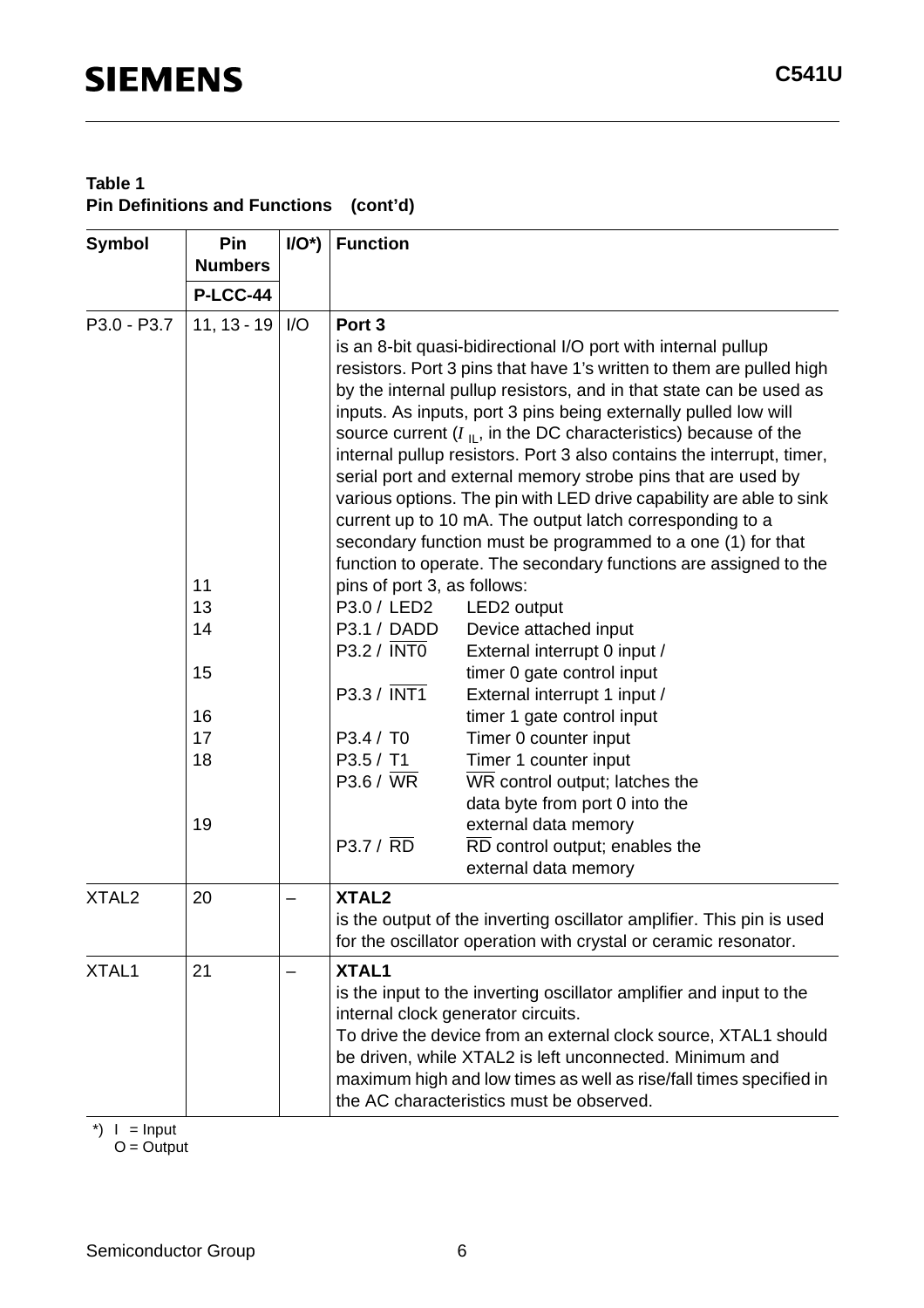## **Table 1 Pin Definitions and Functions (cont'd)**

| Symbol          | Pin<br><b>Numbers</b> | $I/O^*$ | <b>Function</b>                                                                                                                                                                                                                                                                                                                                                                                                                                                                                                                                                                                                                                                                                                                                                                                                                   |
|-----------------|-----------------------|---------|-----------------------------------------------------------------------------------------------------------------------------------------------------------------------------------------------------------------------------------------------------------------------------------------------------------------------------------------------------------------------------------------------------------------------------------------------------------------------------------------------------------------------------------------------------------------------------------------------------------------------------------------------------------------------------------------------------------------------------------------------------------------------------------------------------------------------------------|
|                 | <b>P-LCC-44</b>       |         |                                                                                                                                                                                                                                                                                                                                                                                                                                                                                                                                                                                                                                                                                                                                                                                                                                   |
| $P2.0 - P2.7$   | $24 - 31$             | I/O     | Port 2<br>is an 8-bit quasi-bidirectional I/O port with internal pullup<br>resistors. Port 2 pins that have 1's written to them are pulled high<br>by the internal pullup resistors, and in that state can be used as<br>inputs. As inputs, port 2 pins being externally pulled low will<br>source current $(I_{\parallel L}$ , in the DC characteristics) because of the<br>internal pullup resistors.<br>Port 2 emits the high-order address byte during fetches from<br>external program memory and during accesses to external data<br>memory that use 16-bit addresses (MOVX @DPTR). In this<br>application it uses strong internal pullup resistors when issuing<br>1's. During accesses to external data memory that use 8-bit<br>addresses (MOVX @Ri), port 2 issues the contents of the P2<br>special function register. |
| <b>PSEN</b>     | 32                    | O       | The Program Store Enable<br>output is a control signal that enables the external program<br>memory to the bus during external fetch operations. It is activated<br>every three oscillator periods except during external data memory<br>accesses. The signal remains high during internal program<br>execution.                                                                                                                                                                                                                                                                                                                                                                                                                                                                                                                   |
| <b>ALE</b>      | 33                    | O       | The Address Latch enable<br>output is used for latching the address into external memory<br>during normal operation. It is activated every three oscillator<br>periods except during an external data memory access.                                                                                                                                                                                                                                                                                                                                                                                                                                                                                                                                                                                                              |
| $E\overline{A}$ | 35                    | I       | <b>External Access Enable</b><br>When held high, the C541U executes instructions from the<br>internal OTP program memory as long as the PC is less than<br>2000 <sub>H</sub> for the C541U. When held low, the C541U fetches all<br>instructions from external program memory. For the C541U-L this<br>pin must be tied low.                                                                                                                                                                                                                                                                                                                                                                                                                                                                                                      |
| $P0.0 - P0.7$   | $43 - 36$             | 1/O     | Port 0<br>is an 8-bit open-drain bidirectional I/O port. Port 0 pins that have<br>1's written to them float, and in that state can be used as high-<br>impedance inputs. Port 0 is also the multiplexed low-order<br>address and data bus during accesses to external program and<br>data memory. In this application it uses strong internal pullup<br>resistors when issuing 1's.                                                                                                                                                                                                                                                                                                                                                                                                                                               |

\*)  $I = Input$  $O =$ Output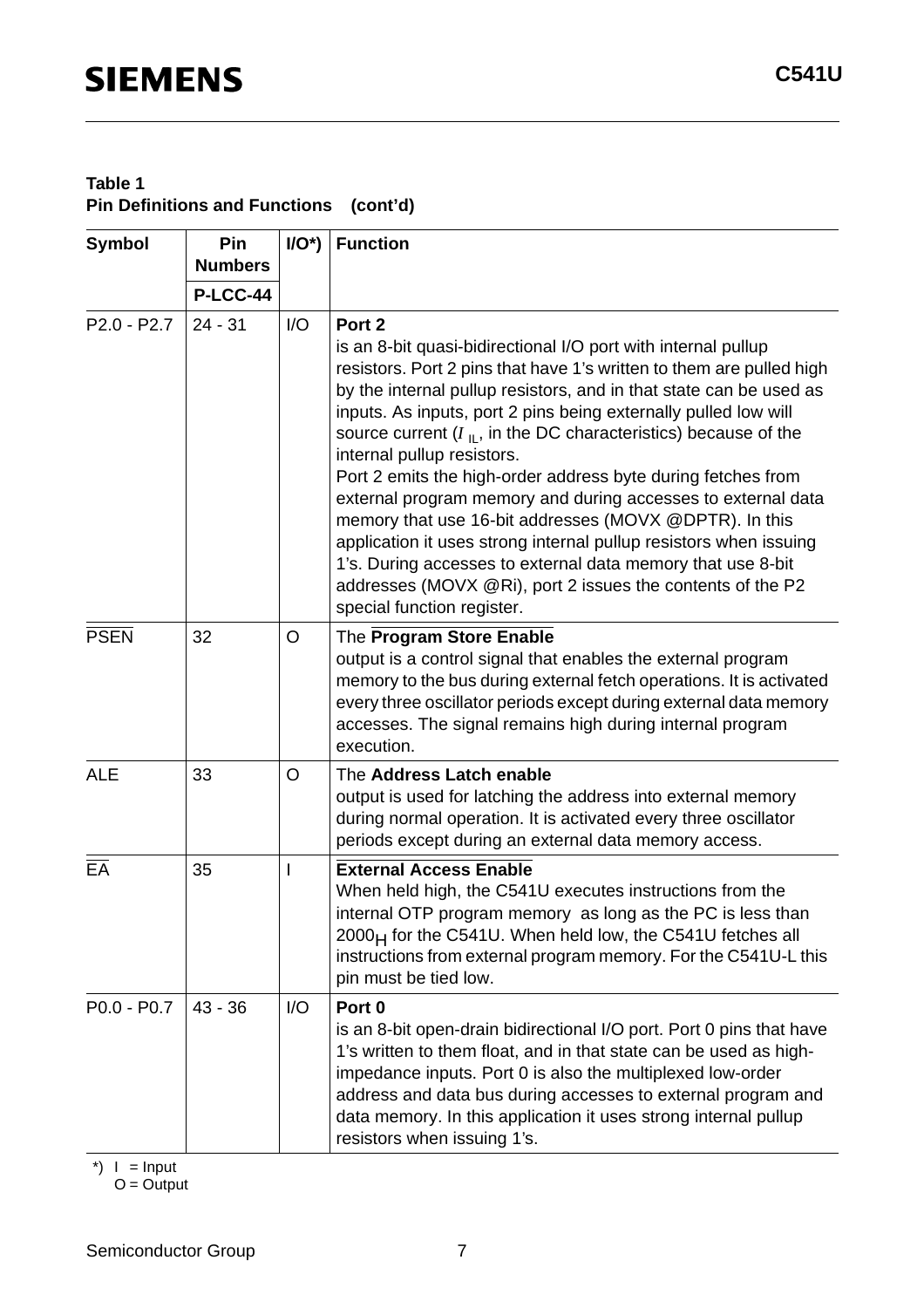### **Table 1 Pin Definitions and Functions (cont'd)**

| Symbol           | <b>Pin</b><br><b>Numbers</b> | $I/O^*$ | <b>Function</b>                                                                                                                                                                      |
|------------------|------------------------------|---------|--------------------------------------------------------------------------------------------------------------------------------------------------------------------------------------|
|                  | P-LCC-44                     |         |                                                                                                                                                                                      |
| <b>ECAP</b>      | 2                            |         | <b>External Capacitor</b><br>This pin is required to be connected to an external capacitor<br>which is connected to $V_{ss}$ . The recommended value for the<br>capacitor is 6.8 nF. |
| V <sub>DDU</sub> |                              |         | <b>Supply voltage</b><br>for the on-chip USB transceiver circuitry                                                                                                                   |
| V <sub>DD</sub>  | 8, 23                        |         | <b>Supply voltage</b><br>for ports and internal logic circuitry during normal, idle, and power<br>down mode.                                                                         |
| $V_{SS}$         | 9, 22                        |         | Ground (0V)<br>during normal, idle, and power down mode.                                                                                                                             |

 $\check{\ }$ ) I = Input

O = Output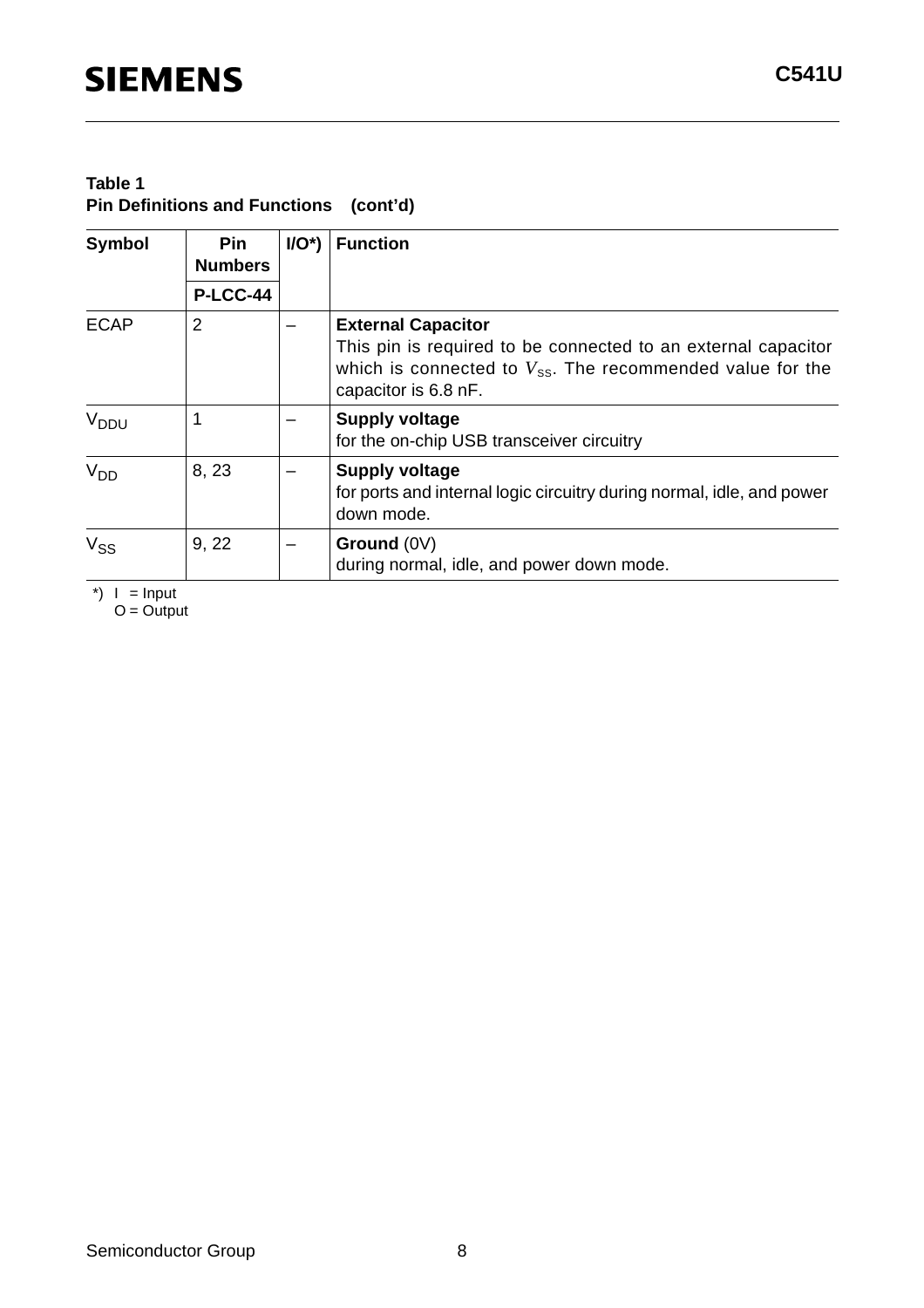

**Figure 4 Block Diagram of the C541U**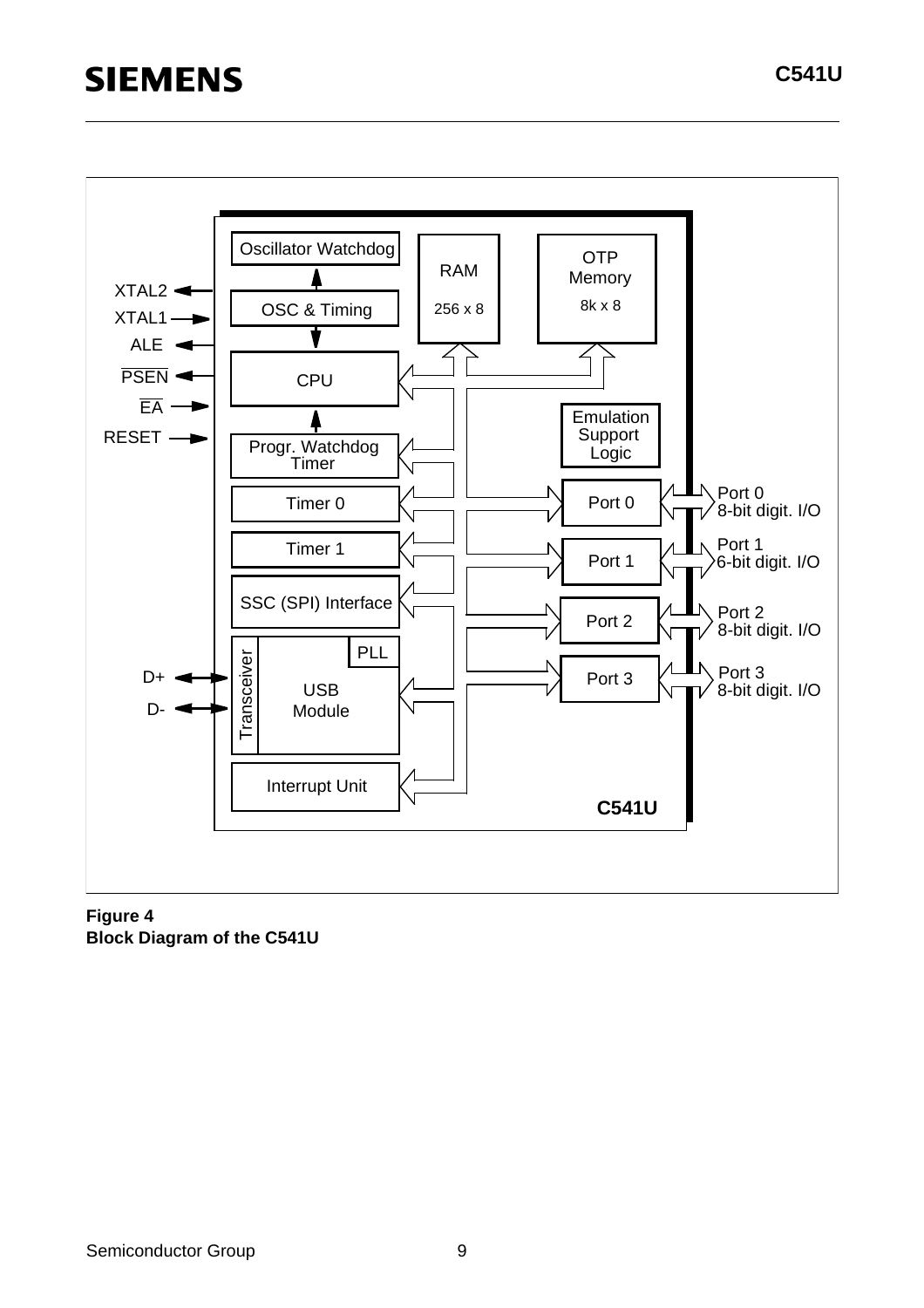#### **CPU**

The C541U is efficient both as a controller and as an arithmetic processor. It has extensive facilities for binary and BCD arithmetic and excels in its bit-handling capabilities. Efficient use of program memory results from an instruction set consisting of 44 % one-byte, 41 % two-byte, and 15% threebyte instructions. With a 12 MHz crystal, 58% of the instructions are executed in 500ns.

### Special Function Register PSW (Address D0<sub>H</sub>) Reset Value : 00<sub>H</sub>

# D0 $_{\mathsf{H}}$   $\mid$  CY  $\mid$  AC  $\mid$  F0  $\mid$  RS1  $\mid$  RS0  $\mid$  OV  $\mid$  F1  $\mid$  P  $\mid$  PSW D7H D6H D5H D4H D3H D2H D1H D0H Bit No. MSB LSB LSB

| <b>Bit</b>             | <b>Function</b>      |                                                                                                           |                                                                                                                                      |  |  |  |
|------------------------|----------------------|-----------------------------------------------------------------------------------------------------------|--------------------------------------------------------------------------------------------------------------------------------------|--|--|--|
| <b>CY</b>              |                      | <b>Carry Flag</b><br>Used by arithmetic instruction.                                                      |                                                                                                                                      |  |  |  |
| <b>AC</b>              |                      | <b>Auxiliary Carry Flag</b><br>Used by instructions which execute BCD operations.                         |                                                                                                                                      |  |  |  |
| F <sub>0</sub>         |                      | <b>General Purpose Flag</b>                                                                               |                                                                                                                                      |  |  |  |
| RS1<br>R <sub>S0</sub> |                      | <b>Register Bank Select Control Bits</b><br>These bits are used to select one of the four register banks. |                                                                                                                                      |  |  |  |
|                        | RS <sub>1</sub>      | R <sub>S0</sub>                                                                                           | <b>Function</b>                                                                                                                      |  |  |  |
|                        | 0                    | 0                                                                                                         | Bank 0 selected, data address 00 <sub>H</sub> -07 <sub>H</sub>                                                                       |  |  |  |
|                        | 0                    | 1                                                                                                         | Bank 1 selected, data address 08 <sub>H</sub> -0F <sub>H</sub>                                                                       |  |  |  |
|                        | 1                    | $\overline{0}$                                                                                            | Bank 2 selected, data address 10 <sub>H</sub> -17 <sub>H</sub>                                                                       |  |  |  |
|                        | 1                    | 1                                                                                                         | Bank 3 selected, data address 18 <sub>H</sub> -1F <sub>H</sub>                                                                       |  |  |  |
| OV                     | <b>Overflow Flag</b> | Used by arithmetic instruction.                                                                           |                                                                                                                                      |  |  |  |
| F <sub>1</sub>         |                      | <b>General Purpose Flag</b>                                                                               |                                                                                                                                      |  |  |  |
| P                      | <b>Parity Flag</b>   |                                                                                                           | Set/cleared by hardware after each instruction to indicate an odd/even<br>number of "one" bits in the accumulator, i.e. even parity. |  |  |  |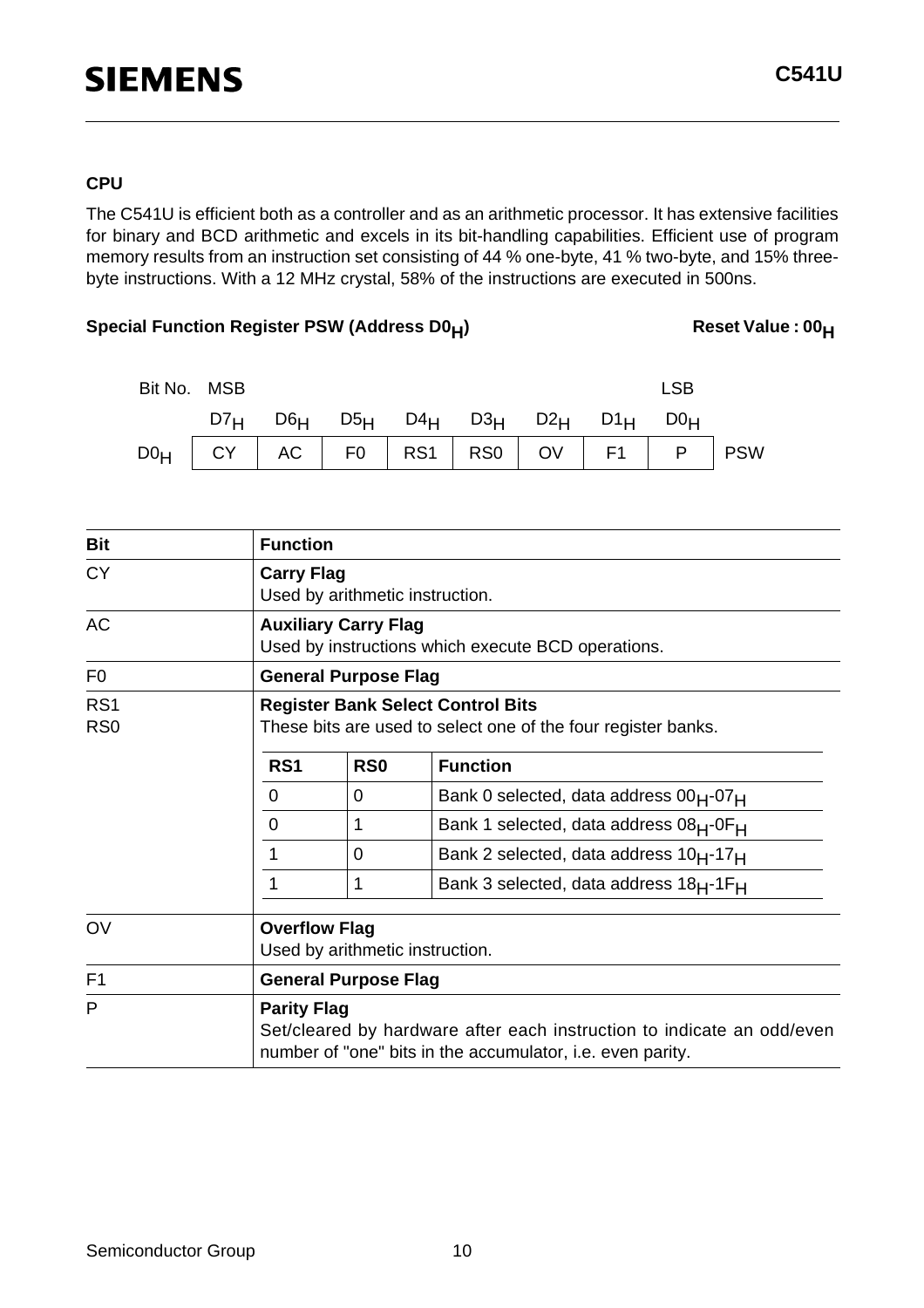#### **Memory Organization**

The C541U CPU manipulates operands in the following four address spaces:

- 8KByte on-chip OTP program memory
- Totally up to 64 Kbyte internal/external program memory
- up to 64 Kbyte of external data memory
- 256 bytes of internal data memory
- a 128 byte special function register area

**Figure 5** illustrates the memory address spaces of the C541U.



**Figure 5 C541U Memory Map Memory Map**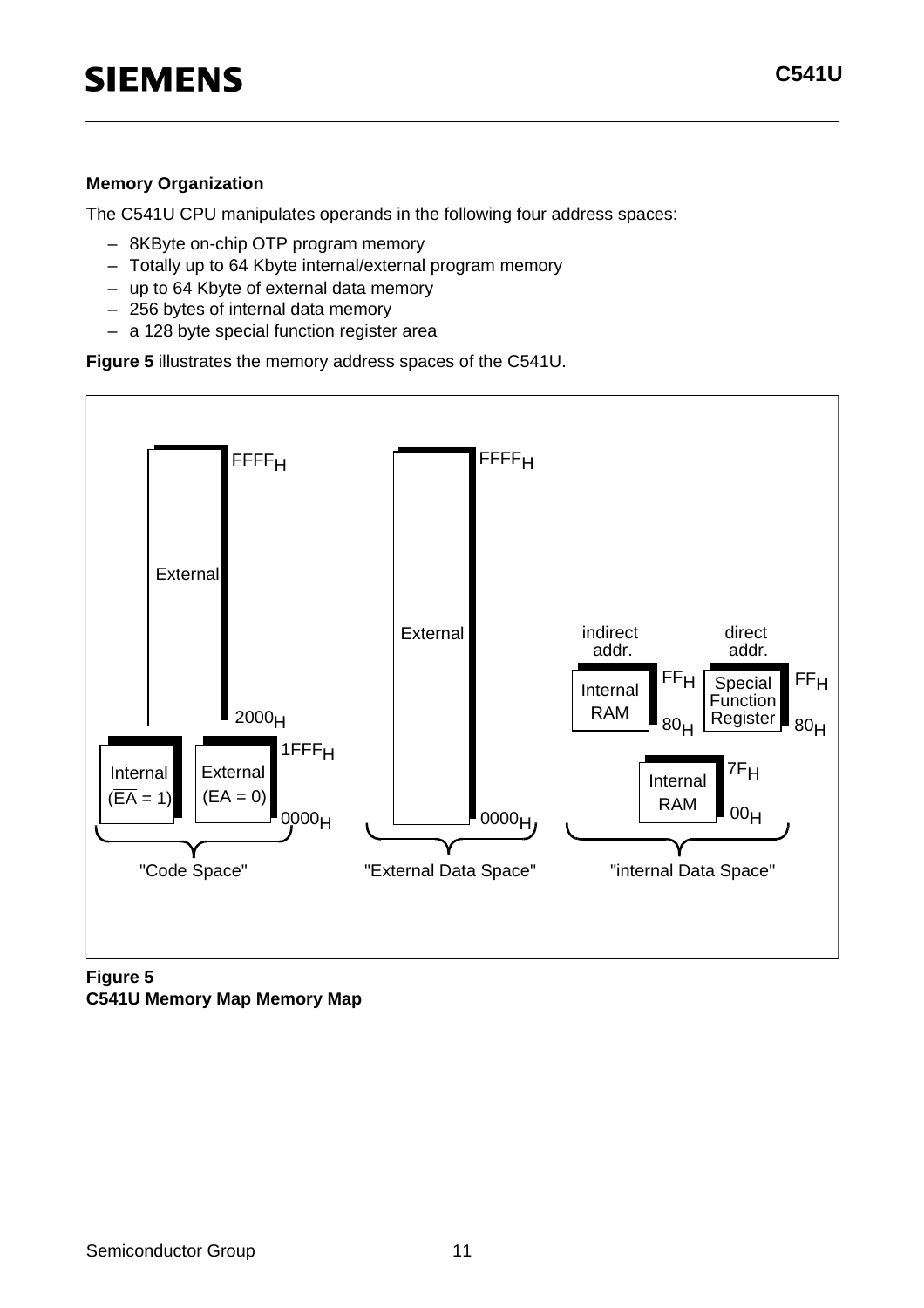#### **Reset and System Clock**

The reset input is an active high input at pin RESET. Since the reset is synchronized internally, the RESET pin must be held high for at least two machine cycles (12 oscillator periods) while the oscillator is running. A pulldown resistor is internally connected to  $V_{\rm ss}$  to allow a power-up reset with an external capacitor only. An automatic reset can be obtained when  $V_{DD}$  is applied by connecting the RESET pin to  $V_{DD}$  via a capacitor. Figure 6 shows the possible reset circuitries.



**Figure 6 Reset Circuitries**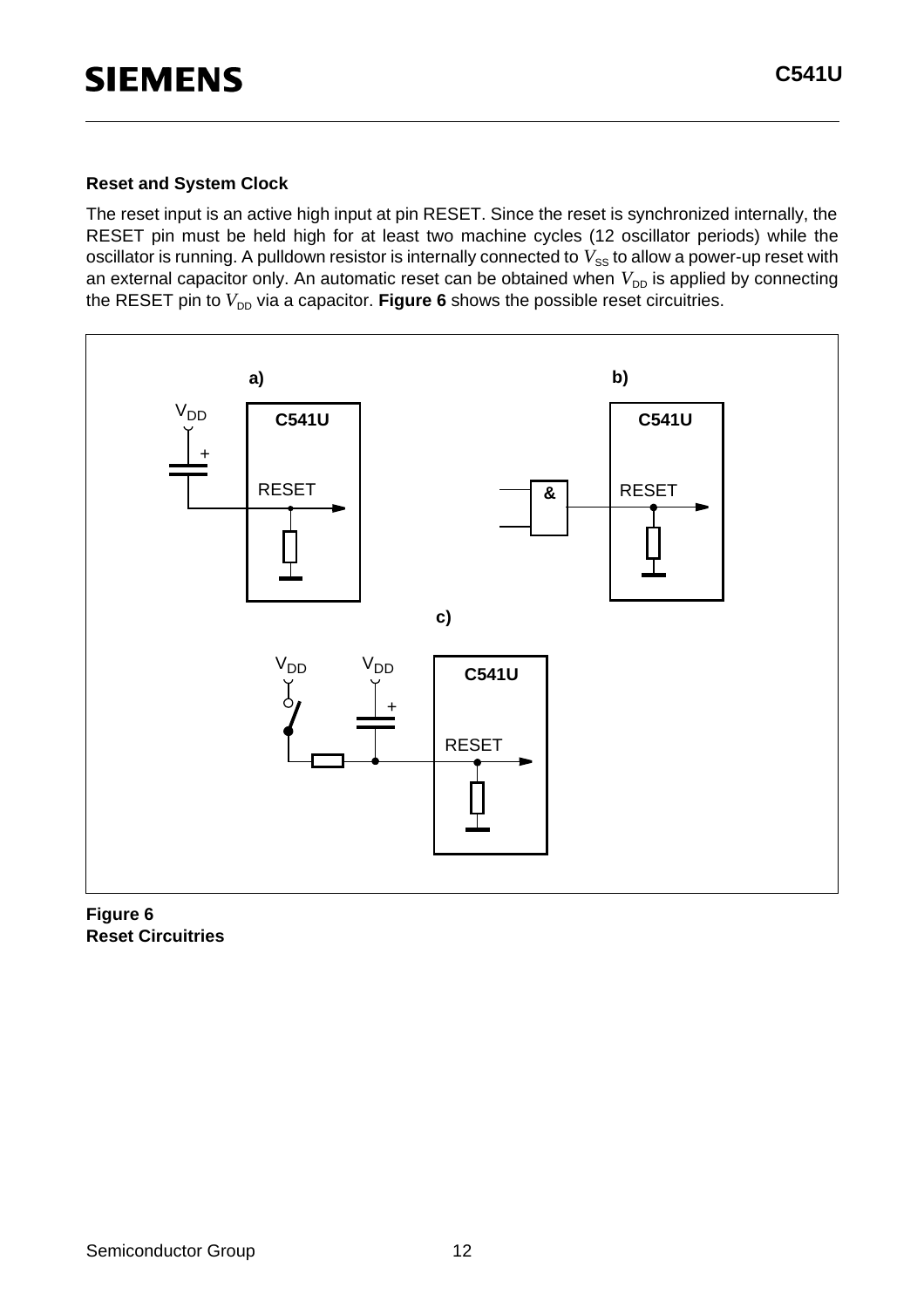The oscillator and clock generation circuitry of the C541U is shown in **figure 5-7**. The crystal oscillator generates the system clock for the microcontroller. The USB module can be provided with the following clocks :

- Full speed operation : 48 MHz with a data rate of 12 Mbit/s
- Low speed operation : 6 MHz with a data rate of 1.5 Mbit/s

The low speed clock is generated by a dividing the system clock by 2. The full speed clock is generated by a PLL, which multiplies the system clock by a fix factor of 4. This PLL can be enabled or disabled by bit PCLK of SFR DCR. Depending on full or low speed operation of the USB bit SPEED of SFR has to be set or cleared for the selection of the USB clock. Bit UCLK is a general enable bit for the USB clock.



**Figure 7 Block Diagram of the Clock Generation Circuitry**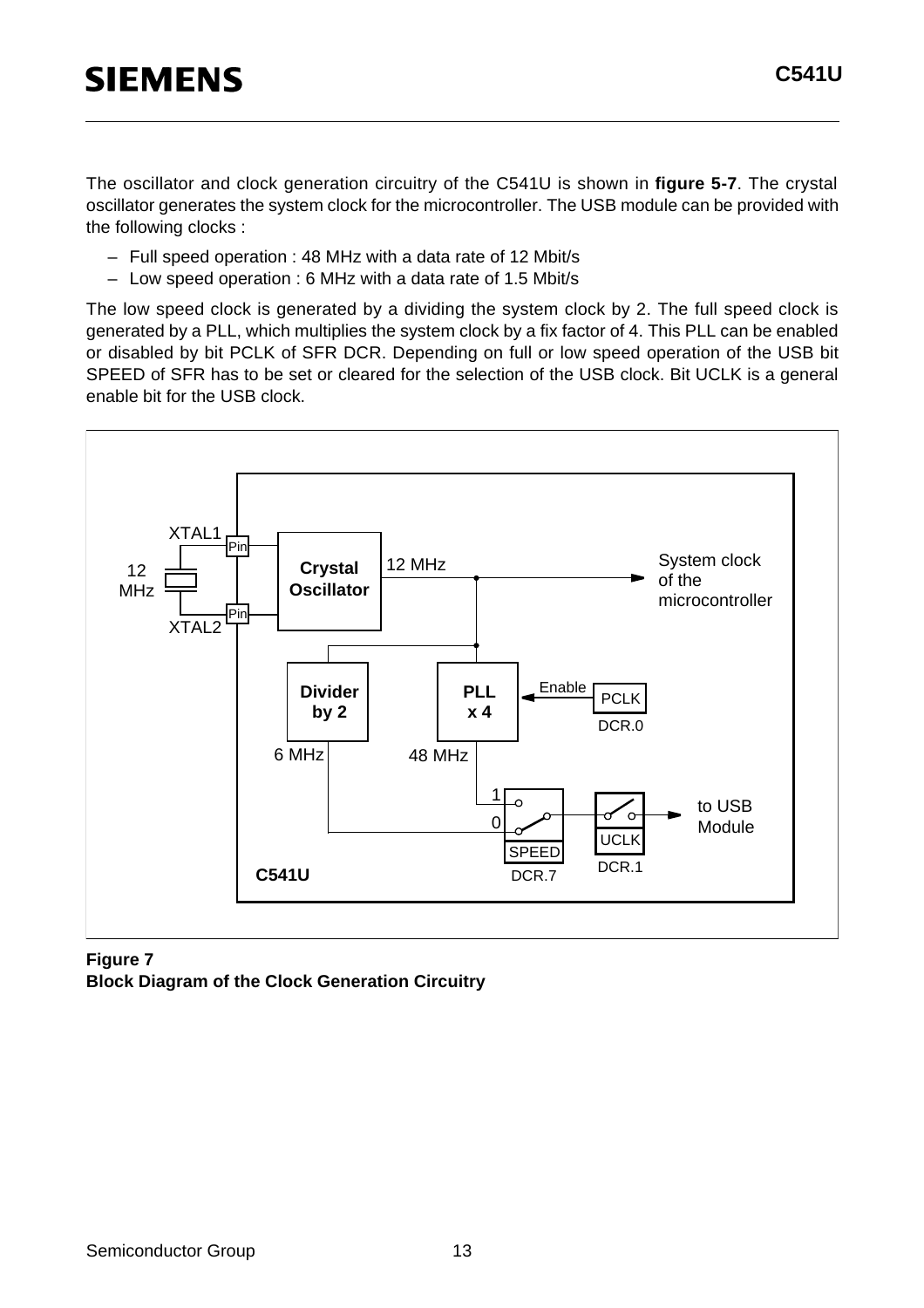The clock generator provides the internal clock signals to the chip. These signals define the internal phases, states and machine cycles. **Figure 8** shows the recommended oscillator circuits for crystal and external clock operation.



#### **Figure 8 Recommended Oscillator Circuitries**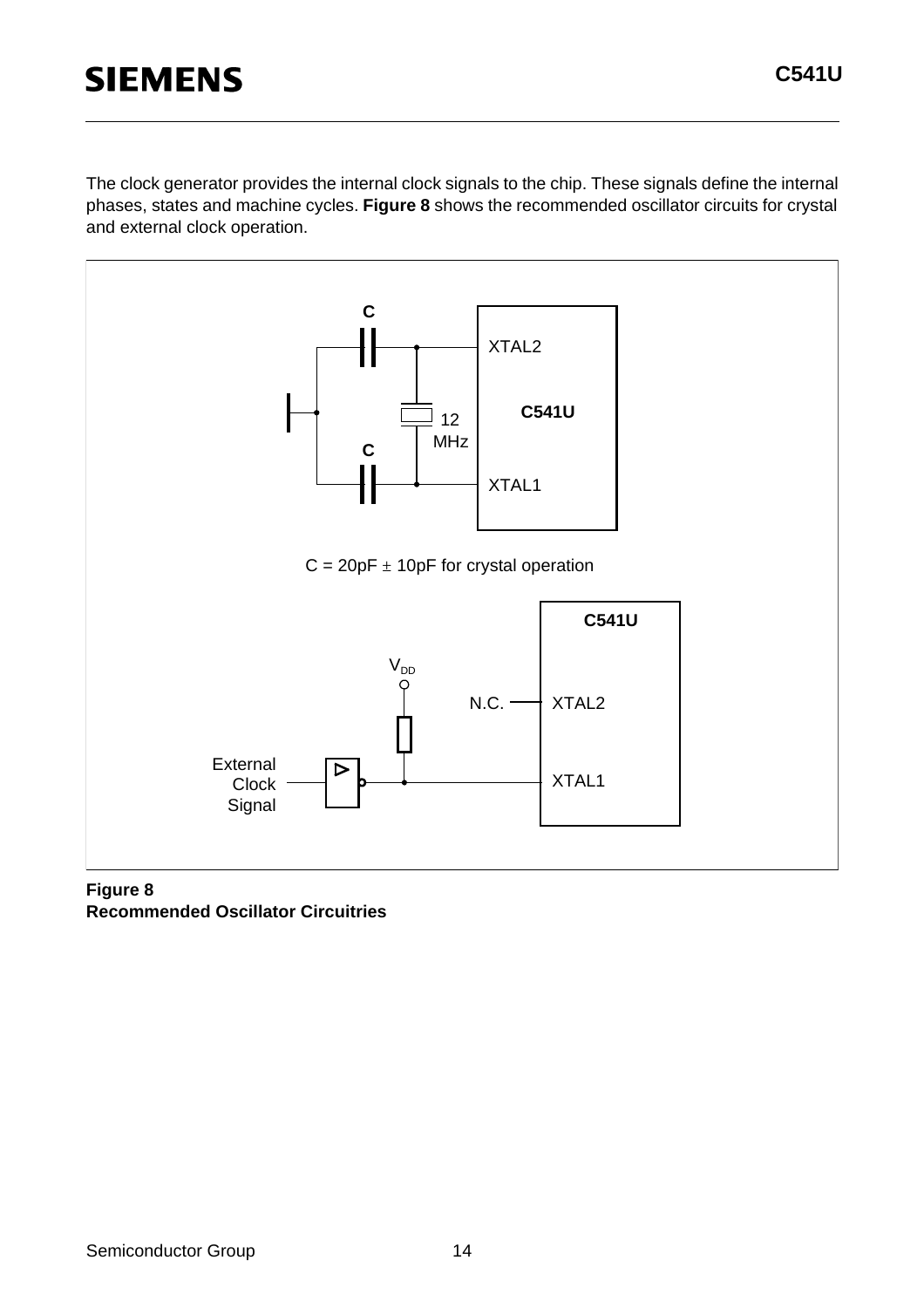#### **Enhanced Hooks Emulation Concept**

The Enhanced Hooks Emulation Concept of the C500 microcontroller family is a new, innovative way to control the execution of C500 MCUs and to gain extensive information on the internal operation of the controllers. Emulation of on-chip ROM based programs is possible, too.

Each production chip has built-in logic for the supprt of the Enhanced Hooks Emulation Concept. Therefore, no costly bond-out chips are necessary for emulation. This also ensure that emulation and production chips are identical.

The Enhanced Hooks Technology<sup>TM 1)</sup>, which requires embedded logic in the C500 allows the C500 together with an EH-IC to function similar to a bond-out chip. This simplifies the design and reduces costs of an ICE-system. ICE-systems using an EH-IC and a compatible C500 are able to emulate all operating modes of the different versions of the C500 microcontrollers. This includes emulation of ROM, ROM with code rollover and ROMless modes of operation. It is also able to operate in single step mode and to read the SFRs after a break.



#### **Figure 9 Basic C500 MCU Enhanced Hooks Concept Configuration**

Port 0, port 2 and some of the control lines of the C500 based MCU are used by Enhanced Hooks Emulation Concept to control the operation of the device during emulation and to transfer informations about the programm execution and data transfer between the external emulation hardware (ICE-system) and the C500 MCU.

<sup>1</sup> "Enhanced Hooks Technology" is a trademark and patent of Metalink Corporation licensed to Siemens.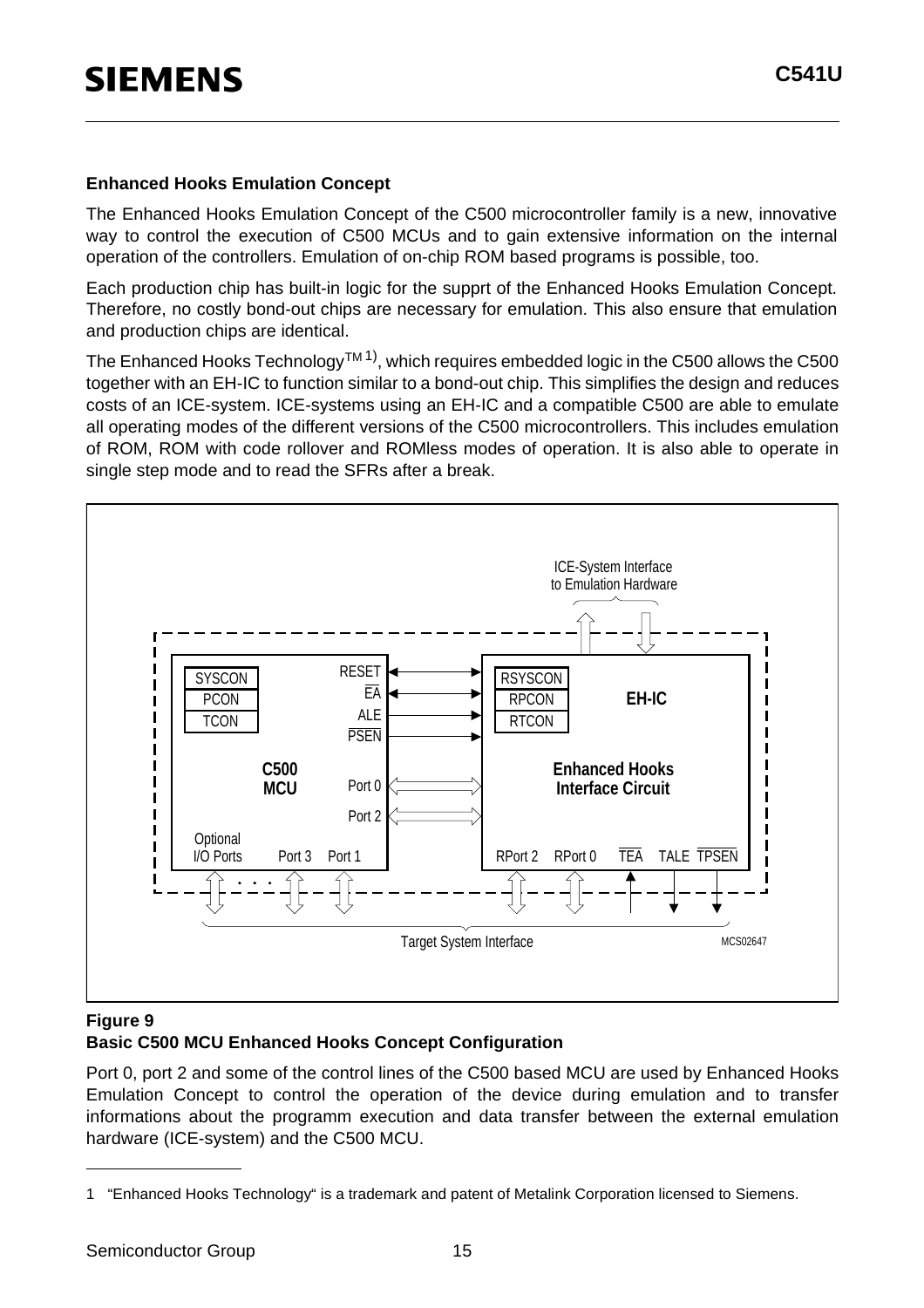#### **Special Function Registers**

The registers, except the program counter and the four general purpose register banks, reside in the special function register area. The special function register area consists of two portions: the standard special function register area and the mapped special function register area. One special function register of the C541U (PCON1) is located in the mapped special function register area. All other SFRs are located in the standard special function register area.

For accessing PCON1 in the mapped special function register area, bit RMAP in special function register SYSCON must be set.

#### Special Function Register SYSCON (Address B1<sub>H</sub>) Reset Value : XX10XXXX<sub>R</sub>



The functions of the shaded bits are not described in this section.

| <b>Bit</b>  | <b>Function</b>                                                                                    |
|-------------|----------------------------------------------------------------------------------------------------|
| <b>RMAP</b> | Special function register map bit                                                                  |
|             | $RMAP = 0$ : The access to the non-mapped (standard) special function<br>register area is enabled. |
|             | $RMAP = 1$ : The access to the mapped special function register area<br>(PCON1) is enabled.        |

As long as bit RMAP is set, a mapped special function register can be accessed. This bit is not cleared by hardware automatically. Thus, when non-mapped/mapped registers are to be accessed, the bit RMAP must be cleared/set by software, respectively each.

The registers, except the program counter and the four general purpose register banks, reside in the special function register area. All SFRs with addresses where address bits 0-2 are 0 (e.g.  $80<sub>H</sub>$ ,  $88H, 90H, 98H, ..., F8H, FFH$ ) are bitaddressable.

The 75 special function registers (SFRs) in the SFR area include pointers and registers that provide an interface between the CPU and the other on-chip peripherals. The SFRs of the C541U are listed in **table 2** to **table 4**. In **table 2** they are organized in groups which refer to the functional blocks of the C541U. **Table 4 and table 4** illustrate the contents of the SFRs in numeric order of their addresses.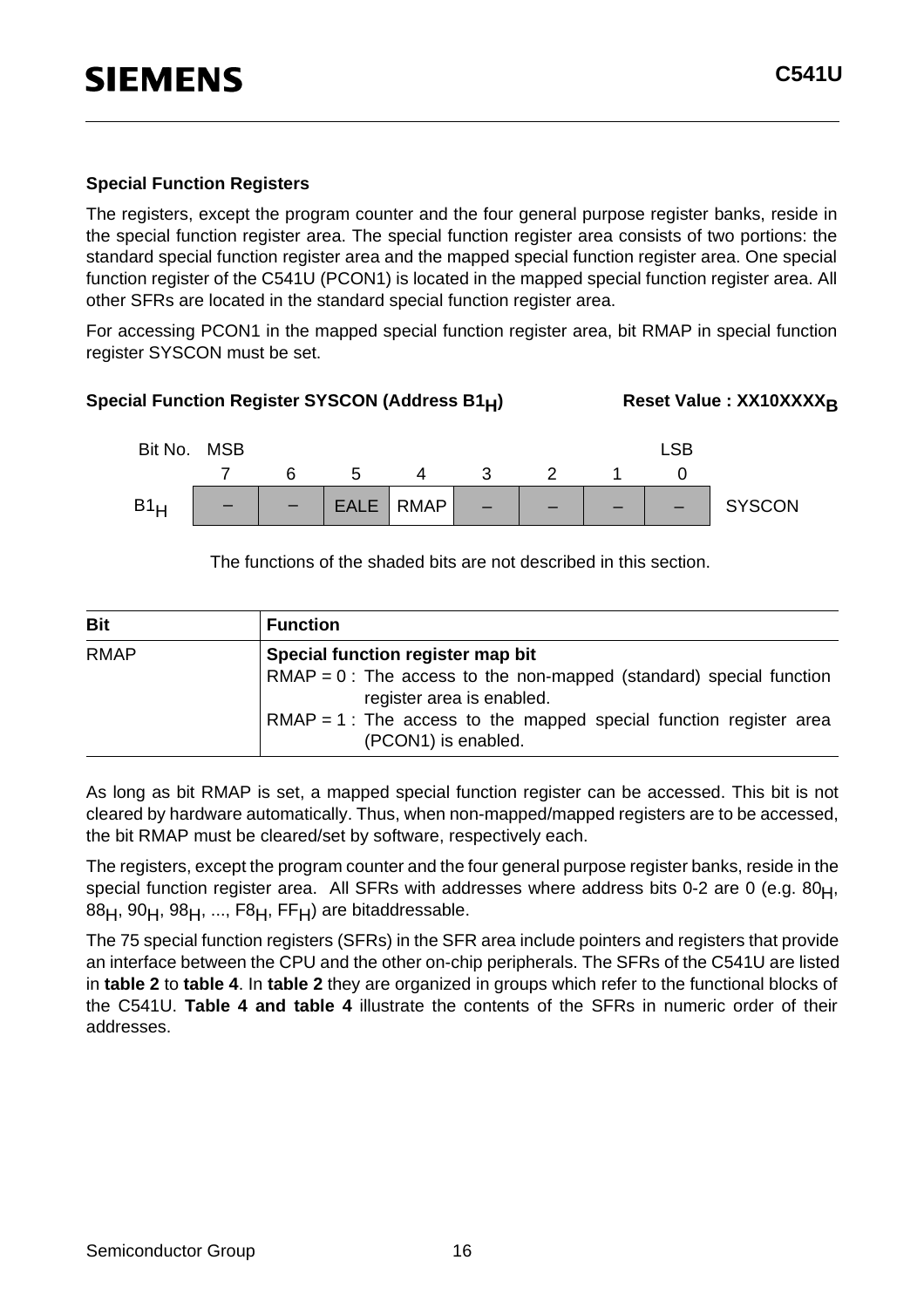#### **Table 2 Special Function Registers - Functional Blocks**

| <b>Block</b> | <b>Symbol</b>    | <b>Name</b>                                          | <b>Address</b>                      | <b>Contents after</b><br><b>Reset</b>  |
|--------------|------------------|------------------------------------------------------|-------------------------------------|----------------------------------------|
| CPU          | <b>ACC</b><br>B  | Accumulator                                          | $E0_{H}$ <sup>1)</sup><br>$F0H^{1}$ | 00 <sub>H</sub>                        |
|              | <b>DPH</b>       | <b>B</b> Register<br>Data Pointer, High Byte         |                                     | 00 <sub>H</sub>                        |
|              | <b>DPL</b>       | Data Pointer, Low Byte                               | 83 <sub>H</sub><br>82 <sub>H</sub>  | 00 <sub>H</sub><br>00 <sub>H</sub>     |
|              | <b>PSW</b>       | Program Status Word Register                         | $D0_H$ <sup>1)</sup>                | 00 <sub>H</sub>                        |
|              | <b>SP</b>        | <b>Stack Pointer</b>                                 | 81 <sub>H</sub>                     | 07 <sub>H</sub>                        |
|              | VR <sub>0</sub>  | Version Register 0                                   | FCH                                 | C5H                                    |
|              | VR <sub>1</sub>  | Version Register 1                                   | FD <sub>H</sub>                     | $C1_H$                                 |
|              | VR <sub>2</sub>  | Version Register 2                                   | FE <sub>H</sub>                     | $YY_H$ <sup>3)</sup>                   |
|              | <b>SYSCON</b>    | <b>System Control Register</b>                       | $B1_H$                              | $XX10XXXX_B$ <sup>2)</sup>             |
| Interrupt    | <b>IENO</b>      | Interrupt Enable Register 0                          | $A8H^{(1)}$                         | $0$ XXX0000 <sub>R</sub> <sup>2)</sup> |
| System       | IEN <sub>1</sub> | Interrupt Enable Register 1                          | A9H                                 | $XXXX000_B$ <sup>2)</sup>              |
|              | IP <sub>0</sub>  | Interrupt Priority Register 0                        | $B8H^{1}$                           | $XXXX0000_B$ <sup>2)</sup>             |
|              | IP <sub>1</sub>  | Interrupt Priority Register 1                        | B9H                                 | $XXXX000R$ <sup>2)</sup>               |
|              | <b>ITCON</b>     | <b>External Interrupt Trigger Condition Register</b> | $9A_H$                              | XXXX1010 <sub>B<sup>2)</sup></sub>     |
| Ports        | P <sub>0</sub>   | Port 0                                               | $80H^{1}$                           | FF <sub>H</sub>                        |
|              | P <sub>1</sub>   | Port 1                                               | $90H^{1}$                           | FF <sub>H</sub>                        |
|              | P <sub>2</sub>   | Port 2                                               | $AD_{H}$ <sup>1)</sup>              | $\mathsf{FF}_\mathsf{H}$               |
|              | P <sub>3</sub>   | Port 3                                               | $B0H^{1}$                           | FF <sub>H</sub>                        |
| Timer 0 /    | <b>TCON</b>      | Timer 0/1 Control Register                           | $88H^{1}$                           | 00 <sub>H</sub>                        |
| Timer 1      | TH <sub>0</sub>  | Timer 0, High Byte                                   | 8C <sub>H</sub>                     | 00 <sub>H</sub>                        |
|              | TH <sub>1</sub>  | Timer 1, High Byte                                   | $8D_H$                              | 00 <sub>H</sub>                        |
|              | TL <sub>0</sub>  | Timer 0, Low Byte                                    | $8A_H$                              | 00 <sub>H</sub>                        |
|              | TL <sub>1</sub>  | Timer 1, Low Byte                                    | 8B <sub>H</sub>                     | 00 <sub>H</sub>                        |
|              | <b>TMOD</b>      | <b>Timer Mode Register</b>                           | 89 <sub>H</sub>                     | 00 <sub>H</sub>                        |
| <b>SSC</b>   | <b>SSCCON</b>    | <b>SSC Control Register</b>                          | $93H^{1}$                           | 07 <sub>H</sub>                        |
| Interface    | <b>STB</b>       | <b>SSC Transmit Buffer</b>                           | 94 <sub>H</sub>                     | $XXH^{2}$                              |
|              | <b>SRB</b>       | <b>SSC Receive Register</b>                          | 95 <sub>H</sub>                     | $XX_H$ <sup>2)</sup>                   |
|              | <b>SCF</b>       | <b>SSC Flag Register</b>                             | $AB_{H}$ <sup>1)</sup>              | $XXXXX00R$ <sup>2)</sup>               |
|              | <b>SCIEN</b>     | <b>SSC Interrupt Enable Register</b>                 | $AC_{H}$                            | $XXXXX00R$ <sup>2)</sup>               |
|              | <b>SSCMOD</b>    | <b>SSC Mode Test Register</b>                        | 96 <sub>H</sub>                     | 00 <sub>H</sub>                        |
| Watchdog     | <b>WDCON</b>     | <b>Watchdog Timer Control Register</b>               | $COH$ <sup>1)</sup>                 | $XXX0000R$ <sup>2)</sup>               |
|              | <b>WDTREL</b>    | Watchdog Timer Reload Register                       | 86 <sub>H</sub>                     | 00 <sub>H</sub>                        |

1) Bit-addressable special function registers

2) "X" means that the value is undefined and the location is reserved

 $3)$  The content of this SFR varies with the actual of the step C541U (eg. 01 $_H$  for the first step)

4) This SFR is located in the mapped SFR area. For accessing this SFR, bit RMAP in SFR SYSCON must be set.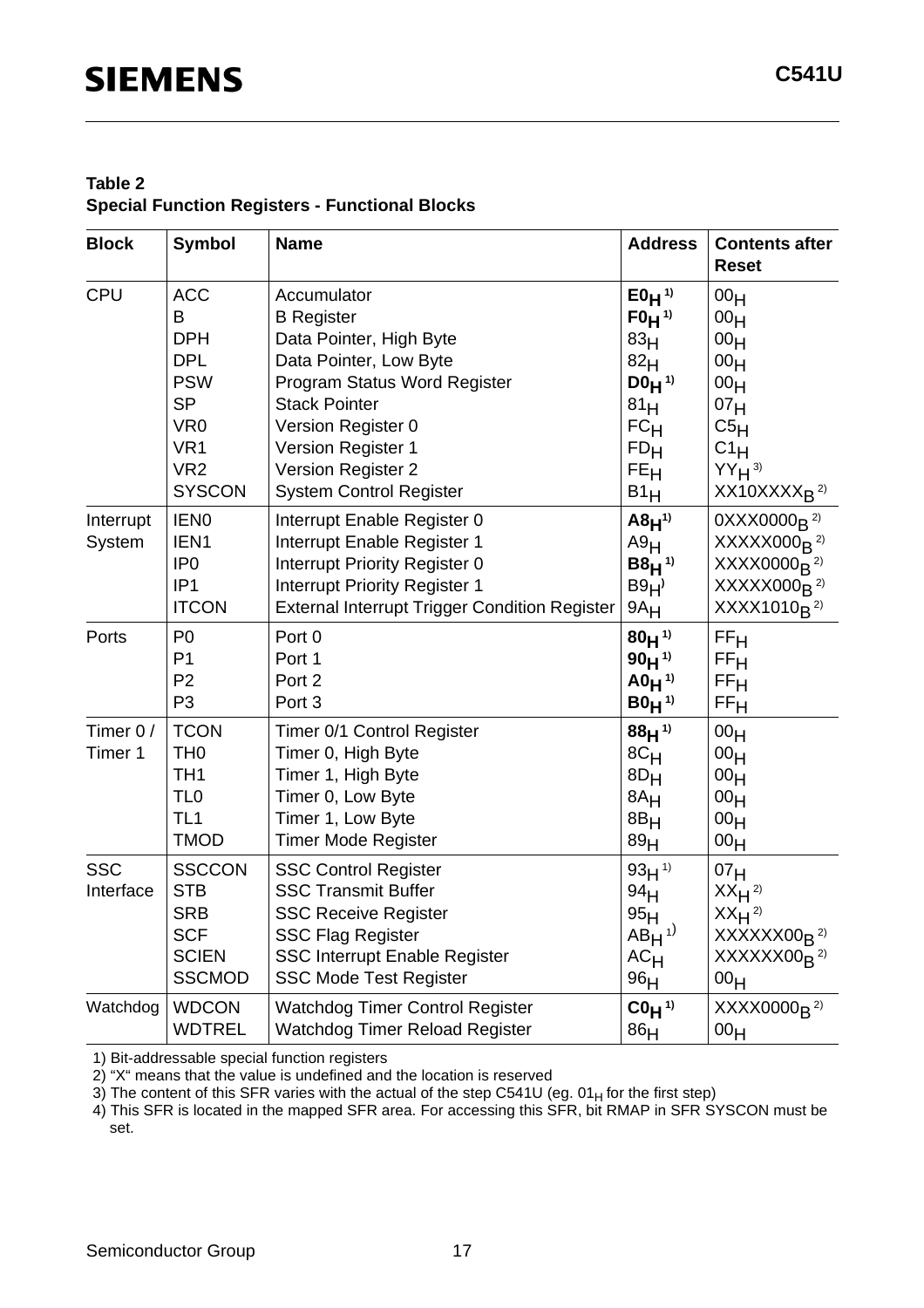#### **Table 2 Special Function Registers - Functional Blocks (cont'd)**

| <b>Block</b>  | Symbol               | <b>Name</b>                                  | <b>Address</b>  | <b>Contents after</b><br><b>Reset</b> |
|---------------|----------------------|----------------------------------------------|-----------------|---------------------------------------|
| Pow.          | <b>PCON</b>          | <b>Power Control Register</b>                | 87 <sub>H</sub> | $X00X0000_R$ <sup>2)</sup>            |
| Sav.<br>Modes | PCON1                | <b>Power Control Register 1</b>              | $88H^{4}$       | 0XX0XXXX <sub>R</sub> <sup>2)</sup>   |
| <b>USB</b>    | <b>EPSEL</b>         | <b>USB Endpoint Select Register</b>          | D2H             | 80 <sub>H</sub>                       |
| Module        | <b>USBVAL</b>        | <b>USB Data Register</b>                     | D3H             | 00 <sub>H</sub>                       |
|               | <b>ADROFF</b>        | <b>USB Address Offset Register</b>           | $D4_H$          | $00_H$ <sup>2)</sup>                  |
|               | <b>GEPIR</b>         | USB Global Endpoint Interrupt Request Reg.   | D6H             | 00 <sub>H</sub>                       |
|               | <b>DCR</b>           | <b>USB Device Control Register</b>           | $C1_H$          | 000X0000 <sub>R</sub>                 |
|               | <b>DPWDR</b>         | <b>USB Device Power Down Register</b>        | C2 <sub>H</sub> | 00 <sub>H</sub>                       |
|               | <b>DIER</b>          | <b>USB Device Interrupt Control Register</b> | C3 <sub>H</sub> | 00 <sub>H</sub>                       |
|               | <b>DIRR</b>          | <b>USB Device Interrupt Request Register</b> | C4H             | 00 <sub>H</sub>                       |
|               | <b>FNRL</b>          | <b>USB Frame Number Register, Low Byte</b>   | C6H             | XX <sub>H</sub>                       |
|               | <b>FNRH</b>          | USB Frame Number Register, High Byte         | C7 <sub>H</sub> | 00000XXX <sub>B</sub>                 |
|               | EPBCn <sup>1)</sup>  | USB Endpoint n Buffer Control Register       | $C1_H$          | 00 <sub>H</sub>                       |
|               | EPBSn <sup>1)</sup>  | <b>USB Endpoint n Buffer Status Register</b> | $C2_H$          | 20 <sub>H</sub>                       |
|               | EPIEn <sup>1</sup>   | USB Endpoint n Interrupt Enable Register     | C3 <sub>H</sub> | 00 <sub>H</sub>                       |
|               | EPIRn <sup>1)</sup>  | USB Endpoint n Interrupt Request Register    | $C4_H$          | $10H^{3}$                             |
|               | EPBAn <sup>1)</sup>  | USB Endpoint n Base Address Register         | C5 <sub>H</sub> | 00 <sub>H</sub>                       |
|               | EPLENn <sup>1)</sup> | USB Endpoint n Buffer Length Register        | C6 <sub>H</sub> | 0XXXXXXX <sub>R</sub>                 |
|               | USBPWD <sup>4)</sup> | <b>USB Power Down Register</b>               | E6H             | 00 <sub>H</sub>                       |
|               | USBDCR <sup>4)</sup> | <b>USB Control Register</b>                  | E7 <sub>H</sub> | 00 <sub>H</sub>                       |
|               | USBDR0 <sup>4)</sup> | USB Data Register 0                          | E8H             | 00 <sub>H</sub>                       |
|               | USBDR1 <sup>4)</sup> | <b>USB Data Register 1</b>                   | E9H             | 00 <sub>H</sub>                       |
|               | USBDR2 <sup>4)</sup> | <b>USB Data Register 2</b>                   | $EA$ H          | 00 <sub>H</sub>                       |
|               | USBDR3 <sup>4)</sup> | <b>USB Data Register 3</b>                   | $EB$ H          | 00 <sub>H</sub>                       |
|               | USBDR4 <sup>4)</sup> | <b>USB Data Register 4</b>                   | EC <sub>H</sub> | 00 <sub>H</sub>                       |
|               | USBDR5 <sup>4)</sup> | <b>USB Data Register 5</b>                   | ED <sub>H</sub> | 00 <sub>H</sub>                       |
|               | USBDR6 <sup>4)</sup> | <b>USB Data Register 6</b>                   | EEH             | 00 <sub>H</sub>                       |
|               | USBDR7 <sup>4)</sup> | <b>USB Data Register 7</b>                   | $EF_H$          | 00 <sub>H</sub>                       |

1) These register are multiple registers (n=0-4) with the same SFR address; selection of register "n" is done by SFR EPSEL.

2) The reset value of ADROFF is valid only if USBVAL has not been read or written since the last hardware reset.

3) The reset value of EPIR0 is  $11_{H}$ .

4) These registers are only used in USB low-speed operation.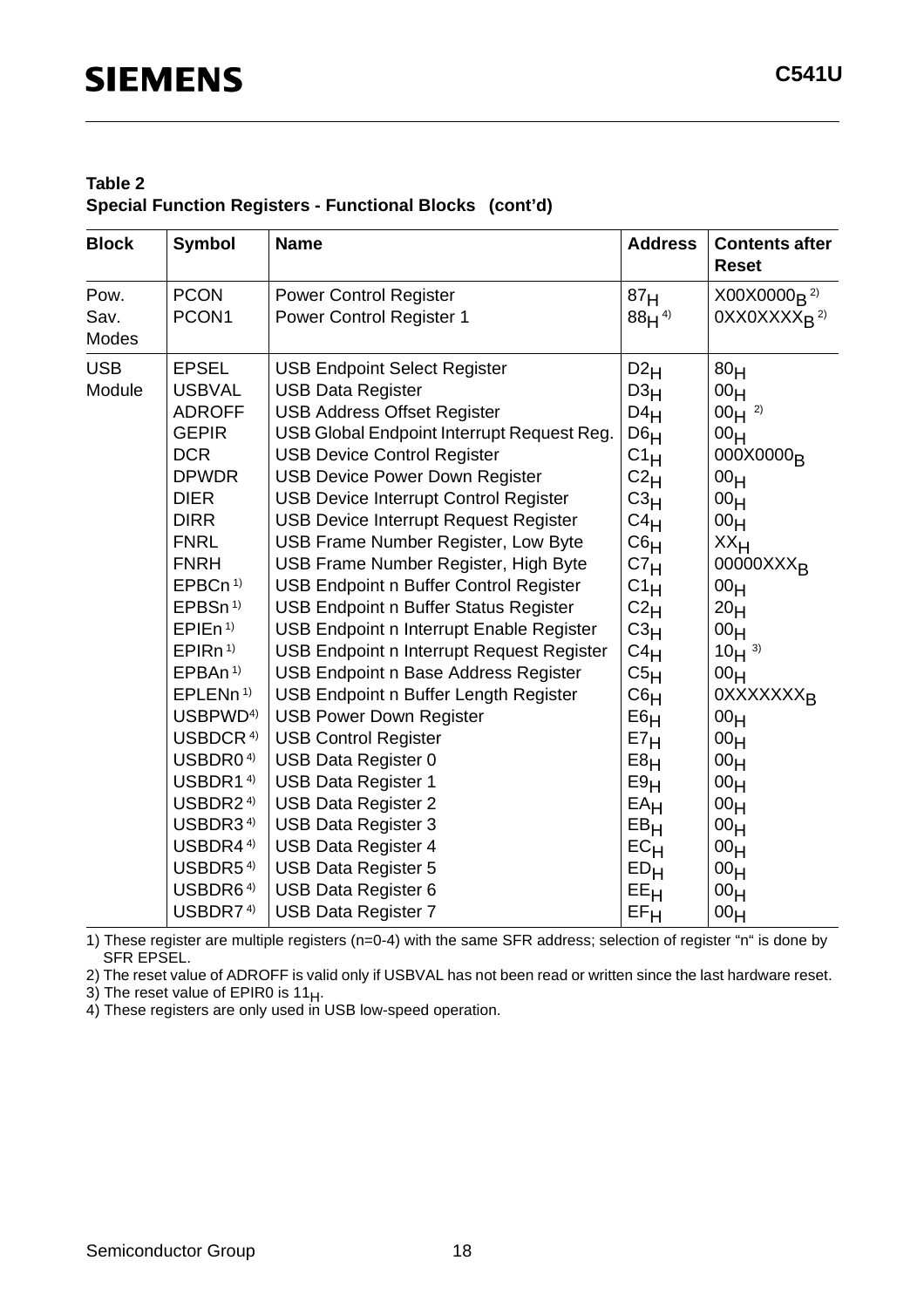**Contents of the SFRs, SFRs in numeric order of their addresses** 

|                                  | Addr Register            | <b>Reset</b><br>Value <sup>1)</sup> | Bit 7                     | Bit 6            | Bit 5                   | Bit 4                    | Bit 3            | Bit 2           | Bit 1           | Bit 0            |
|----------------------------------|--------------------------|-------------------------------------|---------------------------|------------------|-------------------------|--------------------------|------------------|-----------------|-----------------|------------------|
| 80 <sub>H</sub> <sup>2)</sup> P0 |                          | FF <sub>H</sub>                     | .7                        | .6               | $.5\,$                  | .4                       | .3               | $\overline{.2}$ | .1              | .0               |
| 81 <sub>H</sub>                  | <b>SP</b>                | 07 <sub>H</sub>                     | $\overline{.7}$           | 6.5              | $.5\,$                  | .4                       | .3               | $\overline{2}$  | .1              | $.0$             |
| 82 <sub>H</sub>                  | <b>DPL</b>               | 00 <sub>H</sub>                     | .7                        | 6.               | $.5\,$                  | .4                       | $\cdot$ 3        | $\overline{2}$  | .1              | $.0$             |
| 83 <sub>H</sub>                  | <b>DPH</b>               | 00 <sub>H</sub>                     | .7                        | 6.5              | $.5\,$                  | .4                       | $\cdot$ 3        | $\cdot$ .2      | .1              | $0.5$            |
| 86 <sub>H</sub>                  | <b>WDTREL</b>            | 00 <sub>H</sub>                     | <b>WDT</b><br><b>PSEL</b> | 6.5              | $.5\,$                  | .4                       | $\cdot$ 3        | $\overline{2}$  | .1              | $0.5\,$          |
| 87 <sub>H</sub>                  | <b>PCON</b>              | X00X-<br>0000 <sub>B</sub>          |                           | <b>PDS</b>       | <b>IDLS</b>             | $\overline{\phantom{0}}$ | GF1              | GF <sub>0</sub> | <b>PDE</b>      | <b>IDLE</b>      |
|                                  | $88H$ <sup>2)</sup> TCON | 00 <sub>H</sub>                     | TF <sub>1</sub>           | TR <sub>1</sub>  | TF <sub>0</sub>         | TR <sub>0</sub>          | IE <sub>1</sub>  | IT1             | IE <sub>0</sub> | IT <sub>0</sub>  |
| 88 <sub>H</sub><br>$2)$ 3)       | PCON1                    | OXXO-<br><b>XXXX<sub>B</sub></b>    | <b>EWPD</b>               |                  |                         | <b>WS</b>                |                  |                 |                 |                  |
| 89 <sub>H</sub>                  | <b>TMOD</b>              | 00 <sub>H</sub>                     | <b>GATE</b>               | $C/\overline{T}$ | M1                      | M <sub>0</sub>           | <b>GATE</b>      | C/T             | M1              | M <sub>0</sub>   |
| $8A_H$                           | TL <sub>0</sub>          | 00 <sub>H</sub>                     | .7                        | 6.5              | $.5\,$                  | .4                       | $\cdot$ 3        | $\overline{2}$  | .1              | .0               |
| $8B_H$                           | TL <sub>1</sub>          | 00 <sub>H</sub>                     | .7                        | 6.5              | $.5\,$                  | .4                       | $\cdot$ 3        | $\overline{2}$  | .1              | 0.               |
| $8C_H$                           | TH <sub>0</sub>          | 00 <sub>H</sub>                     | $\overline{\mathbf{z}}$   | 6.5              | $.5\,$                  | .4                       | $\cdot$ 3        | $\overline{2}$  | .1              | 0.               |
| $8D_H$                           | TH <sub>1</sub>          | 00 <sub>H</sub>                     | .7                        | .6               | $.5\,$                  | .4                       | $\cdot$ 3        | $\cdot$ .2      | .1              | .0               |
| $90H^{2}$                        | P <sub>1</sub>           | FF <sub>H</sub>                     | .7                        | .6               | $\overline{\text{SLS}}$ | <b>STO</b>               | <b>SRI</b>       | <b>SCLK</b>     | LED1            | LED <sub>0</sub> |
| 93 <sub>H</sub>                  | <b>SSCCON</b>            | 07 <sub>H</sub>                     | <b>SCEN</b>               | <b>TEN</b>       | <b>MSTR</b>             | <b>CPOL</b>              | <b>CPHA</b>      | BRS2            | BRS1            | BRS0             |
| 94H                              | <b>STB</b>               | $XX_{H}$                            | .7                        | 6.5              | $.5\,$                  | .4                       | $\cdot$ 3        | $\overline{.2}$ | .1              | $0.5$            |
| 95 <sub>H</sub>                  | <b>SRB</b>               | XX <sub>H</sub>                     | .7                        | 6.5              | $.5\,$                  | .4                       | $\cdot$ 3        | $\overline{2}$  | .1              | 0.               |
| 96 <sub>H</sub>                  | <b>SSCMOD</b>            | 00 <sub>H</sub>                     | <b>LOOPB</b>              | <b>TRIO</b>      | $\pmb{0}$               | $\pmb{0}$                | $\boldsymbol{0}$ | 0               | $\pmb{0}$       | <b>LSBSM</b>     |
| 9A <sub>H</sub>                  | <b>ITCON</b>             | XXXX-<br>1010 <sub>B</sub>          |                           |                  |                         | —                        | <b>I1ETF</b>     | <b>I1ETR</b>    | <b>IOETF</b>    | <b>IOETR</b>     |
| A0 $H^{2)}$ P2                   |                          | FF <sub>H</sub>                     | .7                        | .6               | $.5\,$                  | .4                       | $\cdot$ 3        | $\cdot$ .2      | .1              | $\cdot 0$        |
| $ABH^{2)}$ IENO                  |                          | OXXX-<br>0000 <sub>B</sub>          | EA                        |                  |                         |                          | ET <sub>1</sub>  | EX1             | ET <sub>0</sub> | EX <sub>0</sub>  |
| A9H                              | IEN1                     | XXXX-<br>X000 <sub>B</sub>          |                           |                  |                         |                          | —                | <b>EUDI</b>     | <b>EUEI</b>     | <b>ESSC</b>      |
| $AB_H$                           | <b>SCF</b>               | XXXX-<br>$XX00_B$                   |                           |                  |                         |                          | —                |                 | <b>WCOL</b>     | <b>TC</b>        |

1) X means that the value is undefined and the location is reserved

2) Bit-addressable special function registers

3) SFR is located in the mapped SFR area. For accessing this SFR, bit RMAP in SFR SYSCON must be set.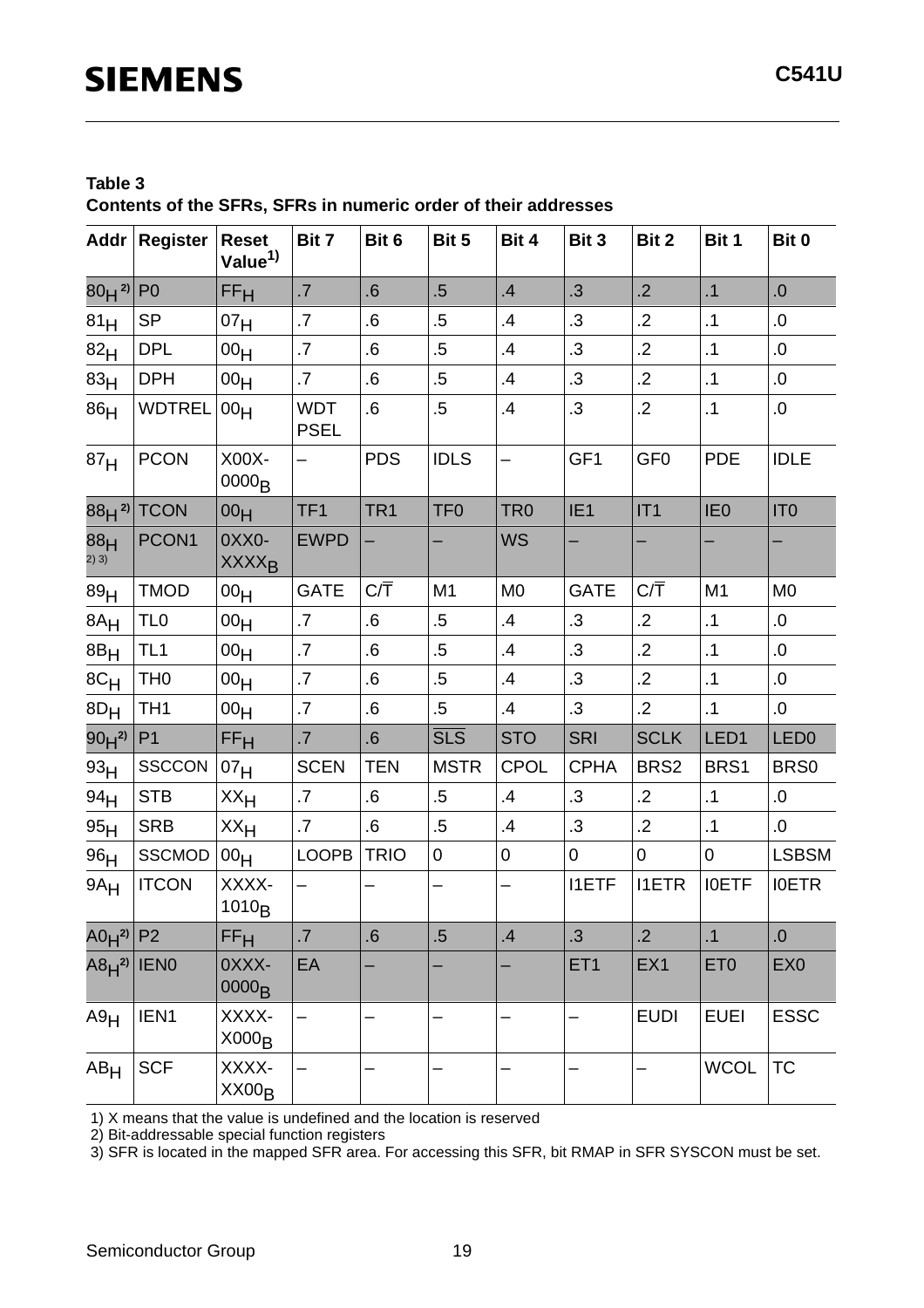**Contents of the SFRs, SFRs in numeric order of their addresses (cont'd)** 

| <b>Addr</b>           | <b>Register</b>                              | <b>Reset</b><br>Value <sup>1)</sup> | Bit 7                                                     | Bit 6          | Bit 5           | Bit 4              | Bit 3            | Bit 2            | Bit 1           | Bit 0            |  |  |  |
|-----------------------|----------------------------------------------|-------------------------------------|-----------------------------------------------------------|----------------|-----------------|--------------------|------------------|------------------|-----------------|------------------|--|--|--|
| AC <sub>H</sub>       | <b>SCIEN</b>                                 | XXXX-<br>$XX00_B$                   |                                                           |                |                 |                    |                  |                  | <b>WCEN</b>     | <b>TCEN</b>      |  |  |  |
| $B0H^{2}$ P3          |                                              | FF <sub>H</sub>                     | <b>RD</b>                                                 | <b>WR</b>      | T1              | T <sub>0</sub>     | INT <sub>1</sub> | <b>INTO</b>      | <b>DADD</b>     | LED <sub>2</sub> |  |  |  |
| B1H                   | <b>SYSCON</b>                                | XX10-<br><b>XXXX<sub>B</sub></b>    |                                                           |                | <b>EALE</b>     | <b>RMAP</b>        | —                |                  |                 |                  |  |  |  |
| $B8H^{2)}$  IP0       |                                              | XXXX-<br>0000 <sub>B</sub>          |                                                           |                |                 |                    | PT <sub>1</sub>  | PX1              | PT <sub>0</sub> | PX <sub>0</sub>  |  |  |  |
| B9H                   | IP <sub>1</sub>                              | XXXX-<br>X000 <sub>B</sub>          |                                                           |                |                 |                    |                  | <b>PUDI</b>      | <b>PUEI</b>     | <b>PSSC</b>      |  |  |  |
|                       | $COH$ <sup>2)</sup> WDCON                    | XXXX-<br>0000 <sub>B</sub>          |                                                           |                |                 |                    | <b>OWDS</b>      | <b>WDTS</b>      | <b>WDT</b>      | <b>SWDT</b>      |  |  |  |
| $C1_H$ to $C7_H$      |                                              |                                     | USB Device and Endpoint Register definition see table 3-3 |                |                 |                    |                  |                  |                 |                  |  |  |  |
| D0 <sub>H</sub><br>2) | <b>PSW</b>                                   | 00 <sub>H</sub>                     | <b>CY</b>                                                 | <b>AC</b>      | F <sub>0</sub>  | RS <sub>1</sub>    | RS <sub>0</sub>  | OV               | F <sub>1</sub>  | P                |  |  |  |
| $D2_H$                | <b>EPSEL</b>                                 | 80 <sub>H</sub>                     | EPS7                                                      | $\overline{0}$ | $\mathsf 0$     | 0                  | $\overline{0}$   | EPS <sub>2</sub> | EPS1            | EPS <sub>0</sub> |  |  |  |
| D3H                   | <b>USBVAL</b>                                | 00 <sub>H</sub>                     | $\overline{.7}$                                           | .6             | $.5\,$          | $\mathbf{.4}$      | .3               | $\overline{2}$   | .1              | 0.               |  |  |  |
| $D4_H$                | <b>ADROFF</b>                                | $00H$ <sup>6)</sup>                 | 0                                                         | 0              | AO <sub>5</sub> | AO <sub>4</sub>    | AO <sub>3</sub>  | AO <sub>2</sub>  | AO1             | AO <sub>0</sub>  |  |  |  |
| D6H                   | <b>GEPIR</b>                                 | 00 <sub>H</sub>                     | <b>DRVI</b>                                               | $\overline{0}$ | 0               | EPI4               | EPI3             | EPI <sub>2</sub> | EPI1            | EPI <sub>0</sub> |  |  |  |
| $E0H^{2)}$ ACC        |                                              | 00 <sub>H</sub>                     | .7                                                        | .6             | .5              | .4                 | .3               | $\cdot$ .2       | .1              | 0.               |  |  |  |
|                       | $E6H^{7}$ USBPWD 00H                         |                                     | 0                                                         | 0              |                 | SUSPIE DADDIE SUSP |                  | <b>DADD</b>      | <b>TPWD</b>     | <b>RPWD</b>      |  |  |  |
|                       | $E7H^{7}$ USBDCR                             | 00 <sub>H</sub>                     | TYPE3                                                     | TYPE2          | TYPE1           | TYPE0              | LEN <sub>3</sub> | LEN <sub>2</sub> | LEN1            | <b>LEN0</b>      |  |  |  |
|                       | $E8_H$ <sup>7</sup> USBDR0                   | 00 <sub>H</sub>                     | $\overline{.7}$                                           | .6             | $.5\,$          | .4                 | .3               | $\overline{2}$   | $\cdot$ 1       | $0.5$            |  |  |  |
|                       | E9H <sup>7</sup> USBDR1                      | 00 <sub>H</sub>                     | .7                                                        | 6.             | $.5\,$          | $\cdot$            | .3               | $\cdot$          | $\cdot$ 1       | .0               |  |  |  |
|                       | $EA_H$ <sup>7</sup> USBDR2 00 <sub>H</sub>   |                                     | $\overline{\mathcal{L}}$                                  | $\overline{6}$ | $.5\,$          | $\overline{.4}$    | $\overline{3}$   | $\overline{2}$   | $\cdot$ 1       | $.0\,$           |  |  |  |
|                       | $EB_H$ <sup>7</sup> USBDR3 00 <sub>H</sub>   |                                     | $\cdot$                                                   | 6.6            | $.5\,$          | $\cdot$            | .3               | $.2\,$           | $\cdot$ 1       | $\cdot 0$        |  |  |  |
|                       | $EC_{H}$ <sup>7</sup> USBDR4 00 <sub>H</sub> |                                     | $\cdot$                                                   | 6.6            | .5              | $\cdot$            | $\cdot$ 3        | $\cdot$ .2       | $\cdot$ 1       | 0.               |  |  |  |
|                       | $ED_{H}$ <sup>7</sup> USBDR5 00 <sub>H</sub> |                                     | $\cdot$                                                   | 6.5            | $.5\,$          | $\cdot$            | $\cdot$ 3        | $\cdot$          | $\cdot$ 1       | 0.               |  |  |  |
|                       | $EE_H$ <sup>7</sup> USBDR6 00 <sub>H</sub>   |                                     | $\overline{\mathcal{L}}$                                  | .6             | $.5\,$          | $\cdot$            | $\cdot$ 3        | $\cdot$          | $\cdot$ 1       | $\cdot 0$        |  |  |  |

1) X means that the value is undefined and the location is reserved

2) Bit-addressable special function registers

3) SFR is located in the mapped SFR area. For accessing this SFR, bit RMAP in SFR SYSCON must be set.

4) These are read-only registers

 $5)$  The content of this SFR varies with the actual step of the C541U (e.g. 01<sub>H</sub> for the first step)

6) The reset value of ADROFF is valid only if USBVAL has not been read or written since the last hardware reset

7) These registers are only used in USB low-speed operation.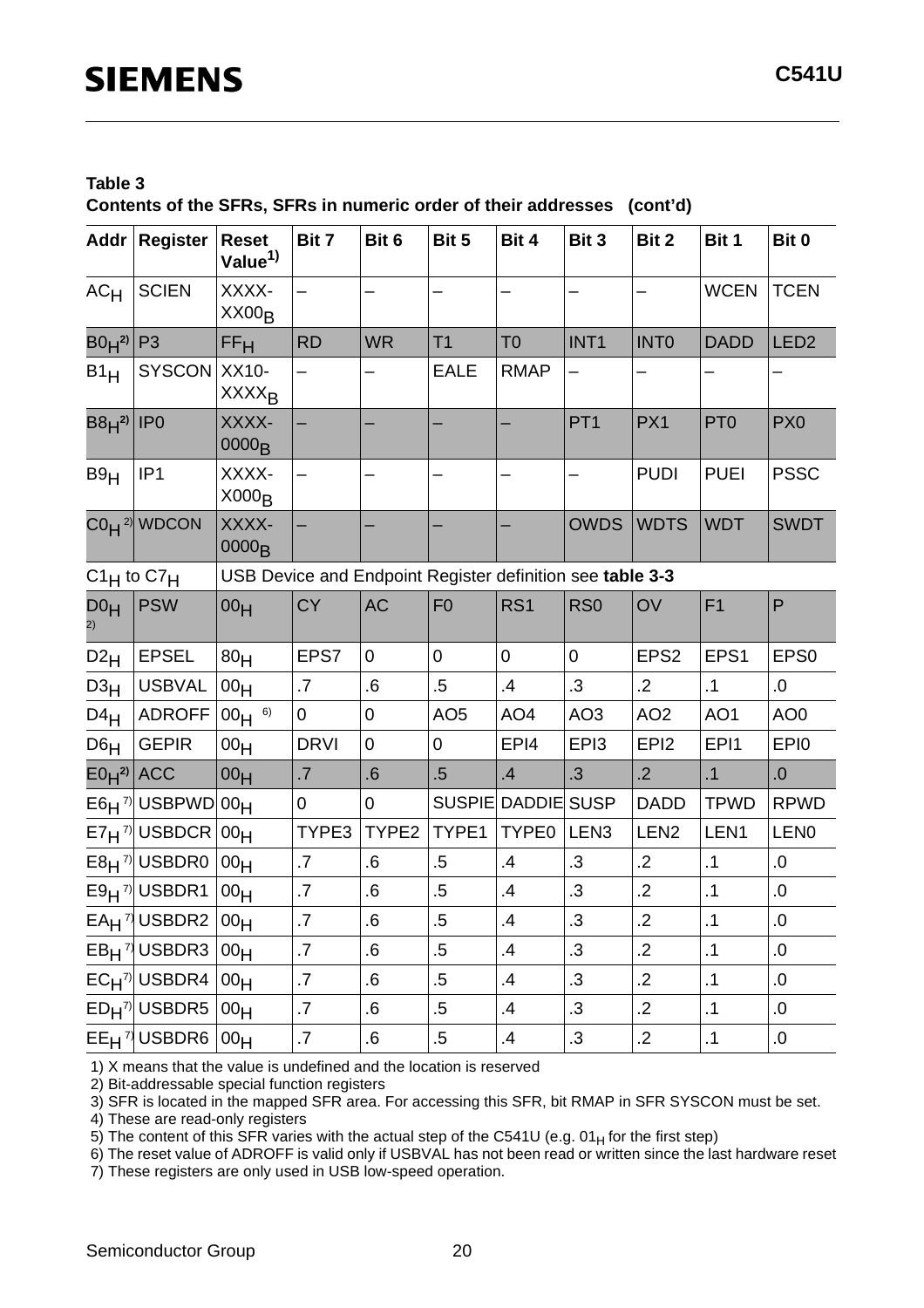**Contents of the SFRs, SFRs in numeric order of their addresses (cont'd)** 

|                            | Addr   Register            | <b>Reset</b><br>Value <sup>1)</sup> | Bit 7 | Bit 6 | Bit 5          | Bit 4          | Bit 3          | Bit 2           | Bit 1          | Bit 0      |
|----------------------------|----------------------------|-------------------------------------|-------|-------|----------------|----------------|----------------|-----------------|----------------|------------|
|                            | $EF_H$ <sup>7</sup> USBDR7 | 00 <sub>H</sub>                     | .7    | .6    | .5             | $\cdot$        | .3             | $.2\phantom{0}$ | .1             | 0.         |
| $F0H^{2)}$ B               |                            | $ 00_H$                             | .7    | .6    | .5             | .4             | .3             | .2              | $\cdot$ 1      | .0         |
| $FCH^{3}$ VR0<br>4)        |                            | C5H                                 |       |       | $\overline{0}$ | $\overline{0}$ | $\overline{0}$ |                 | l0             |            |
| FD <sub>H</sub><br>$3)$ 4) | VR <sub>1</sub>            | $C1_H$                              |       |       | 0              | $\overline{0}$ | $\mathbf 0$    | 10              | $\overline{0}$ |            |
| $FEH^{3}$ VR2<br>4)        |                            | 5)                                  | .7    | .6    | $.5\,$         | $\cdot$        | .3             | $\cdot$ .2      |                | $\cdot$ .0 |

1) X means that the value is undefined and the location is reserved

2) Bit-addressable special function registers

3) SFR is located in the mapped SFR area. For accessing this SFR, bit RMAP in SFR SYSCON must be set.

4) These are read-only registers

5) The content of this SFR varies with the actual step of the C541U (e.g.  $01_H$  for the first step)

6) The reset value of ADROFF is valid only if USBVAL has not been read or written since the last hardware reset.

7) These registers are only used in USB low-speed operation.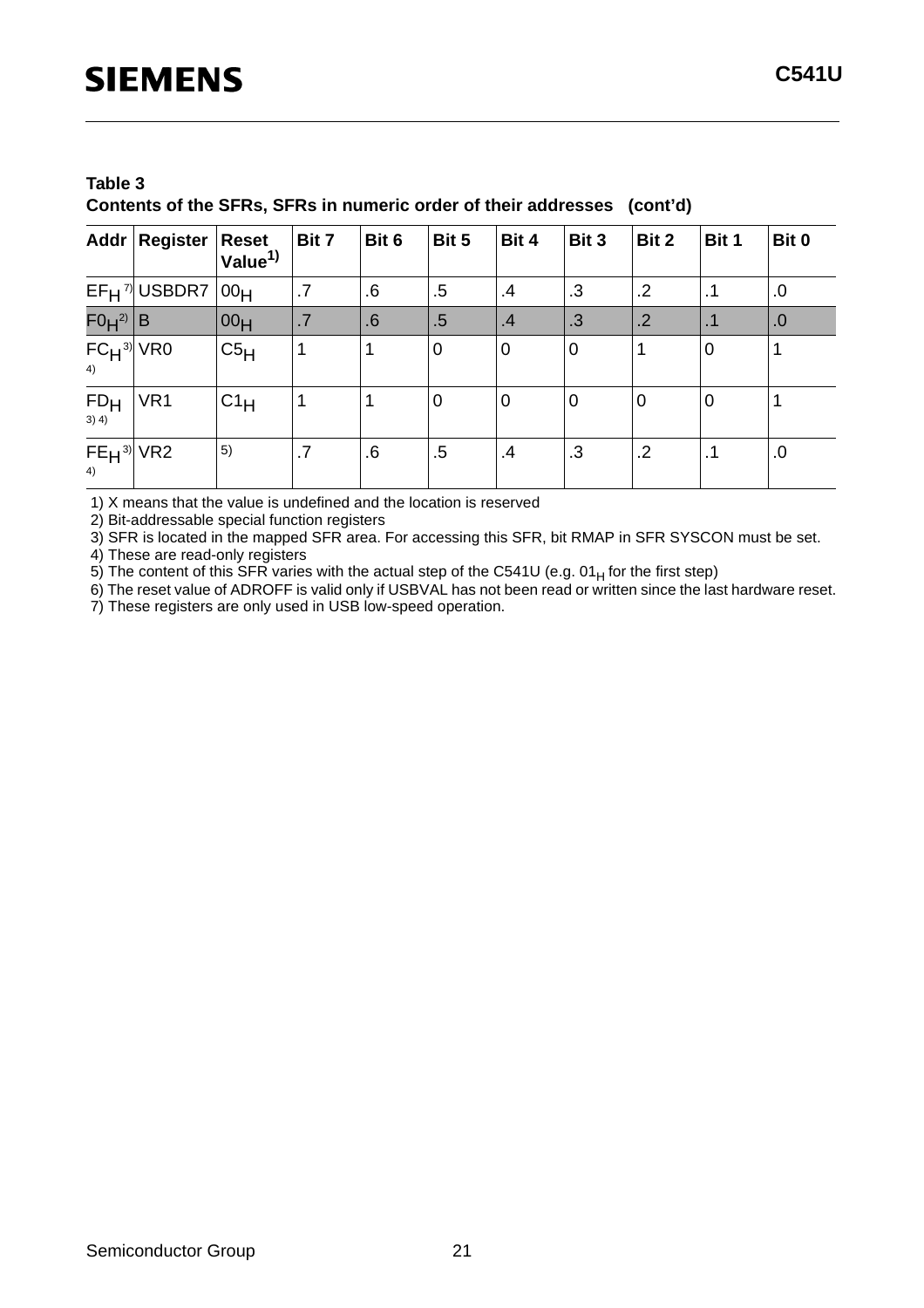# **Table 4 Contents of the USB Device and Endpoint Registers (Addr. C1H to C7H)**

|                 | Addr Register                     | Reset<br><b>Value</b>            | Bit 7            | Bit 6                       | Bit 5            | Bit 4            | Bit 3            | Bit 2              | Bit 1            | Bit 0            |
|-----------------|-----------------------------------|----------------------------------|------------------|-----------------------------|------------------|------------------|------------------|--------------------|------------------|------------------|
|                 | EPSEL = $1XXX.XXXXB$              |                                  |                  | <b>Device Registers</b>     |                  |                  |                  |                    |                  |                  |
| $C1_H$          | <b>DCR</b>                        | 000X.<br>0000 <sub>B</sub>       | <b>SPEED</b>     | DA                          | <b>SWR</b>       | <b>SUSP</b>      | <b>DINIT</b>     | <b>RSM</b>         | <b>UCLK</b>      | <b>PCLK</b>      |
| $C2_H$          | <b>DPWDR</b>                      | 00 <sub>H</sub>                  | <b>DRVIE</b>     | <b>XVREG</b>                | $\mathbf 0$      | $\mathbf 0$      | 0                | $\mathbf 0$        | <b>TPWD</b>      | <b>RPWD</b>      |
| $C_3H$          | <b>DIER</b>                       | 00 <sub>H</sub>                  | <b>SE0IE</b>     | <b>DAIE</b>                 | <b>DDIE</b>      | <b>SBIE</b>      | <b>SEIE</b>      | <b>STIE</b>        | <b>SUIE</b>      | <b>SOFIE</b>     |
| $C4_H$          | <b>DIRR</b>                       | 00 <sub>H</sub>                  | <b>SE0I</b>      | DAI                         | <b>DDI</b>       | <b>SBI</b>       | <b>SEI</b>       | STI                | SUI              | <b>SOFI</b>      |
| C5 <sub>H</sub> | reserved                          |                                  |                  |                             |                  |                  |                  |                    |                  |                  |
| $C6_H$          | <b>FNRL</b>                       | XX <sub>H</sub>                  | FNR7             | FNR6                        | FNR <sub>5</sub> | FNR4             | FNR <sub>3</sub> | FNR <sub>2</sub>   | FNR1             | FNR <sub>0</sub> |
| C7 <sub>H</sub> | <b>FNRH</b>                       | 0000.<br>0XXX <sub>B</sub>       | $\mathbf 0$      | 0                           | 0                | $\mathbf 0$      | 0                | <b>FNR10</b>       | FNR9             | FNR8             |
|                 | $EPSEL = 0XXX.X000B$              |                                  |                  | <b>Endpoint 0 Registers</b> |                  |                  |                  |                    |                  |                  |
| $C1_H$          | EPBC0                             | 00 <sub>H</sub>                  | <b>STALL0</b>    | $\overline{0}$              | $\mathbf 0$      | <b>GEPIE0</b>    | SOFDE0   INCE0   |                    | $\mathbf 0$      | DBM0             |
| $C2_H$          | EPBS0                             | 20 <sub>H</sub>                  | UBF <sub>0</sub> | CBF <sub>0</sub>            | DIR <sub>0</sub> | ESP <sub>0</sub> |                  | SETRD0 SETWR0      | CLREP0 DONE0     |                  |
| $C_{}^{3}H$     | EPIE0                             | 00 <sub>H</sub>                  | AIE0             | NAIE0                       | <b>RLEIE0</b>    | —                | <b>DNRIE0</b>    | NODIE <sub>0</sub> | <b>EODIE0</b>    | <b>SODIE0</b>    |
| C4H             | EPIR <sub>0</sub>                 | 11 <sub>H</sub>                  | ACK0             | NACK0                       | RLE <sub>0</sub> | —                | DNR <sub>0</sub> | NOD <sub>0</sub>   | EOD <sub>0</sub> | SOD <sub>0</sub> |
| C5 <sub>H</sub> | EPBA0                             | 00 <sub>H</sub>                  | PAGE0            | $\mathbf 0$                 | 0                | $\pmb{0}$        | A06              | A05                | A04              | A03              |
| C6H             | <b>EPLENO</b>                     | OXXX.<br><b>XXXX<sub>R</sub></b> | $\pmb{0}$        | L06                         | L <sub>05</sub>  | L <sub>04</sub>  | L <sub>03</sub>  | L <sub>02</sub>    | L <sub>01</sub>  | L <sub>00</sub>  |
| C7 <sub>H</sub> | reserved                          |                                  |                  |                             |                  |                  |                  |                    |                  |                  |
|                 | EPSEL = $0$ XXX.X001 <sub>B</sub> |                                  |                  | <b>Endpoint 1 Registers</b> |                  |                  |                  |                    |                  |                  |
| $C1_H$          | EPBC1                             | 00 <sub>H</sub>                  | STALL1           | $\pmb{0}$                   | 0                | GEPIE1           | SOFDE1   INCE1   |                    | $\pmb{0}$        | DBM1             |
| $C2_H$          | EPBS1                             | 20 <sub>H</sub>                  | UBF1             | CBF1                        | DIR1             | ESP1             | SETRD1           | SETWR1             | CLREP1           | DONE1            |
| $C3_{H}$        | EPIE <sub>1</sub>                 | 00 <sub>H</sub>                  | AIE1             | NAIE1                       | RLEIE1           |                  | DNRIE1           | NODIE1 EODIE1      |                  | SODIE1           |
| $C4_H$          | EPIR1                             | 10 <sub>H</sub>                  | ACK1             | NACK1                       | RLE1             |                  | DNR1             | NOD <sub>1</sub>   | EOD1             | SOD <sub>1</sub> |
| C5H             | EPBA1                             | 00 <sub>H</sub>                  | PAGE1            | 0                           | 0                | $\mathsf 0$      | A16              | A15                | A14              | A13              |
| C6 <sub>H</sub> | EPLEN1                            | OXXX.<br><b>XXXX<sub>B</sub></b> | $\mathbf 0$      | L16                         | L15              | L14              | L13              | L12                | L11              | L10              |
| C7 <sub>H</sub> | reserved                          |                                  |                  |                             |                  |                  |                  |                    |                  |                  |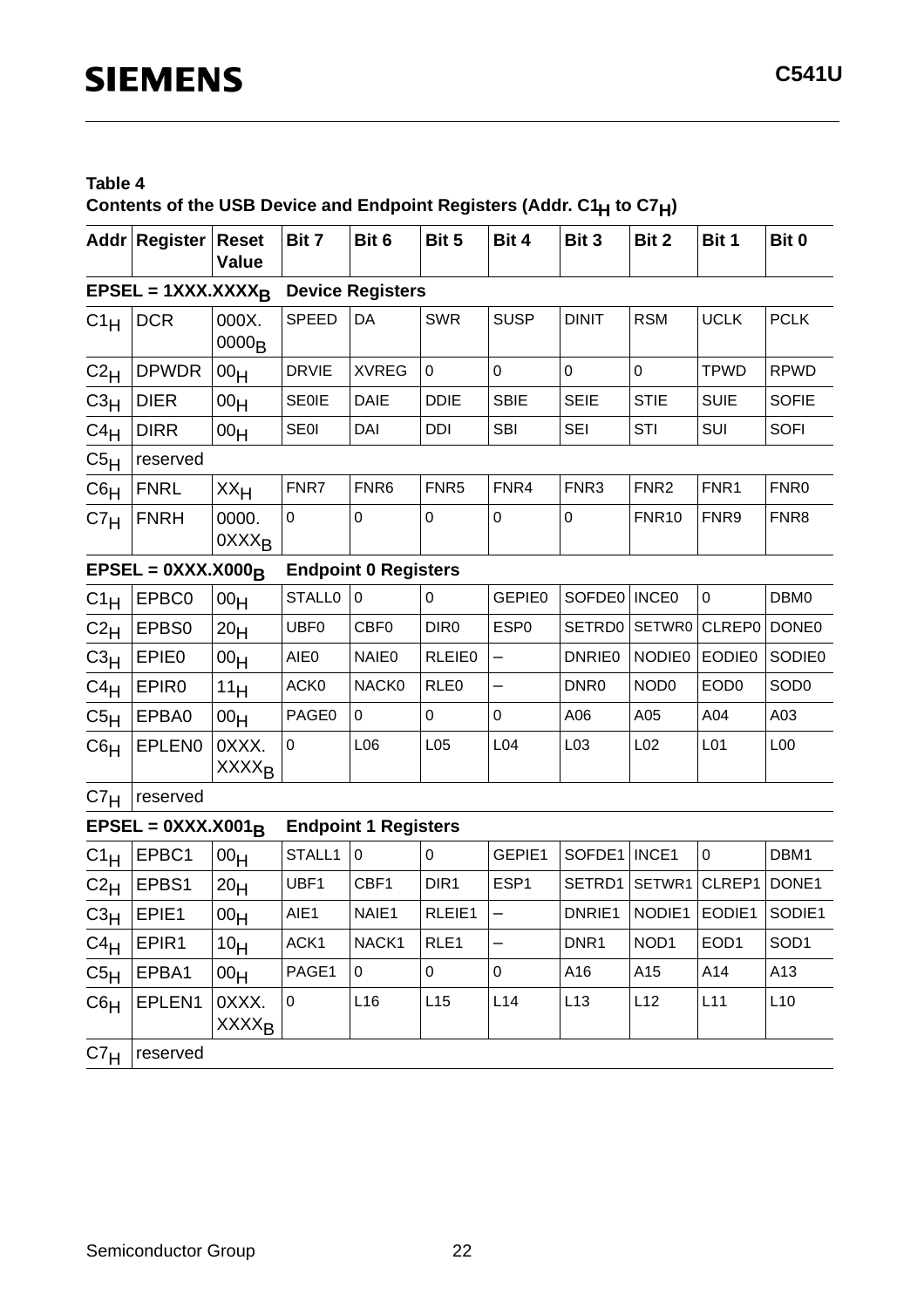# **Contents of the USB Device and Endpoint Registers (Addr. C1H to C7H) (cont'd)**

|                 | Addr Register                     | <b>Reset</b><br>Value            | Bit 7            | Bit 6                       | Bit 5            | Bit 4                    | Bit 3              | Bit 2              | Bit 1                    | Bit 0              |
|-----------------|-----------------------------------|----------------------------------|------------------|-----------------------------|------------------|--------------------------|--------------------|--------------------|--------------------------|--------------------|
|                 | $EPSEL = 0XXX.X010R$              |                                  |                  | <b>Endpoint 2 Registers</b> |                  |                          |                    |                    |                          |                    |
| $C1_H$          | EPBC <sub>2</sub>                 | 00 <sub>H</sub>                  | STALL2           | 0                           | 0                | GEPIE2                   | SOFDE2   INCE2     |                    | $\mathbf 0$              | DBM <sub>2</sub>   |
| $C2_H$          | EPBS2                             | 20 <sub>H</sub>                  | UBF2             | CBF <sub>2</sub>            | DIR <sub>2</sub> | ESP <sub>2</sub>         | SETRD2             | SETWR2             | CLREP2                   | DONE <sub>2</sub>  |
| $C_{}^{3}H$     | EPIE <sub>2</sub>                 | 00 <sub>H</sub>                  | AIE <sub>2</sub> | NAIE <sub>2</sub>           | RLEIE2           | $\overline{\phantom{0}}$ | DNRIE <sub>2</sub> | NODIE <sub>2</sub> | EODIE <sub>2</sub>       | SODIE <sub>2</sub> |
| C4H             | EPIR <sub>2</sub>                 | 10 <sub>H</sub>                  | ACK <sub>2</sub> | NACK <sub>2</sub>           | RLE <sub>2</sub> |                          | DNR <sub>2</sub>   | NOD <sub>2</sub>   | EOD <sub>2</sub>         | SOD <sub>2</sub>   |
| $C5_H$          | EPBA2                             | 00 <sub>H</sub>                  | PAGE2            | 0                           | 0                | $\pmb{0}$                | A62                | A52                | A42                      | A32                |
| C6 <sub>H</sub> | EPLEN2                            | OXXX.<br><b>XXXX<sub>B</sub></b> | $\mathbf 0$      | L62                         | L52              | L42                      | L32                | L22                | L12                      | L <sub>02</sub>    |
| C7 <sub>H</sub> | reserved                          |                                  |                  |                             |                  |                          |                    |                    |                          |                    |
|                 | EPSEL = $0$ XXX.X011 <sub>B</sub> |                                  |                  | <b>Endpoint 3 Registers</b> |                  |                          |                    |                    |                          |                    |
| $C1_H$          | EPBC3                             | 00 <sub>H</sub>                  | STALL3           | $\mathbf 0$                 | 0                | GEPIE3                   | SOFDE3   INCE3     |                    | $\mathbf 0$              | DBM3               |
| $C2_H$          | EPBS3                             | 20 <sub>H</sub>                  | UBF3             | CBF3                        | DIR <sub>3</sub> | ESP <sub>3</sub>         |                    | SETRD3   SETWR3    | CLREP3                   | DONE3              |
| $C_{}^{3}H$     | EPIE <sub>3</sub>                 | 00 <sub>H</sub>                  | AIE3             | NAIE3                       | RLEIE3           |                          | DNRIE3             | NODIE3             | EODIE3                   | SODIE3             |
| $C4_H$          | EPIR <sub>3</sub>                 | 10 <sub>H</sub>                  | ACK3             | NACK3                       | RLE3             |                          | DNR3               | NOD <sub>3</sub>   | EOD <sub>3</sub>         | SOD <sub>3</sub>   |
| C5H             | EPBA3                             | 00 <sub>H</sub>                  | PAGE3            | 0                           | 0                | $\pmb{0}$                | A63                | A52                | A43                      | A33                |
| $C6_H$          | EPLEN3                            | OXXX.<br><b>XXXX<sub>B</sub></b> | $\mathbf 0$      | L63                         | L <sub>53</sub>  | L43                      | L33                | L23                | L13                      | L <sub>03</sub>    |
| C7 <sub>H</sub> | reserved                          |                                  |                  |                             |                  |                          |                    |                    |                          |                    |
|                 | $EPSEL = 0XXX.X100B$              |                                  |                  | <b>Endpoint 4 Registers</b> |                  |                          |                    |                    |                          |                    |
| $C1_H$          | EPBC4                             | 00 <sub>H</sub>                  | STALL4           | $\mathbf 0$                 | 0                | GEPIE4                   | SOFDE4             | INCE4              | $\pmb{0}$                | DBM4               |
| $C2_{H}$        | EPBS4                             | 20 <sub>H</sub>                  | UBF4             | CBF4                        | DIR4             | ESP4                     |                    |                    | SETRD4   SETWR4   CLREP4 | DONE4              |
| $C_{}^{3}H$     | EPIE4                             | 00 <sub>H</sub>                  | AIE4             | NAIE4                       | RLEIE4           |                          | DNRIE4             | NODIE4             | EODIE4                   | SODIE4             |
| $C4_H$          | EPIR4                             | 10 <sub>H</sub>                  | ACK4             | NACK4                       | RLE4             | $-4$                     | DNR4               | NOD4               | EOD4                     | SOD4               |
| C5H             | EPBA4                             | 00 <sub>H</sub>                  | PAGE4            | 0                           | 0                | 0                        | A64                | A54                | A44                      | A34                |
| C6 <sub>H</sub> | EPLEN4                            | OXXX.<br><b>XXXX<sub>B</sub></b> | $\pmb{0}$        | L64                         | L54              | L44                      | L34                | L24                | L14                      | L04                |
| C7 <sub>H</sub> | reserved                          |                                  |                  |                             |                  |                          |                    |                    |                          |                    |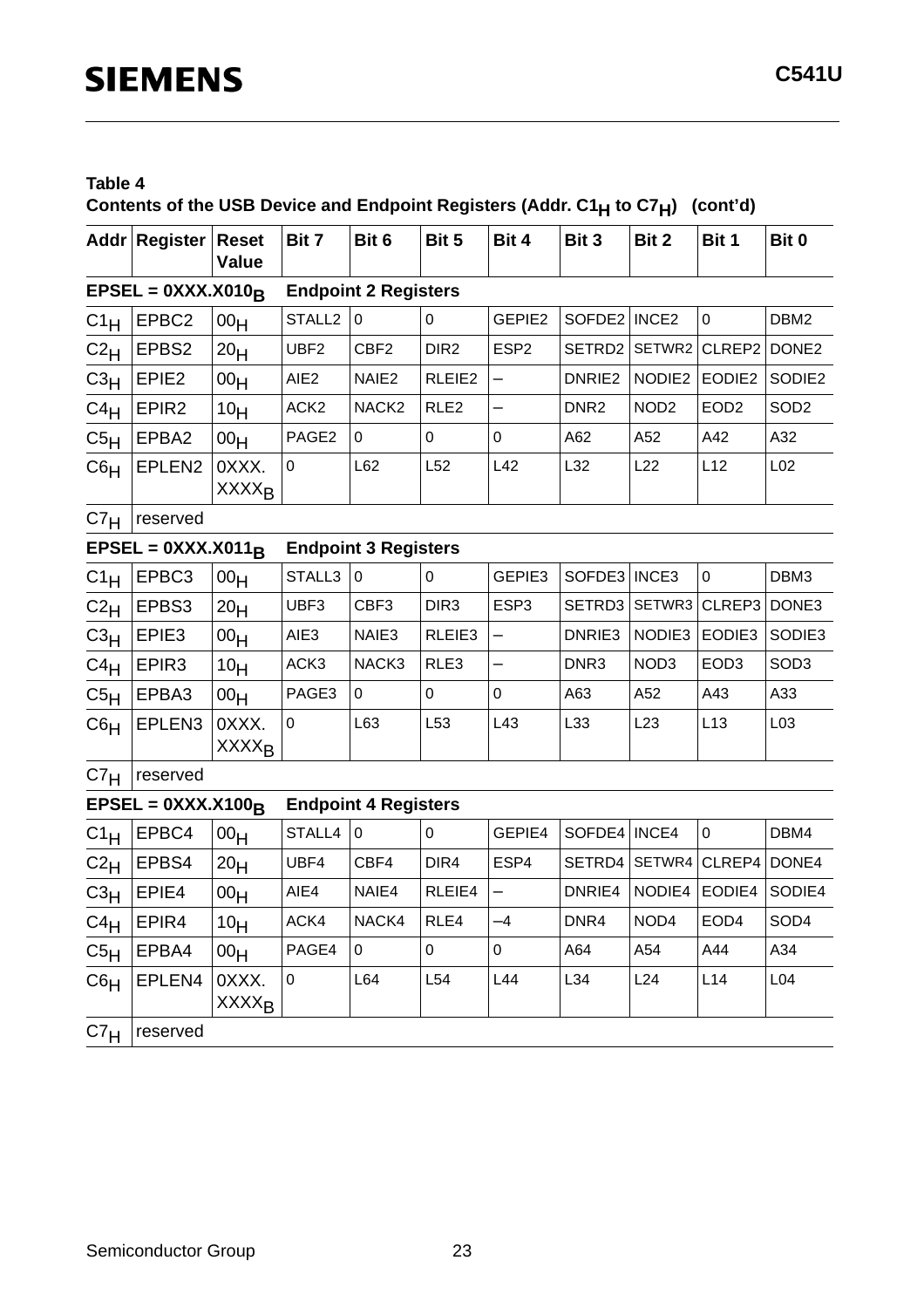#### **Digital I/O Ports**

The C541U three 8-bit I/O ports and one 6-bit I/O port (Port 1). Port 0 is an open-drain bidirectional I/O port, while ports 1 to 3 are quasi-bidirectional I/O ports with internal pullup resistors. That means, when configured as inputs, ports 1 to 3 will be pulled high and will source current when externally pulled low. Port 0 will float when configured as input.

The output drivers of port 0 and 2 and the input buffers of port 0 are also used for accessing external memory. In this application, port 0 outputs the low byte of the external memory address, time multiplexed with the byte being written or read. Port 2 outputs the high byte of the external memory address when the address is 16 bits wide. Otherwise, the port 2 pins continue emitting the P2 SFR contents. In this function, port 0 is not an open-drain port, but uses a strong internal pullup FET.

Two port lines of port 1 (P1.0/LED0, P1.1/LED1) and one port line of port 3 (P3.0/LED2) have the capability of driving external LEDs in the output low state.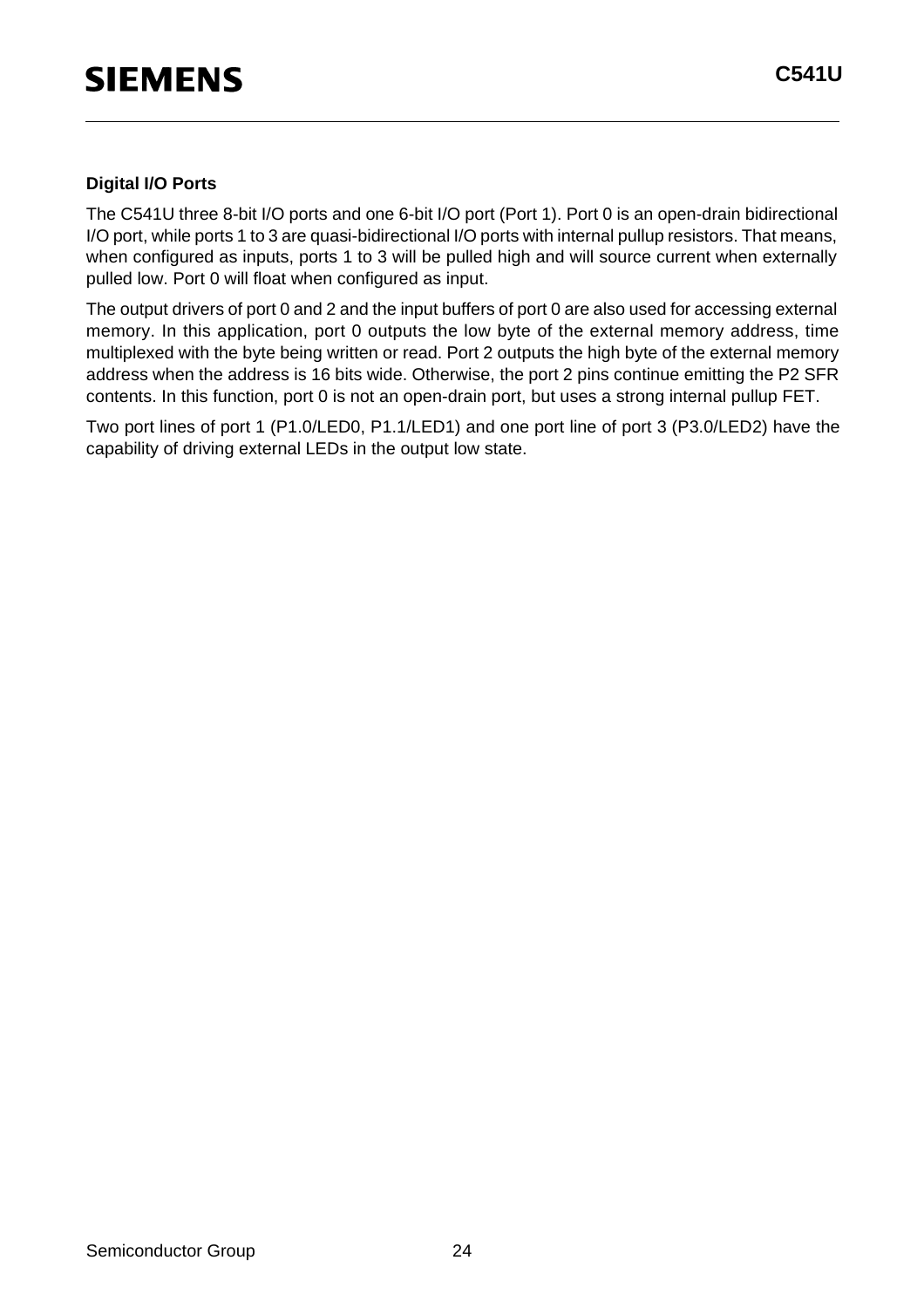#### **Timer / Counter 0 and 1**

Timer/Counter 0 and 1 can be used in four operating modes as listed in **table 5** :

# **Table 5**

**Timer/Counter 0 and 1 Operating Modes**

| <b>Mode</b>    | <b>Description</b>                                                                         |                | <b>TMOD</b> | <b>Input Clock</b> |                     |  |  |
|----------------|--------------------------------------------------------------------------------------------|----------------|-------------|--------------------|---------------------|--|--|
|                |                                                                                            | M <sub>1</sub> | <b>MO</b>   | internal           | external (max)      |  |  |
| $\overline{0}$ | 8-bit timer/counter with a<br>divide-by-32 prescaler                                       |                | 0           | $f_{\rm osc}/6x32$ | $f_{\rm osc}/12x32$ |  |  |
| 1              | 16-bit timer/counter                                                                       | 1              | 1           |                    |                     |  |  |
| 2              | 8-bit timer/counter with<br>8-bit autoreload                                               | 1              | 0           |                    |                     |  |  |
| 3              | Timer/counter 0 used as one<br>8-bit timer/counter and one<br>8-bit timer<br>Timer 1 stops | 1              | 1           | $f_{\rm osc}/6$    | $f_{\rm osc}/12$    |  |  |

In the "timer" function ( $C/\overline{T}$  = '0') the register is incremented every machine cycle. Therefore the count rate is  $f_{\rm osc}/6$ .

In the "counter" function the register is incremented in response to a 1-to-0 transition at its corresponding external input pin (P3.4/T0, P3.5/T1). Since it takes two machine cycles to detect a falling edge the max. count rate is  $f_{\rm osc}/12$ . External inputs  $\overline{\text{INT0}}$  and  $\overline{\text{INT1}}$  (P3.2, P3.3) can be programmed to function as a gate to facilitate pulse width measurements. **Figure 10** illustrates the input clock logic.



### **Figure 10 Timer/Counter 0 and 1 Input Clock Logic**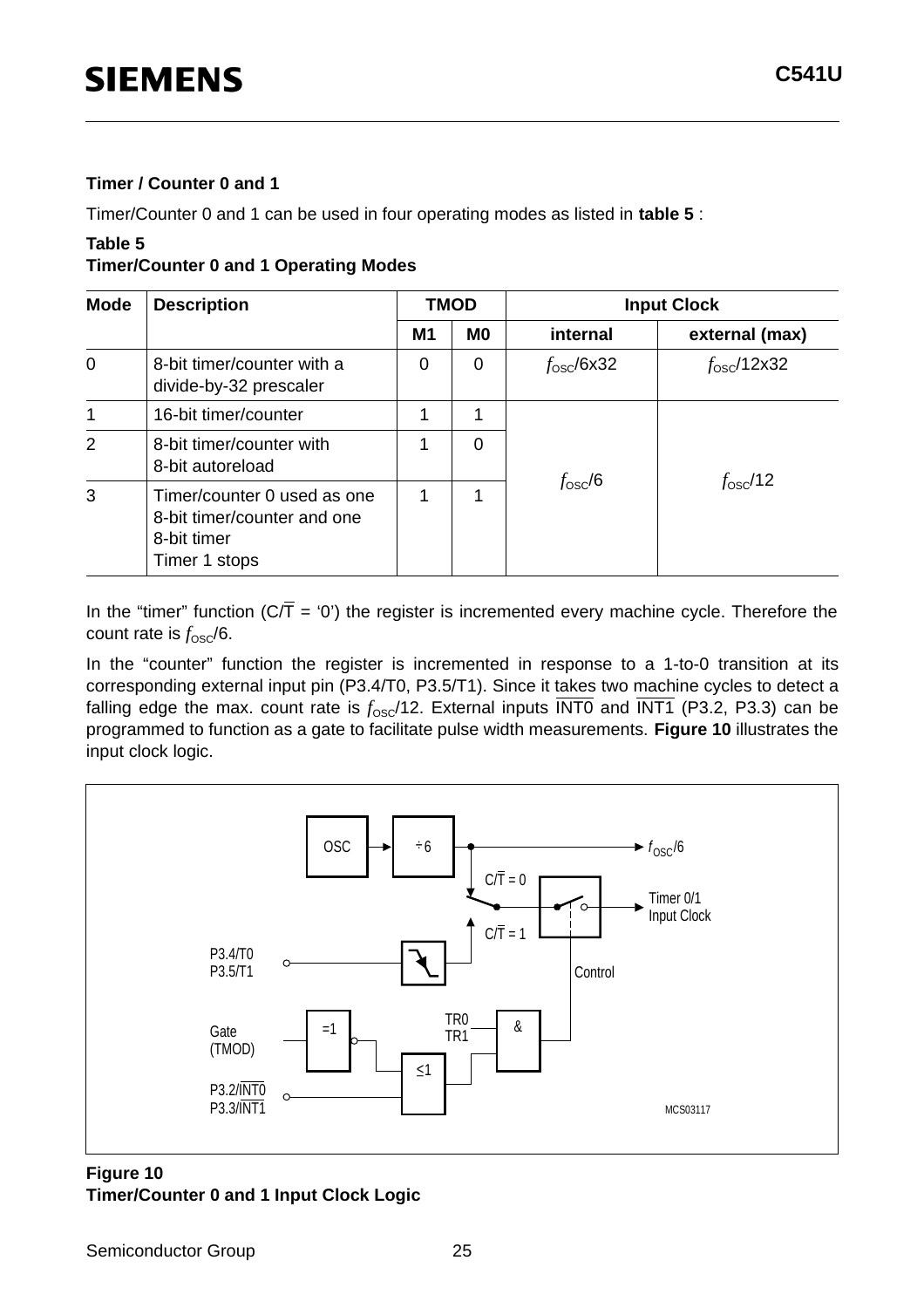#### **SSC Interface**

The C541U microcontroller provides a Synchronous Serial Channel unit, the SSC. This interface is compatible to the popular SPI serial bus interface. **Figure 11** shows the block diagram of the SSC. The central element of the SSC is an 8-bit shift register. The input and the output of this shift register are each connected via a control logic to the pin P1.3 / SRI (SSC Receiver In) and P1.4 / STO (SSC Transmitter Out). This shift register can be written to (SFR STB) and can be read through the Receive Buffer Register SRB.



#### **Figure 11 SSC Block Diagram**

The SSC has implemented a clock control circuit, which can generate the clock via a baud rate generator in the master mode, or receive the transfer clock in the slave mode. The clock signal is fully programmable for clock polarity and phase. The pin used for the clock signal is P1.2/ SCLK. When operating in slave mode, a slave select input is provided which enables the SSC interface and also will control the transmitter output. The pin used for this is P1.5 / SLS.

The SSC control block is responsible for controlling the different modes and operation of the SSC, checking the status, and generating the respective status and interrupt signals.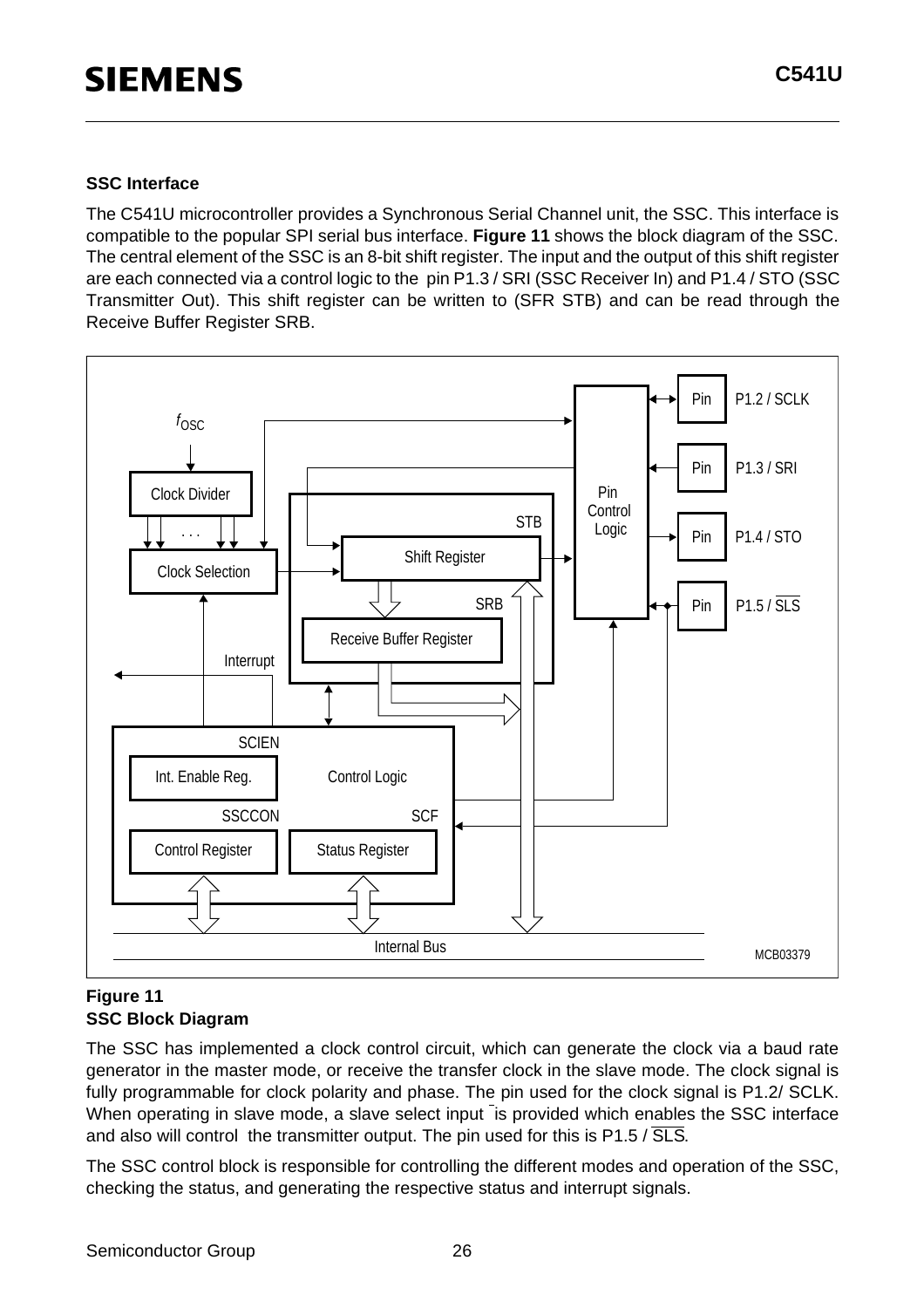#### **USB Module**

The USB module in the C541U handles all transactions between the serial USB bus and the internal (parallel) bus of the microcontroller. The USB module includes several units which are required to support data handling with the USB bus : the on-chip USB bus transceiver, the USB memory with two pages of 128 bytes each, the memory management unit (MMU) for USB and CPU memory access control, the UDC device core for USB protocol handling, the microcontroller interface with the USB specific special function registers and the interrupt control logic. A clock generation unit provides the clock signal for the USB module for full speed and low speed USB operation. **Figure 12** shows the block diagram of the functional units of the USB module with their interfaces.



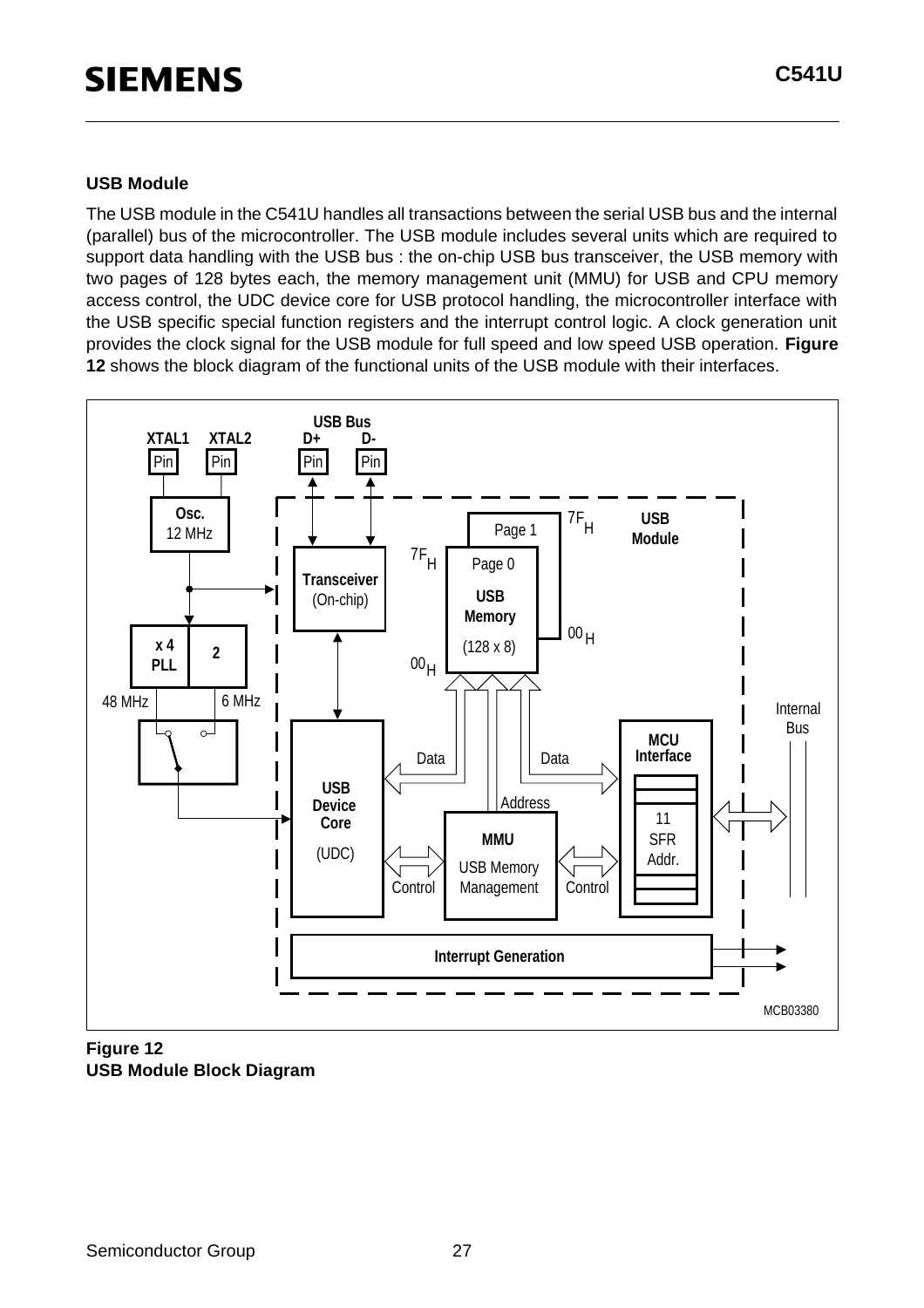#### USB Full-Speed Registers

Two different kinds of registers are implemented for full speed operation in the USB module. The global registers (GEPIR, EPSEL, ADROFF, USBVAL) describe the basic functionality of the complete USB module and can be accessed via unique SFR addresses. For reduction of the number of SFR addresses which are needed to control the USB module inside the C541U, device registers and endpoint registers are mapped into an SFR address block of seven SFR addresses  $(C1_H$  to  $C7_H$ ). The endpoint specific functionality of the USB module is controlled via the device registers DCR, DPWDR, DIER, DIRR and the frame number registers. An endpoint register set is available for each endpoint (n=0..4) and describes the functionality of the selected endpoint. **Figure 13** explains the structure of the USB module registers.



**Figure 13 Register Structure of the USB Module**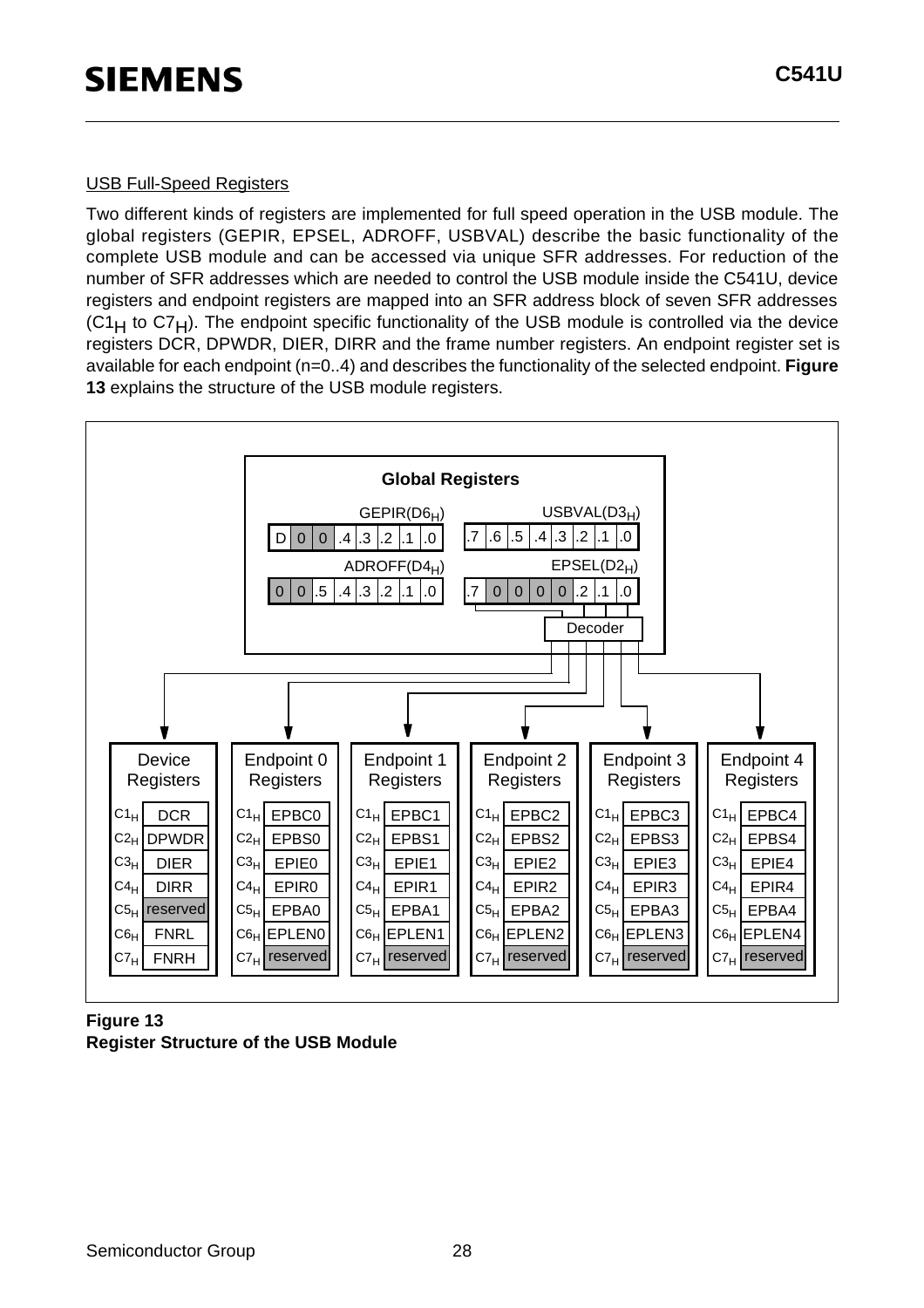#### **Interrupt System**

The C541U provides seven interrupt sources with two priority levels. Five interrupts can be generated by the on-chip peripherals (timer 0, timer 1, SSC interface, and USB module), and two interrupts may be triggered externally (P3.2/INT0 and P3.3/INT1).

**Figure 14** to **16** give a general overview of the interrupt sources and illustrate the request and control flags which are described in the next sections.



**Figure 14 Interrupt Request Sources (Part 1)**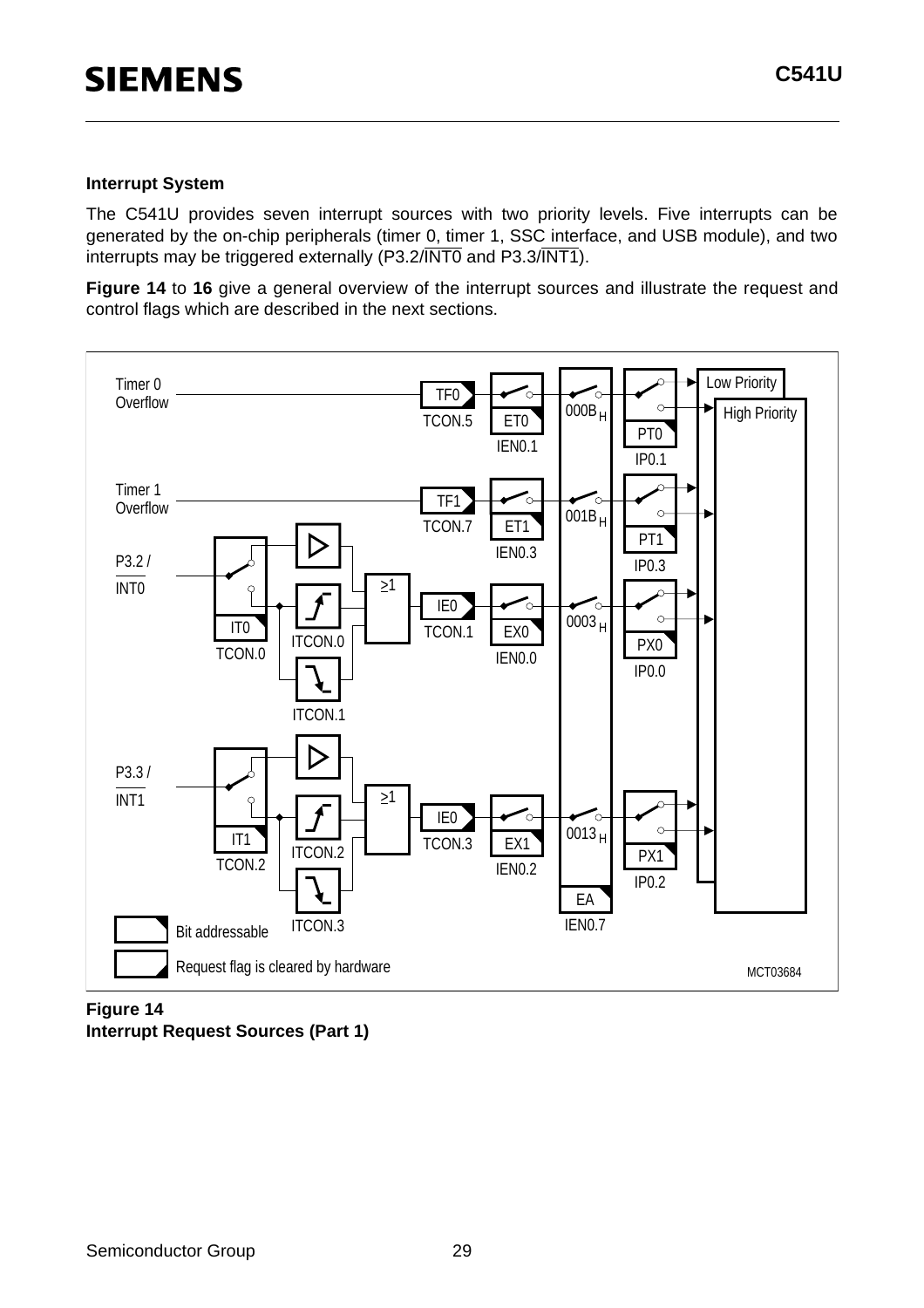

### **Figure 15 Interrupt Request Sources (Part 2)**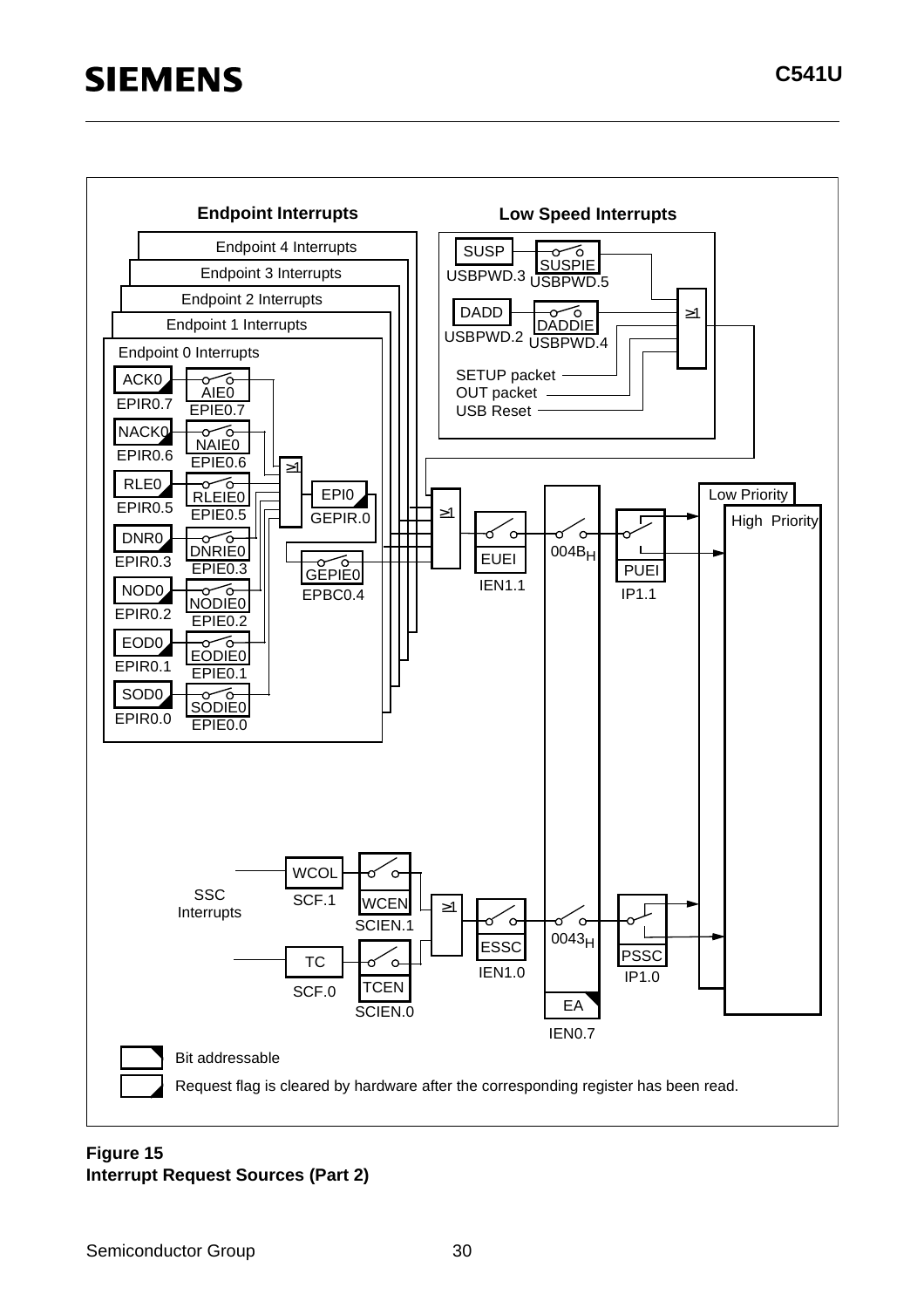

#### **Figure 16 Interrupt Request Sources (Part 3)**

#### **Table 6**

#### **Interrupt Source and Vectors**

| <b>Interrupt Source</b>       | <b>Interrupt Vector Address</b> | <b>Interrupt Request Flags (SFRs)</b> |
|-------------------------------|---------------------------------|---------------------------------------|
| External Interrupt 0          | 0003 <sub>H</sub>               | IE <sub>0</sub>                       |
| <b>Timer 0 Overflow</b>       | $000B_H$                        | TF <sub>0</sub>                       |
| <b>External Interrupt 1</b>   | 0013 <sub>H</sub>               | IE <sub>1</sub>                       |
| <b>Timer 1 Overflow</b>       | $001B_H$                        | TF <sub>1</sub>                       |
| <b>SSC</b> Interrupt          | 0043 <sub>H</sub>               | TC, WCOL                              |
| <b>USB Endpoint Interrupt</b> | $004B_H$                        | in SFRs EPIR0-4 and GEPIR             |
| <b>USB Device Interrupt</b>   | 0053 <sub>H</sub>               | in SFRs DIRR and GEPIR                |
| Wake-up from power down       | $007B_H$                        |                                       |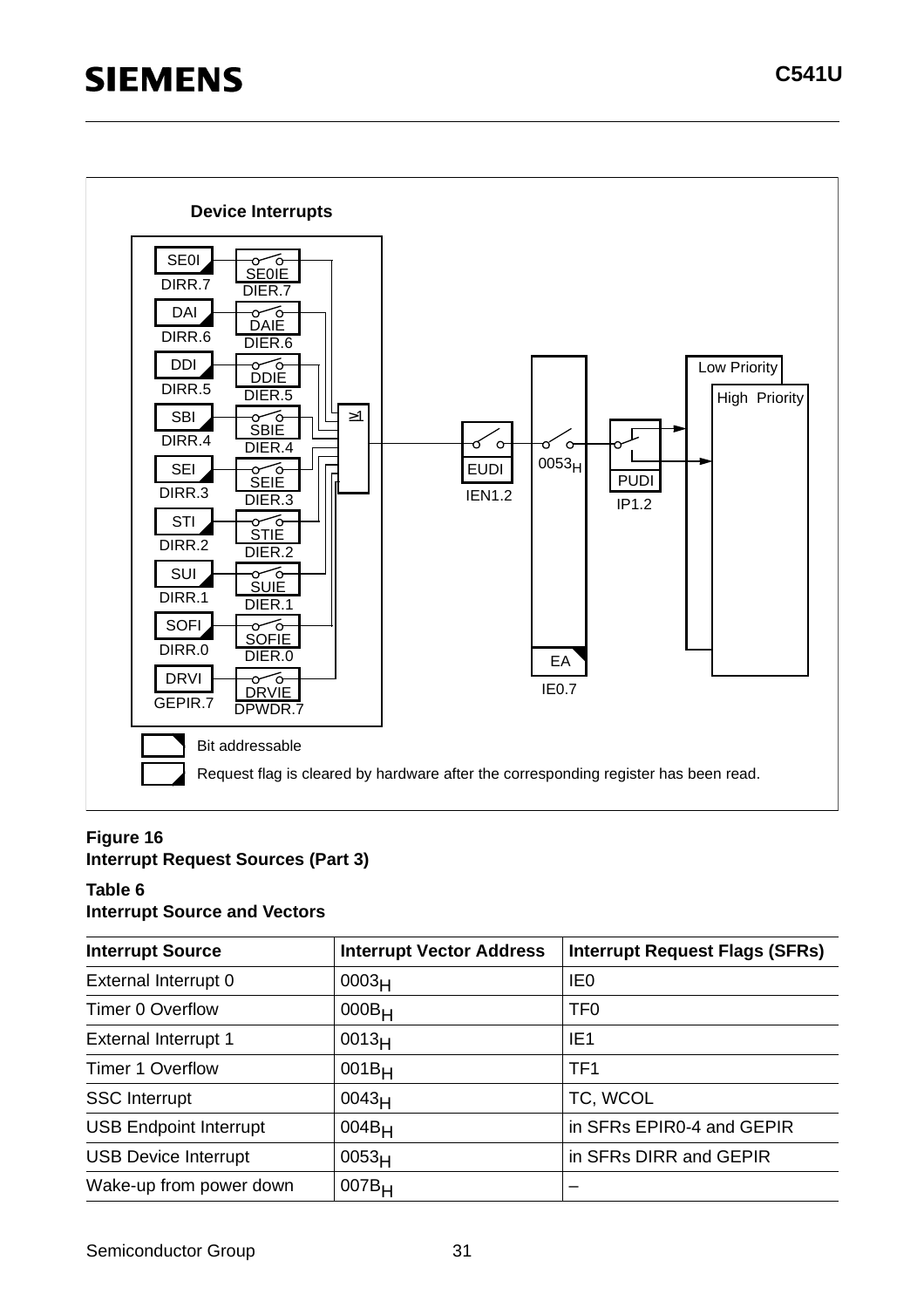#### **Fail Save Mechanisms**

The C541U offers enhanced fail safe mechanisms, which allow an automatic recovery from software upset or hardware failure :

- $-$  a programmable watchdog timer (WDT), with variable time-out period from 256  $\mu$ s up to approx. 0.55 µs at 12 MHz.
- an oscillator watchdog (OWD) which monitors the on-chip oscillator and forces the microcontroller into reset state in case the on-chip oscillator fails; it also provides the clock for a fast internal reset after power-on.

The watchdog timer in the C541U is a 15-bit timer, which is incremented by a count rate of  $f_{\rm osc}/12$ or  $f_{\rm osc}/192$ . The system clock of the C541U is divided by two prescalers, a divide-by-two and a divide-by-16 prescaler which are selected by bit WDTPSEL (WDTREL.7). For programming of the watchdog timer overflow rate, the upper 7 bit of the watchdog timer can be written. **Figure 8-17** shows the block diagram of the watchdog timer unit.



#### **Figure 17 Block Diagram of the Watchdog Timer**

The watchdog timer can be started by software (bit SWDT) but it cannot be stopped during active mode of the C541U. If the software fails to refresh the running watchdog timer an internal reset will be initiated on watchdog timer overflow. For refreshing of the watchdog timer the content of the SFR WDTREL is transfered to the upper 7-bit of the watchdog timer. The refresh sequence consists of two consequtive instructions which set the bits WDT and SWDT each. The reset cause (external reset or reset caused by the watchdog) can be examined by software (flag WDTS). It must be noted, however, that the watchdog timer is halted during the idle mode and power down mode of the processor.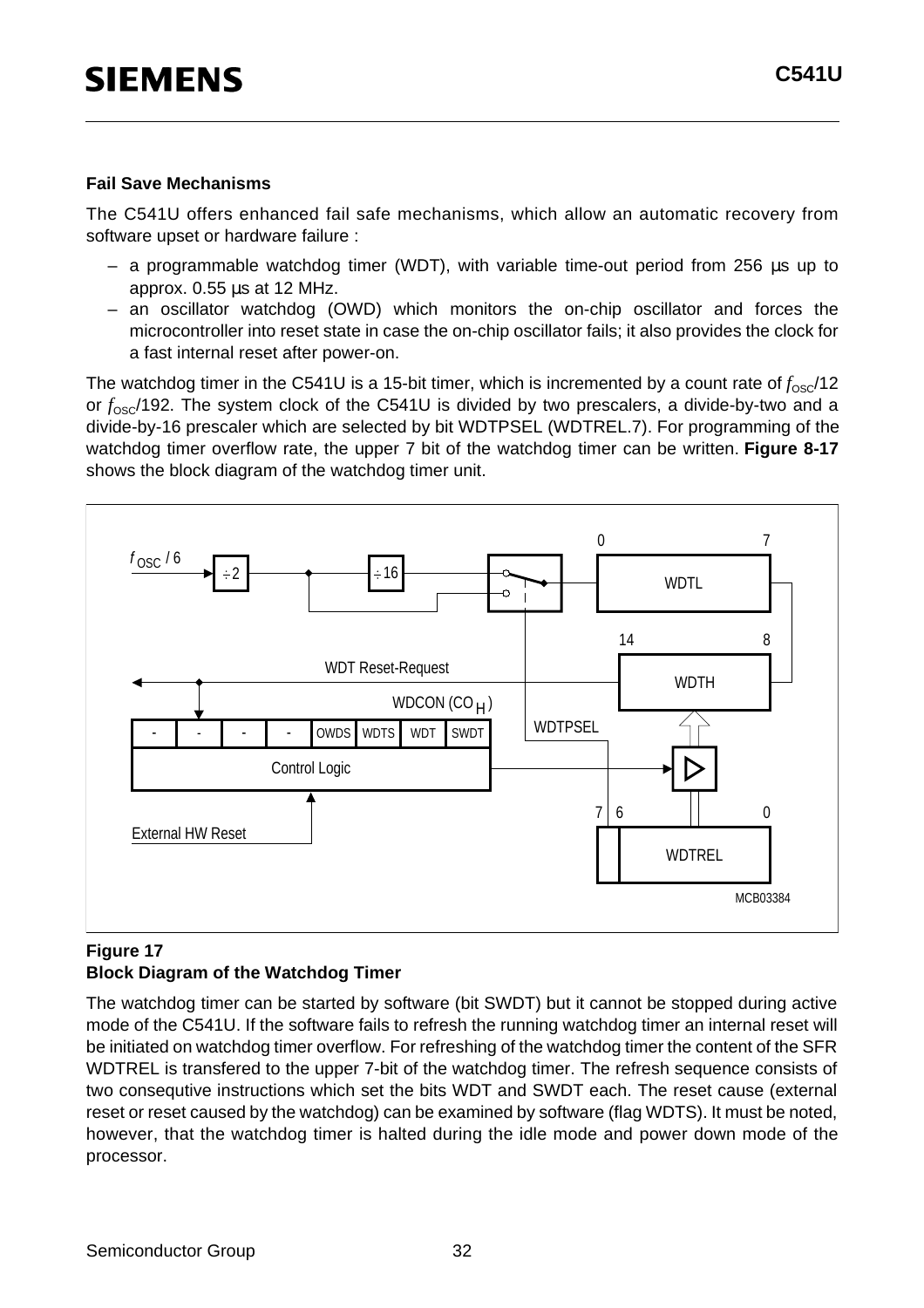#### **Oscillator Watchdog**

The oscillator watchdog unit serves for three functions:

– **Monitoring of the on-chip oscillator's function** 

The watchdog supervises the on-chip oscillator's frequency; if it is lower than the frequency of the auxiliary RC oscillator in the watchdog unit, the internal clock is supplied by the RC oscillator and the device is brought into reset; if the failure condition disappears (i.e. the onchip oscillator has a higher frequency than the RC oscillator), the part executes a final reset phase of typ. 1 ms in order to allow the oscillator to stabilize; then the oscillator watchdog reset is released and the part starts program execution again.

- **Fast internal reset after power-on**  The oscillator watchdog unit provides a clock supply for the reset before the on-chip oscillator has started. The oscillator watchdog unit also works identically to the monitoring function.
- **Control of external wake-up from software power-down mode** (description see chapter 9) When the power-down mode is left by a low level at the INTO pin or by the USB, the oscillator watchdog unit assures that the microcontroller resumes operation (execution of the powerdown wake-up interrupt) with the nominal clock rate. In the power-down mode the RC oscillator and the on-chip oscillator are stopped. Both oscillators are started again when power-down mode is released. When the on-chip oscillator has a higher frequency than the RC oscillator, the microcontroller starts operation after a final delay of typ. 1 ms in order to allow the on-chip oscillator to stabilize.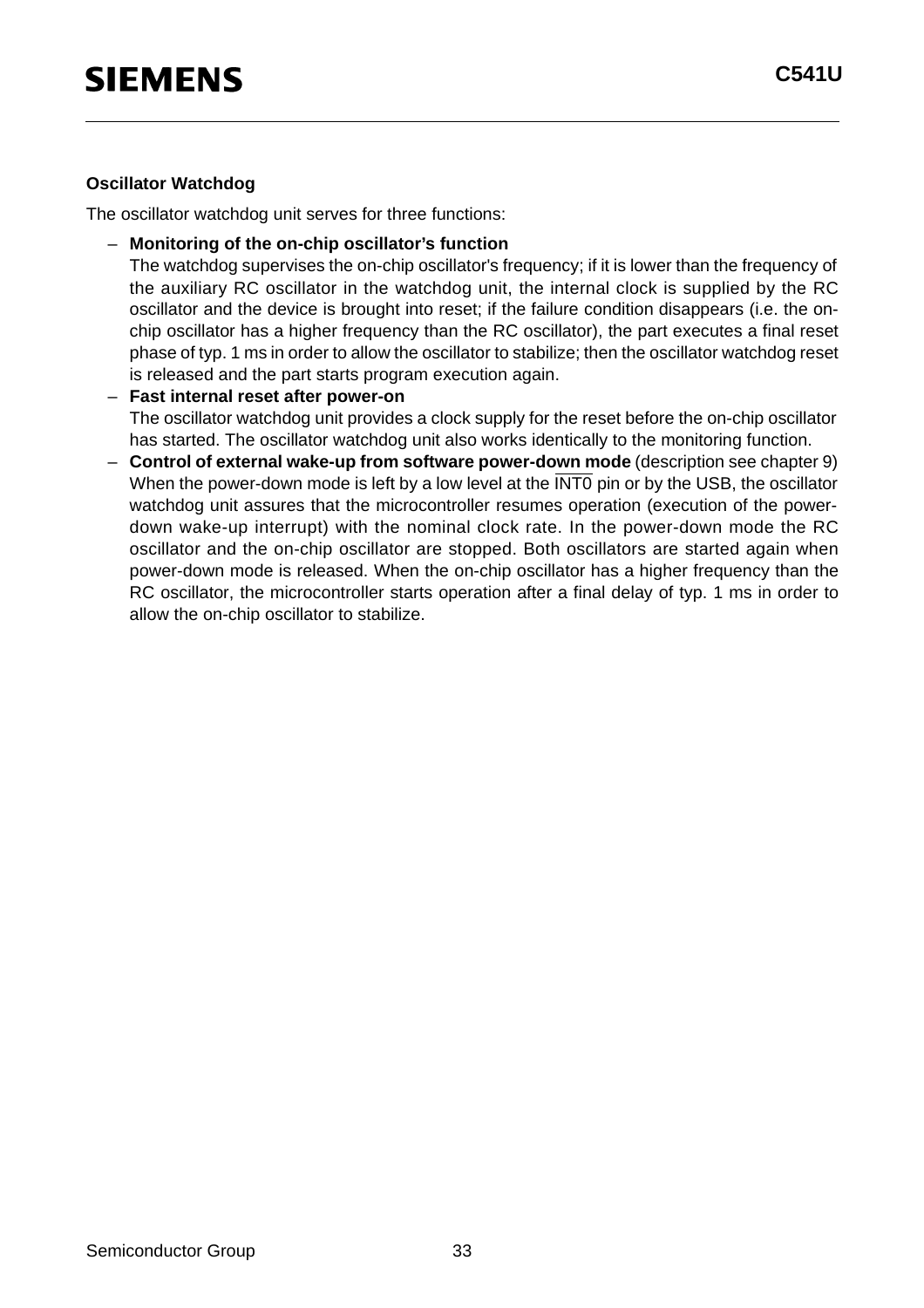

#### **Figure 18 Functional Block Diagram of the Oscillator Watchdog**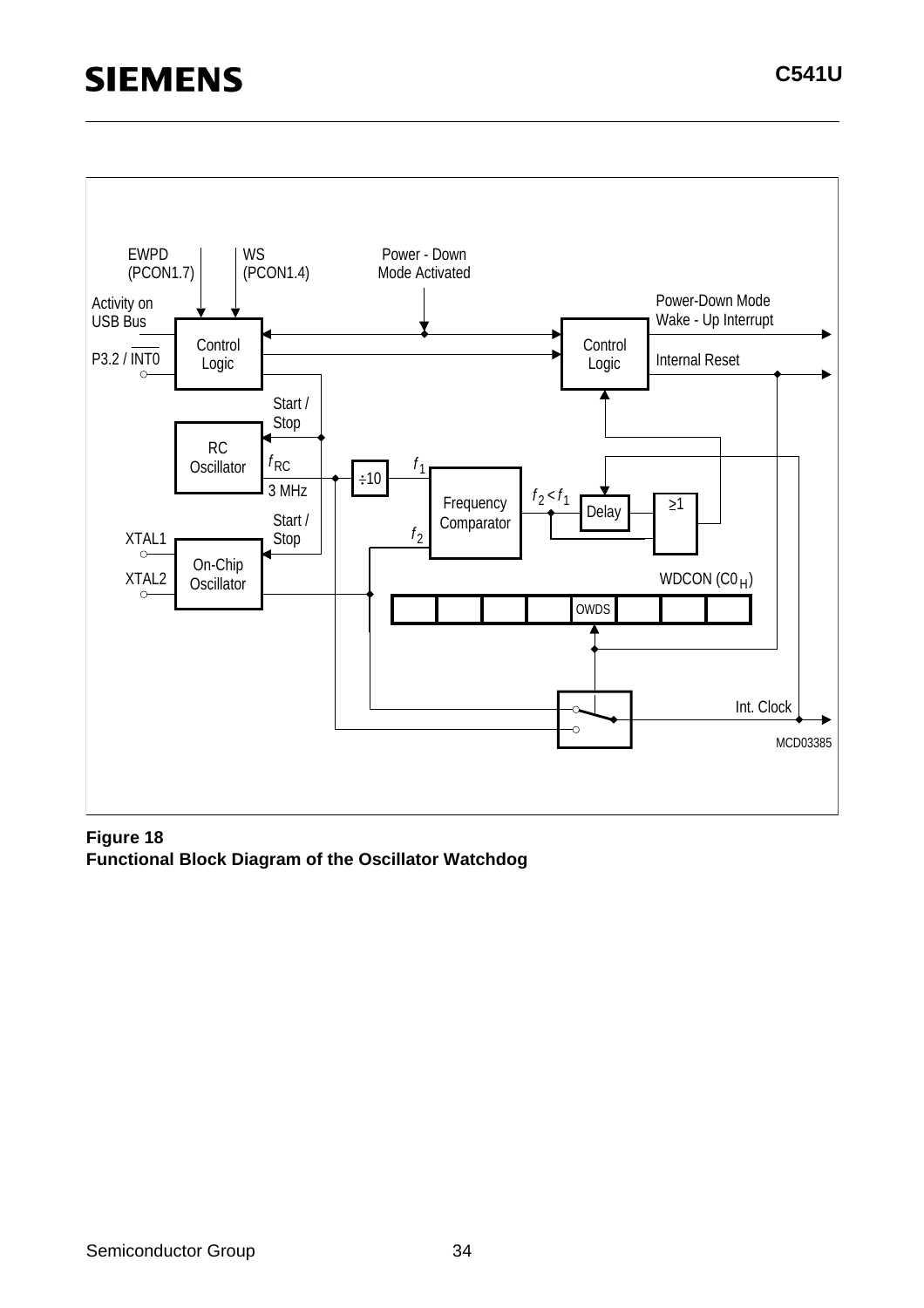#### **Power Saving Modes**

The C541U provides two basic power saving modes, the idle mode and the power down mode.

– **Idle mode**

In the idle mode the main oscillator of the C541U continues to run, but the CPU is gated off from the clock signal. However, the interrupt system, the SSC, the USB module, and the timers with the exception of the watchdog timer are further provided with the clock. The CPU status is preserved in its entirety : the stack pointer, program counter, program status word, accumulator, and all other registers maintain their data during idle mode. The idle mode can be terminated by activating any enabled interrupt. or by a hardware reset.

– **Power down mode**

In the power down mode, the RC osciillator and the on-chip oscillator which operates with the XTAL pins is stopped. Therefore, all functions of the microcontroller are stopped and only the contents of the on-chip RAM, XRAM and the SFR's are maintained. The power down mode can be left either by an active reset signal or by a low signal at the P3.2/INT0 pin or any activity on the USB bus. Using reset to leave power down mode puts the microcontroller with its SFRs into the reset state. Using the INT0 pin or USB bus for power down mode exit maintains the state of the SFRs, which has been frozen when power down mode is entered.

In the power down mode of operation,  $V_{DD}$  can be reduced to minimize power consumption. It must be ensured, however, that  $V_{DD}$  is not reduced before the power down mode is invoked, and that  $V_{DD}$ is restored to its normal operating level, before the power down mode is terminated. **Table 7** gives a general overview of the entry and exit procedures of the power saving modes.

| <b>Mode</b>     | <b>Entering</b><br>2-Instruction<br><b>Example</b> | <b>Leaving by</b>                                                    | <b>Remarks</b>                                                                        |
|-----------------|----------------------------------------------------|----------------------------------------------------------------------|---------------------------------------------------------------------------------------|
| Idle mode       | ORL PCON, #01H<br>ORL PCON, #20H                   | Ocurrence of an<br>interrupt from a<br>peripheral unit               | CPU clock is stopped;<br>CPU maintains their data;<br>peripheral units are active (if |
|                 |                                                    | <b>Hardware Reset</b>                                                | enabled) and provided with<br>clock                                                   |
| Power Down Mode | ORL PCON, #02H                                     | <b>Hardware Reset</b>                                                | Oscillator is stopped;                                                                |
|                 | ORL PCON, #40H                                     | Short low pulse at<br>pin P3.2/INT0 or<br>activity on the USB<br>bus | contents of on-chip RAM and<br>SFR's are maintained;                                  |

#### **Table 7 Power Saving Modes Overview**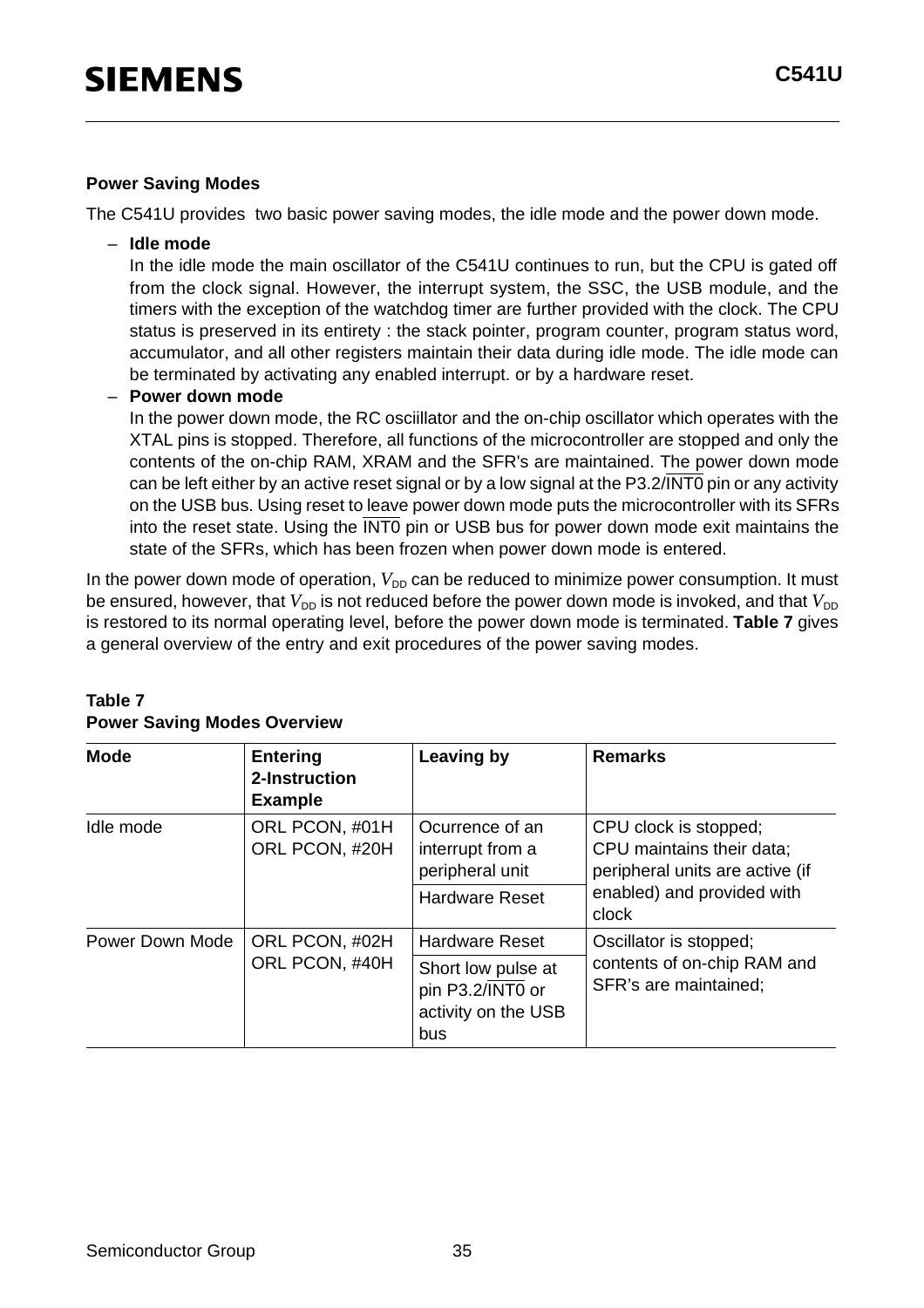#### **OTP Memory Operation**

The C541U contains a 8k byte one-time programmable (OTP) program memory. With the C541U fast programming cycles are achieved (1 byte in 100 µsec). Also several levels of OTP memory protection can be selected.

For programming of the device, the C541U must be put into the programming mode. This typically is done not in-system but in a special programming hardware. In the programming mode the C541U operates as a slave device similar as an EPROM standalone memory device and must be controlled with address/data information, control lines, and an external 11.5V programming voltage. **Figure 19** shows the pins of the C541U-1E which are required for controlling of the OTP programming mode.



#### **Figure 19 Programming Mode Configuration**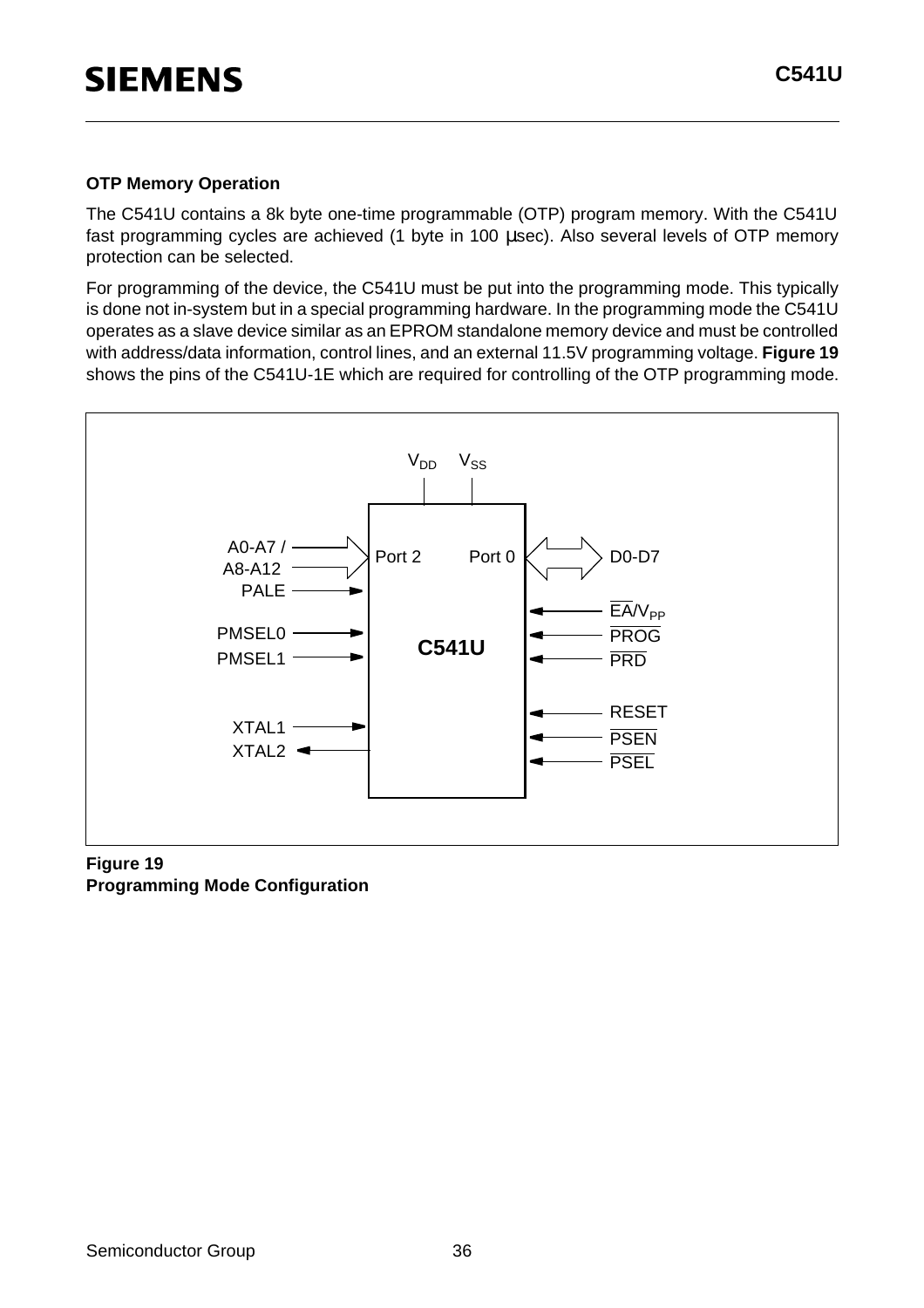#### **Pin Configuration in Programming Mode**



**Figure 20 Pin Configuration of the C541U in Programming Mode (Top View)**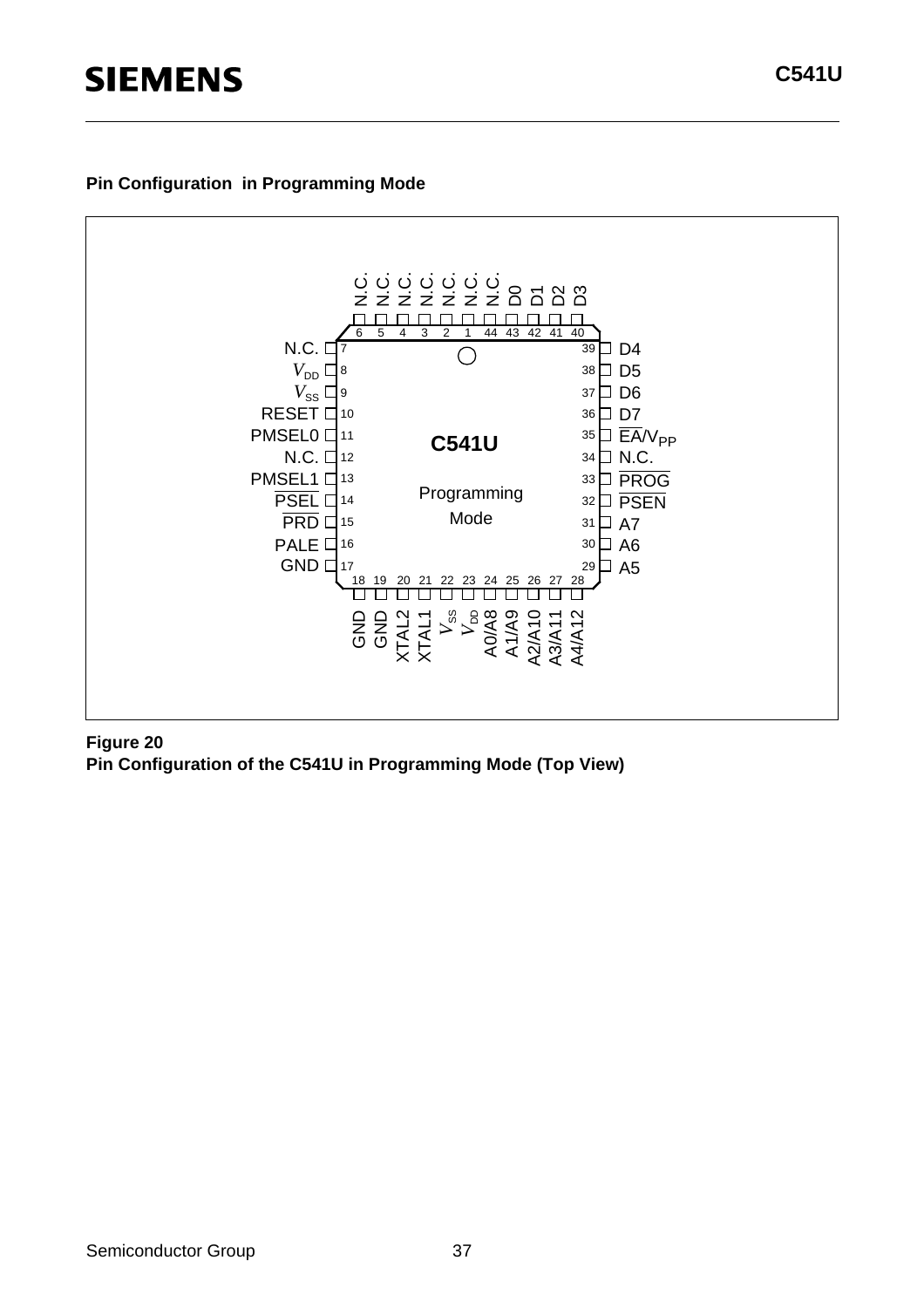The following **table 8** contains the functional description of all C541U-1E pins which are required for OTP memory programming.

#### **Table 8**

### **Pin Definitions and Functions in Programming Mode**

| <b>Symbol</b>           | <b>Pin Num-</b><br>bers<br><b>P-LCC-44</b> | $I/O^*$      | <b>Function</b>                                                                                                                                                                                                                                                        |                                                                                                                                                                                                                                                                         |                                      |                                                                                                                     |  |  |  |
|-------------------------|--------------------------------------------|--------------|------------------------------------------------------------------------------------------------------------------------------------------------------------------------------------------------------------------------------------------------------------------------|-------------------------------------------------------------------------------------------------------------------------------------------------------------------------------------------------------------------------------------------------------------------------|--------------------------------------|---------------------------------------------------------------------------------------------------------------------|--|--|--|
| <b>RESET</b>            | 10                                         | $\mathbf{I}$ | <b>Reset</b>                                                                                                                                                                                                                                                           | This input must be at static "1" (active) level during the whole<br>programming mode.                                                                                                                                                                                   |                                      |                                                                                                                     |  |  |  |
| <b>PMSEL0</b><br>PMSEL1 | 11<br>13                                   |              |                                                                                                                                                                                                                                                                        | <b>Programming mode selection pins</b><br>These pins are used to select the different access modes in<br>programming mode. PMSEL1,0 must satisfy a setup time to the<br>rising edge of PALE. When the logic level of PMSEL1,0 is changed,<br>PALE must be at low level. |                                      |                                                                                                                     |  |  |  |
|                         |                                            |              |                                                                                                                                                                                                                                                                        | <b>PMSEL</b><br>1                                                                                                                                                                                                                                                       | <b>PMSEL</b><br>$\bf{0}$             | <b>Access Mode</b>                                                                                                  |  |  |  |
|                         |                                            |              |                                                                                                                                                                                                                                                                        | $\overline{0}$                                                                                                                                                                                                                                                          | $\mathbf 0$                          | Reserved                                                                                                            |  |  |  |
|                         |                                            |              |                                                                                                                                                                                                                                                                        | $\mathbf 0$                                                                                                                                                                                                                                                             | $\mathbf{1}$                         | Read version bytes                                                                                                  |  |  |  |
|                         |                                            |              |                                                                                                                                                                                                                                                                        | 1                                                                                                                                                                                                                                                                       | $\mathbf 0$                          | Program/read lock bits                                                                                              |  |  |  |
|                         |                                            |              |                                                                                                                                                                                                                                                                        | 1                                                                                                                                                                                                                                                                       | 1                                    | Program/read OTP memory byte                                                                                        |  |  |  |
| <b>PSEL</b>             | 14                                         | L            |                                                                                                                                                                                                                                                                        |                                                                                                                                                                                                                                                                         | <b>Basic programming mode select</b> | This input is used for the basic programming mode selection and<br>must be switched according figure 10-21.         |  |  |  |
| <b>PRD</b>              | 15                                         |              |                                                                                                                                                                                                                                                                        |                                                                                                                                                                                                                                                                         | Programming mode read strobe         | This input is used for read access control for OTP memory read,<br>version byte read, and lock bit read operations. |  |  |  |
| <b>PALE</b>             | 16                                         |              | Programming mode address latch enable<br>PALE is used to latch the high address lines. The high address<br>lines must satisfy a setup and hold time to/from the falling edge of<br>PALE. PALE must be at low level whenever the logic level of<br>PMSEL1,0 is changed. |                                                                                                                                                                                                                                                                         |                                      |                                                                                                                     |  |  |  |
| XTAL <sub>2</sub>       | 20                                         | $\circ$      |                                                                                                                                                                                                                                                                        | XTAL <sub>2</sub><br>Output of the inverting oscillator amplifier.                                                                                                                                                                                                      |                                      |                                                                                                                     |  |  |  |
| XTAL1                   | 21                                         |              | <b>XTAL1</b>                                                                                                                                                                                                                                                           | Input to the oscillator amplifier.                                                                                                                                                                                                                                      |                                      |                                                                                                                     |  |  |  |

\*)  $I = Input$ 

 $O =$ Output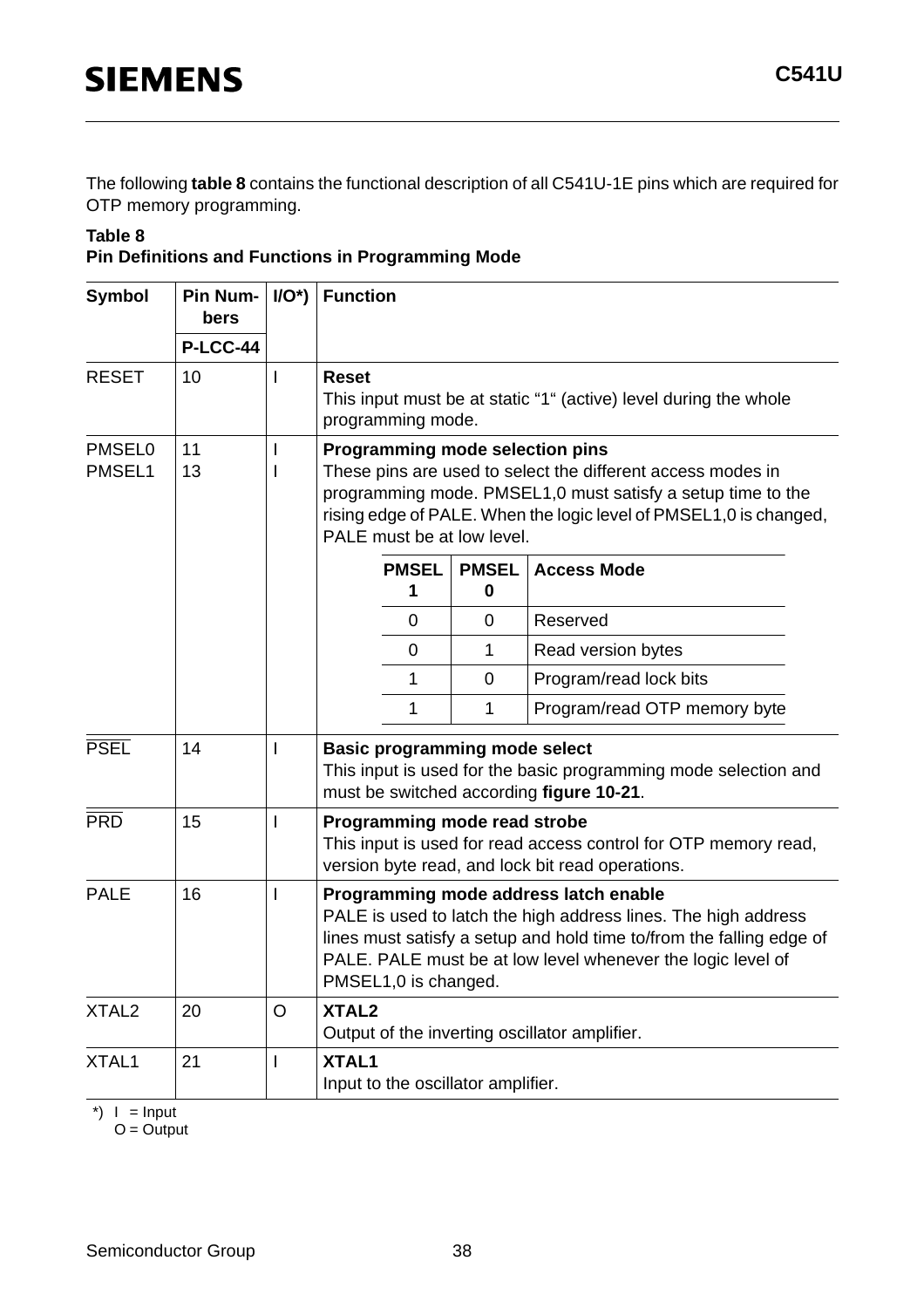### **Table 8 Pin Definitions and Functions in Programming Mode (cont'd)**

| <b>Symbol</b>   | <b>Pin Num-</b><br>bers | $IO^*$       | <b>Function</b>                                                                                                                                                                                                                                                                                                                                                                                                                            |
|-----------------|-------------------------|--------------|--------------------------------------------------------------------------------------------------------------------------------------------------------------------------------------------------------------------------------------------------------------------------------------------------------------------------------------------------------------------------------------------------------------------------------------------|
|                 | <b>P-LCC-44</b>         |              |                                                                                                                                                                                                                                                                                                                                                                                                                                            |
| $AO/AB -$<br>A7 | $24 - 31$               | $\mathbf{I}$ | <b>Address lines</b><br>P2.0-7 are used as multiplexed address input lines A0-A7 and A8-<br>A12. A8-A12 must be latched with PALE.                                                                                                                                                                                                                                                                                                         |
| <b>PSEN</b>     | 32                      |              | Program store enable<br>This input must be at static "0" level during the whole programming<br>mode.                                                                                                                                                                                                                                                                                                                                       |
| <b>PROG</b>     | 33                      | L            | Programming mode write strobe<br>This input is used in programming mode as a write strobe for OTP<br>memory program and lock bit write operations During basic<br>programming mode selection a low level must be applied to PROG.                                                                                                                                                                                                          |
| $EAV_{PP}$      | 35                      | L            | <b>External Access / Programming voltage</b><br>This pin must be at 11.5 V ( $V_{\text{PP}}$ ) voltage level during programming<br>of an OTP memory byte or lock bit. During an OTP memory read<br>operation this pin must be at high level $(V_{H})$ . This pin is also used<br>for basic programming mode selection. At basic programming<br>mode selection a low level must be applied to $\overline{\text{EA}}/\text{V}_{\text{PP}}$ . |
| $D0 - 7$        | $43 - 36$               | I/O          | Data lines 0-7<br>During programming mode, data bytes are read or written from or<br>to the C541U via the bidirectional D0-7 lines which are located at<br>port 0.                                                                                                                                                                                                                                                                         |
| $V_{\rm SS}$    | 9, 22                   |              | <b>Circuit ground potential</b><br>must be applied to these pins in programming mode.                                                                                                                                                                                                                                                                                                                                                      |
| $V_{\text{DD}}$ | 8, 23                   |              | Power supply terminal<br>must be applied to these pins in programming mode.                                                                                                                                                                                                                                                                                                                                                                |
| N.C.            | $1 - 7, 12,$<br>34, 44  |              | <b>Not Connected</b><br>These pins should not be connected in programming mode.                                                                                                                                                                                                                                                                                                                                                            |
| <b>GND</b>      | $17 - 19$               | T            | <b>Ground pins</b><br>In programming mode these pins must be connected to $V_{\parallel}$ level.                                                                                                                                                                                                                                                                                                                                           |

 $\check{\ }$ ) I = Input

 $O =$  Output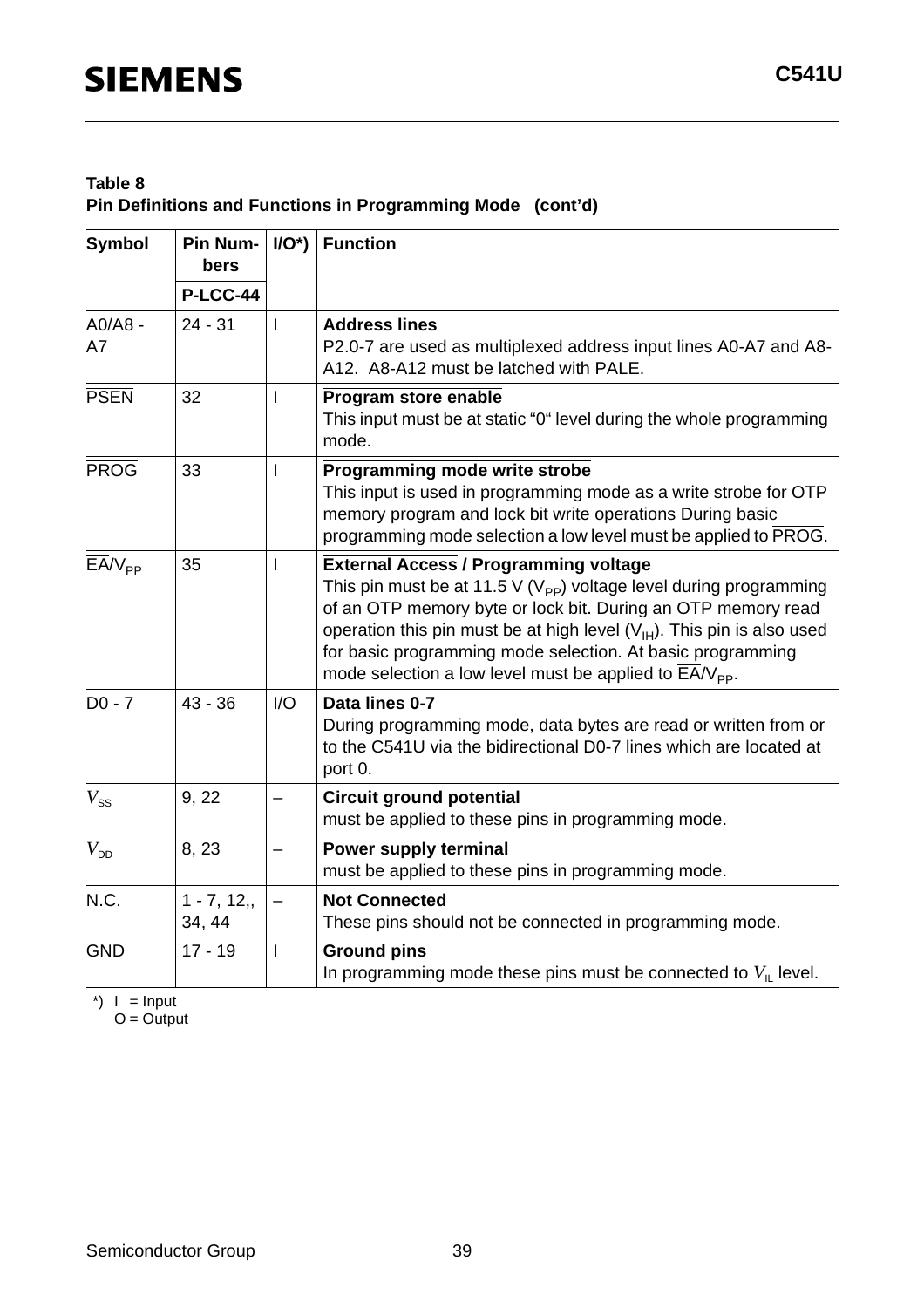Basic Programming Mode Selection

The basic programming mode selection scheme is shown in **figure 21**.



#### **Figure 21 Basic Programming Mode Selection**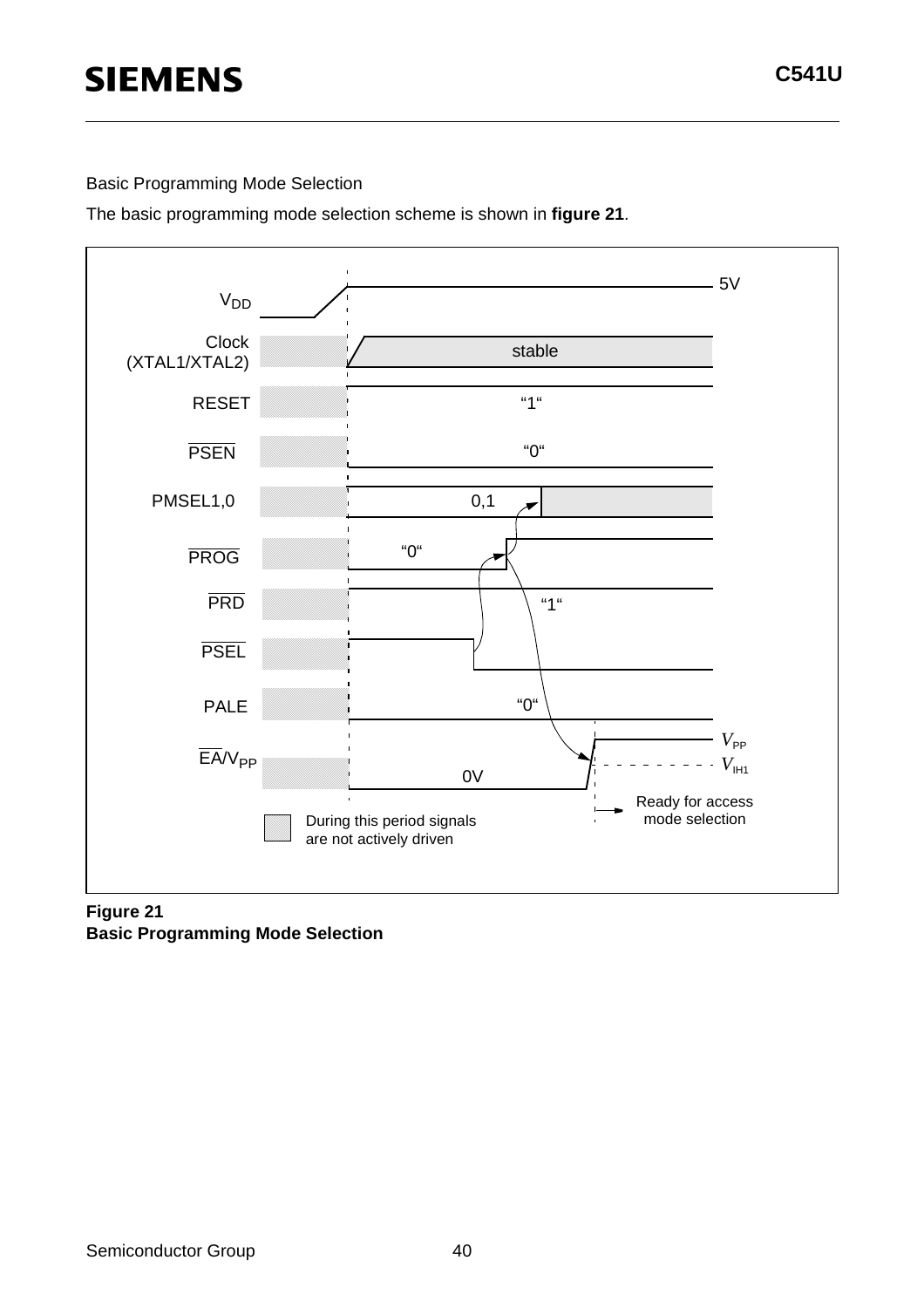#### **Table 9 Access Modes Selection**

|                         | EAV                        |             |            |   | <b>PMSEL</b> | <b>Address</b>              | <b>Data</b>                         |
|-------------------------|----------------------------|-------------|------------|---|--------------|-----------------------------|-------------------------------------|
| <b>Access Mode</b>      | <b>V<sub>PP</sub></b>      | <b>PROG</b> | <b>PRD</b> |   | 0            | (Port 2)                    | (Port 0)                            |
| Program OTP memory byte | $\mathsf{V}_{\mathsf{PP}}$ |             | H          | H | H            | $A0-7$                      | $D0-7$                              |
| Read OTP memory byte    | V <sub>IH</sub>            | Н           |            |   |              | A8-15                       |                                     |
| Program OTP lock bits   | $\mathsf{V}_{\mathsf{PP}}$ |             | H          | Н |              |                             | D <sub>1</sub> , D <sub>0</sub> see |
| Read OTP lock bits      | V <sub>IH</sub>            | Н           |            |   |              |                             | table 10                            |
| Read OTP version byte   | V <sub>IH</sub>            | Н           |            |   | Н            | Byte addr.<br>of sign. byte | $D0-7$                              |

### **Lock Bits Programming / Read**

The C541U has two programmable lock bits which, when programmed according **tabie 10**, provide four levels of protection for the on-chip OTP code memory. The state of the lock bits can also be read.

#### **Table 10 Lock Bit Protection Types**

| Lock Bits at D1, D0 |                | <b>Protection</b> | <b>Protection Type</b>                                                                                                                                                                                                                                                                                                                                                                            |
|---------------------|----------------|-------------------|---------------------------------------------------------------------------------------------------------------------------------------------------------------------------------------------------------------------------------------------------------------------------------------------------------------------------------------------------------------------------------------------------|
| D <sub>1</sub>      | D <sub>0</sub> | Level             |                                                                                                                                                                                                                                                                                                                                                                                                   |
|                     | 1              | Level 0           | The OTP lock feature is disabled. During normal operation of<br>the C541U, the state of the EA pin is not latched on reset.                                                                                                                                                                                                                                                                       |
|                     | $\Omega$       | Level 1           | During normal operation of the C541U, MOVC instructions<br>executed from external program memory are disabled from<br>fetching code bytes from internal memory. EA is sampled and<br>latched on reset. An OTP memory read operation is only<br>possible using the OTP verification mode for protection level 1.<br>Further programming of the OTP memory is disabled<br>(reprogramming security). |
| $\Omega$            | 1              | Level 2           | Same as level 1, but also OTP memory read operation using<br>OTP verification mode is disabled.                                                                                                                                                                                                                                                                                                   |
| $\Omega$            | $\Omega$       | Level 3           | Same as level 2; but additionally external code execution by<br>setting EA=low during normal operation of the C541U is no<br>more possible.<br>External code execution, which is initiated by an internal<br>program (e.g. by an internal jump instruction above the ROM<br>boundary), is still possible.                                                                                         |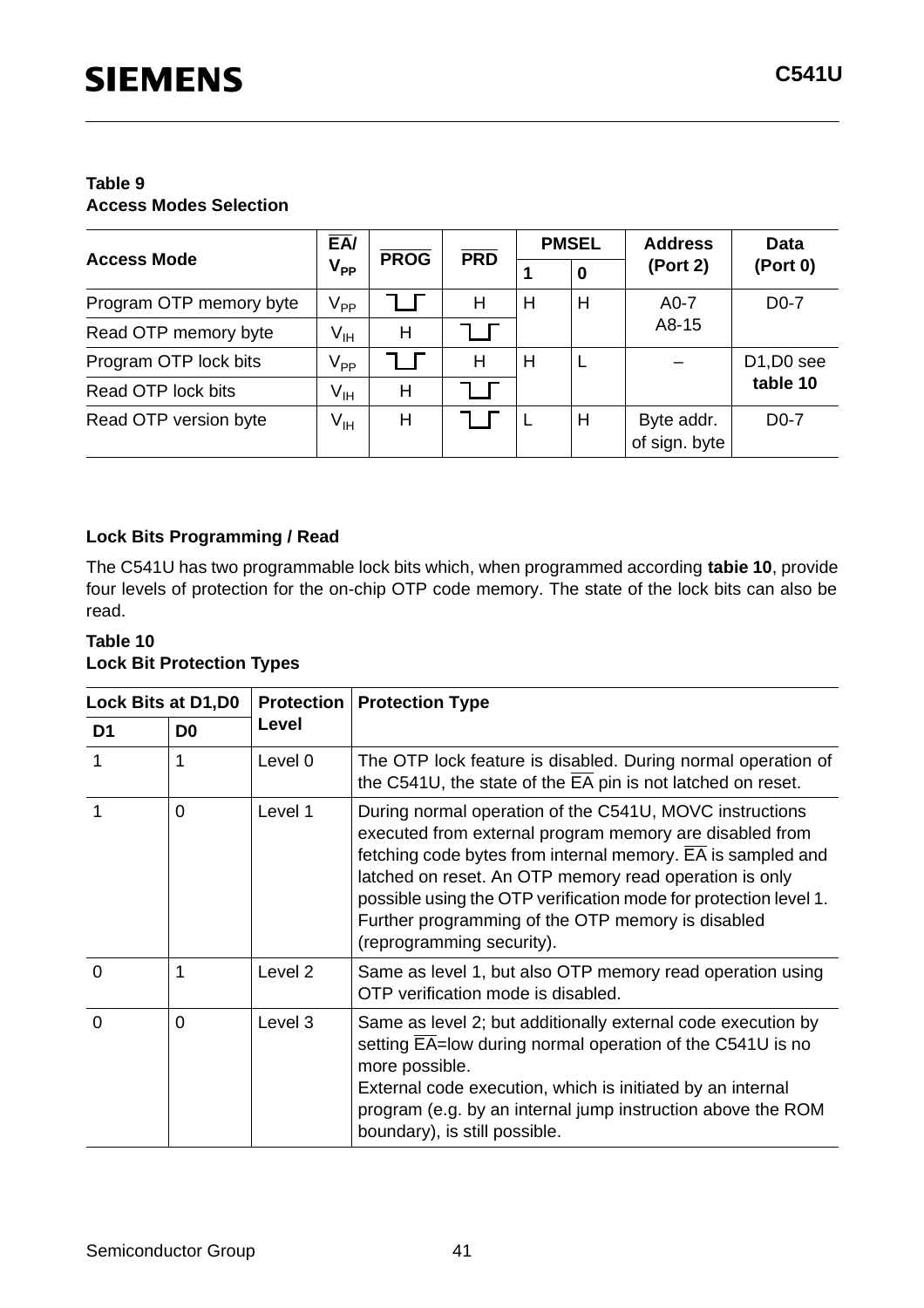#### **Absolute Maximum Ratings**

| <b>Parameter</b>                                                         | Symbol            |        | <b>Limit Values</b>   | <b>Unit</b>  | <b>Notes</b> |
|--------------------------------------------------------------------------|-------------------|--------|-----------------------|--------------|--------------|
|                                                                          |                   | min.   | max.                  |              |              |
| Storage temperature                                                      | $T_{\text{ST}}$   | $-65$  | 150                   | $\mathrm{C}$ |              |
| Voltage on $V_{\text{DD}}$ pins with respect<br>to ground $(V_{\rm ss})$ | $V_{DD}$          | $-0.5$ | 6.5                   | V            |              |
| Voltage on any pin with respect<br>to ground $(V_{\rm ss})$              | $V_{\sf IN}$      | $-0.5$ | $V_{\text{DD}} + 0.5$ | V            |              |
| Input current on any pin during<br>overload condition                    |                   | $-10$  | 10                    | mA           |              |
| Absolute sum of all input<br>currents during overload<br>condition       |                   |        | 100                   | mA           |              |
| Power dissipation                                                        | $P_{\text{DISS}}$ |        | <b>TBD</b>            | W            |              |

**Note:** Stresses above those listed under "Absolute Maximum Ratings" may cause permanent damage of the device. This is a stress rating only and functional operation of the device at these or any other conditions above those indicated in the operational sections of this specification is not implied. Exposure to absolute maximum rating conditions for longer periods may affect device reliability. During absolute maximum rating overload conditions ( $V_{IN}$  >  $V_{DD}$  or  $V_{IN}$  <  $V_{SS}$ ) the voltage on  $V_{DD}$  pins with respect to ground ( $V_{SS}$ ) must not exceed the values defined by the absolute maximum ratings.

#### **Operating Conditions**

| <b>Parameter</b>    | Symbol             |                  | <b>Limit Values</b> | <b>Unit</b>  | <b>Notes</b> |
|---------------------|--------------------|------------------|---------------------|--------------|--------------|
|                     |                    | min.             | max.                |              |              |
| Supply voltage      | $V_{\mathsf{DD}}$  | 4.25             | 5.5                 |              |              |
| Ground voltage      | $V_{\mathtt{SS}}$  |                  |                     | V            |              |
| Ambient temperature | $T_{\sf A}$        | $\boldsymbol{0}$ | 70                  | $\mathrm{C}$ |              |
| CPU clock           | $f_{\mathsf{CPU}}$ | $\overline{2}$   | 12                  | <b>MHz</b>   |              |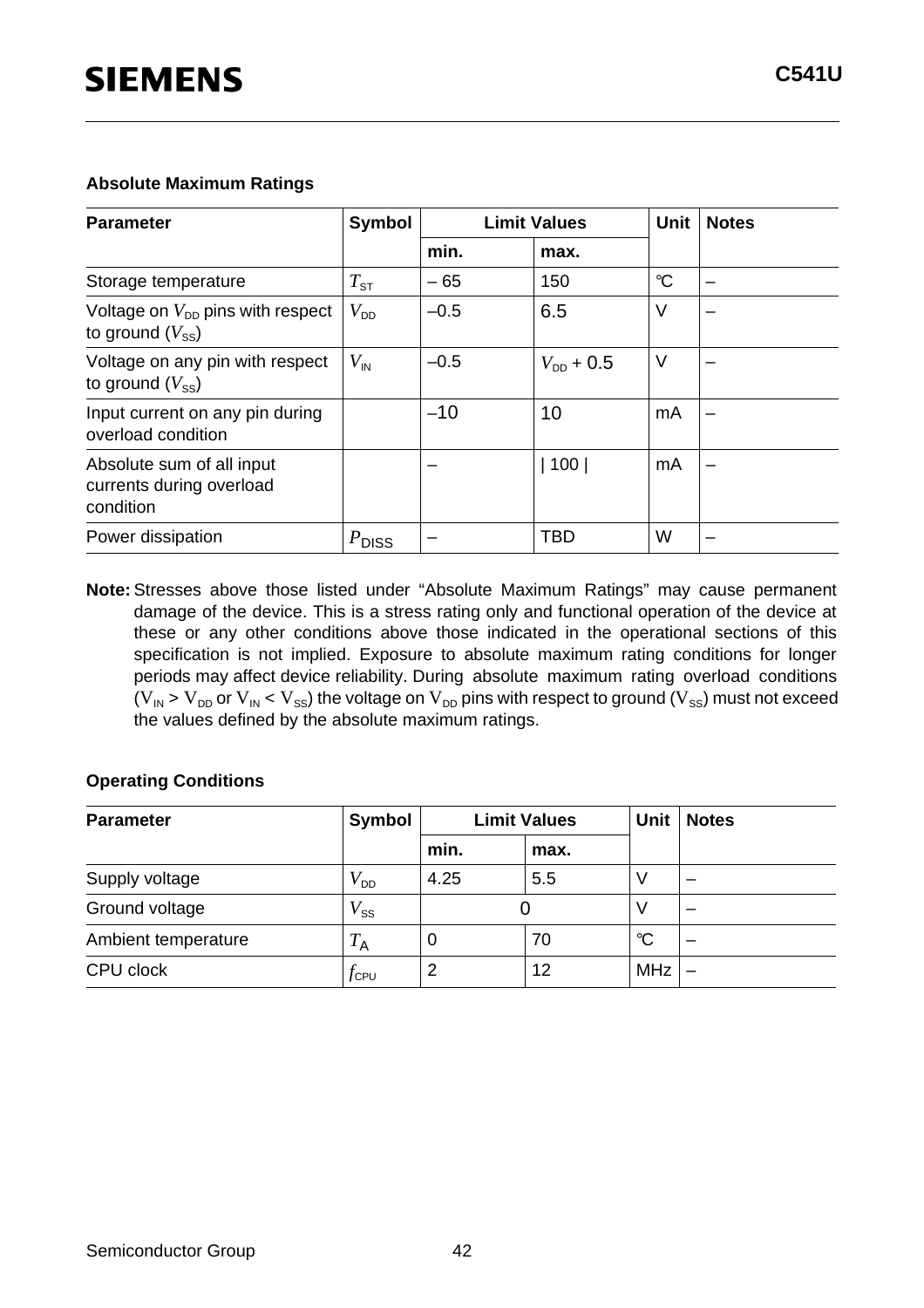#### **DC Characteristics**

(Operating Conditions apply)

| <b>Parameter</b>                                                | <b>Symbol</b>                  |                       | <b>Limit Values</b>   | Unit        | <b>Test Condition</b>                                             |
|-----------------------------------------------------------------|--------------------------------|-----------------------|-----------------------|-------------|-------------------------------------------------------------------|
|                                                                 |                                | min.                  | max.                  |             |                                                                   |
| Input low voltage (except EA,<br>RESET)                         | $V_{\scriptscriptstyle\rm IL}$ | $-0.5$                | 0.2 $V_{DD}$ –<br>0.1 | $\vee$      |                                                                   |
| Input low voltage $(\overline{EA})$                             | $V_{\text{IL1}}$               | $-0.5$                | 0.2 $V_{DD}$ –<br>0.3 | $\vee$      |                                                                   |
| Input low voltage (RESET)                                       | V <sub>12</sub>                | $-0.5$                | $0.2 V_{DD} +$<br>0.1 | $\vee$      |                                                                   |
| Input high voltage (except XTAL1,<br>RESET and EA)              | $V_{\rm IH}$                   | $0.2 V_{DD} +$<br>0.9 | $V_{DD}$ + 0.5        | V           |                                                                   |
| Input high voltage to XTAL1                                     | $V_{\text{I}H1}$               | 0.7 $V_{DD}$          | $V_{\text{DD}} + 0.5$ | $\vee$      | $\overline{\phantom{0}}$                                          |
| Input high voltage to RESET and<br>EA                           | $V_{\text{I}H2}$               | $0.6 V_{DD}$          | $V_{\text{DD}} + 0.5$ | V           |                                                                   |
| Output low voltage<br>Ports 1, 2, 3<br>P1.0, P1.1, P3.0         | $V_{\text{OL}}$                |                       | 0.45<br>0.45          | $\vee$<br>V | $I_{OL}$ = 1.6 mA <sup>1)</sup><br>$I_{OL}$ = 10 mA <sup>1)</sup> |
| Output low voltage (ALE, PSEN)                                  | $V_{OL1}$                      | -                     | 0.45                  | V           | $I_{OL}$ = 3.2 mA <sup>1)</sup>                                   |
| Output low voltage (Port 0)                                     | $V_{OL2}$                      |                       | 0.6                   | $\vee$      | $I_{OL}$ = 3.2 mA <sup>1)</sup>                                   |
| Output high voltage (ports 1, 2, 3)                             | $V_{\text{OH}}$                | 2.4<br>0.9 $V_{DD}$   |                       | $\vee$      | $I_{\text{OH}} = -80 \mu A$ ,<br>$I_{\text{OH}} = -10 \mu A$      |
| Output high voltage (port 0 in<br>external bus mode, ALE, PSEN) | $V_{OHA}$                      | 2.4<br>0.9 $V_{DD}$   |                       | $\vee$      | $I_{OH} = -800 \mu A$<br>$I_{\text{OH}} = -80 \mu A^{2}$          |
| Logic 0 input current (ports 1, 2, 3)                           | $I_{\rm IL}$                   | $-10$                 | $-60$                 | μA          | $V_{\text{IN}} = 0.45 \text{ V}$                                  |
| Logical 1-to-0 transition current<br>(ports 1, 2, 3)            | $I_{\tau \text{\tiny L}}$      | $-65$                 | $-650$                | μA          | $V_{\text{IN}}$ = 2 V                                             |
| Input leakage current (port 0, EA)                              | $I_{\sqcup}$                   |                       | ±1                    | $\mu$ A     | $0.45 < V_{\text{IN}} < V_{\text{DD}}$                            |
| Pin capacitance                                                 | $C_{\text{IO}}$                |                       | 10                    | pF          | $f_c = 1$ MHz,<br>$T_A = 25 °C$ <sup>7)</sup>                     |
| Overload current                                                | $I_{\rm OV}$                   |                       | ± 5                   | mA          | 6) 7)                                                             |
| Programming voltage                                             | $V_{\mathsf{PP}}$              | 10.9                  | 12.1                  | V           | $11.5 V \pm 5%$                                                   |

Notes see next page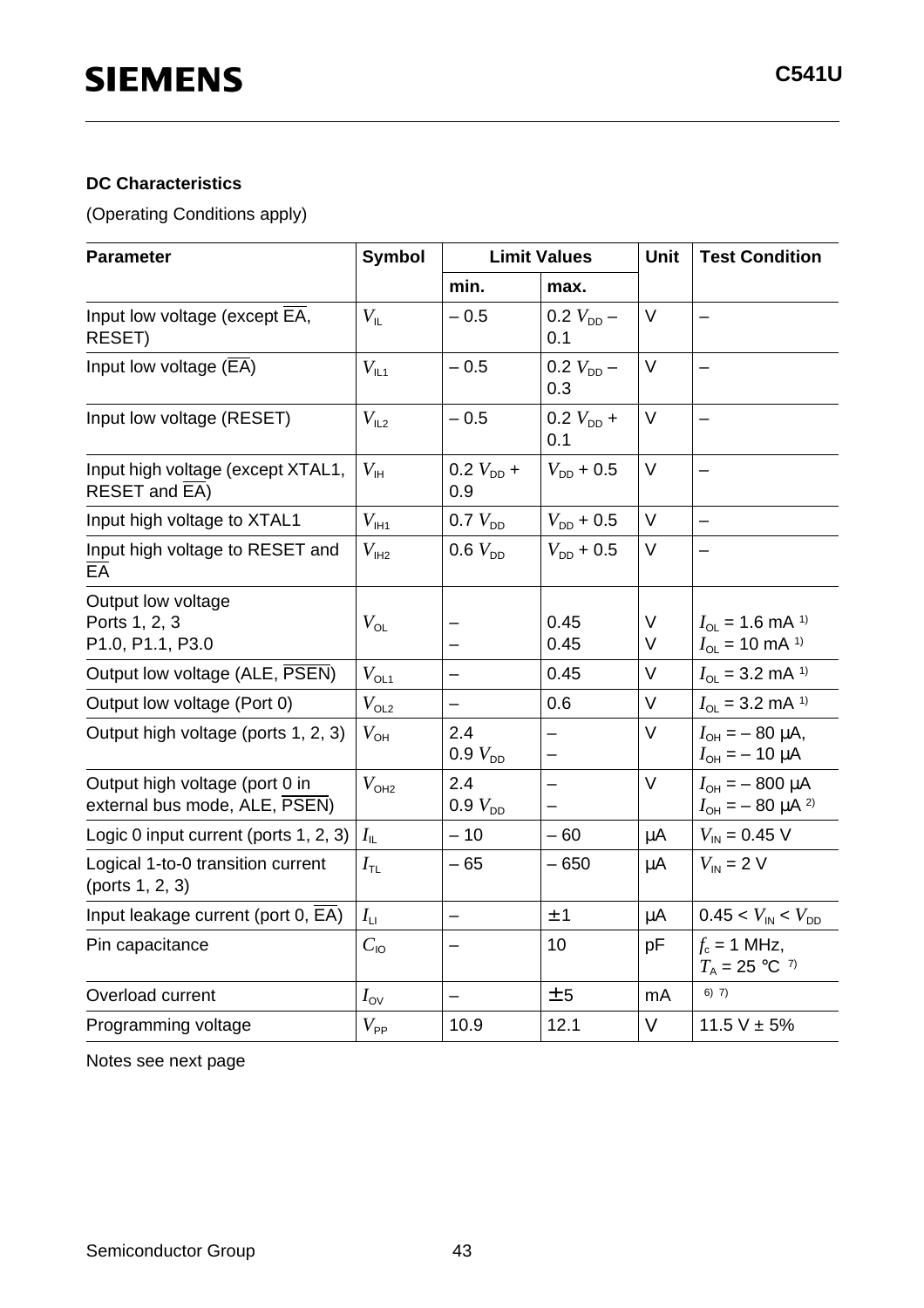| <b>Parameter</b> |        | Symbol          | <b>Limit Values</b> |          |    | Unit   Test Condition                |
|------------------|--------|-----------------|---------------------|----------|----|--------------------------------------|
|                  |        |                 | typ. $8)$           | max. $9$ |    |                                      |
| Active mode      | 12 MHz | $I_{DD}$        | 25                  | 30       | mA | 4)                                   |
| Idle mode        | 12 MHz | 4nn             | 15                  | 20       | mA | 5)                                   |
| Power-down mode  |        | $I_{\text{PD}}$ | 5                   | 50       | μA | $V_{\text{DD}} = 25.5 \text{ V}^{3}$ |

#### **Notes :**

- 1) Capacitive loading on ports 0 and 2 may cause spurious noise pulses to be superimposed on the  $V_{\text{OL}}$  of ALE and port 3. The noise is due to external bus capacitance discharging into the port 0 and port 2 pins when these pins make 1-to-0 transitions during bus operation. In the worst case (capacitive loading > 100 pF), the noise pulse on ALE line may exceed 0.8 V. In such cases it may be desirable to qualify ALE with a schmitt-trigger, or use an address latch with a schmitt-trigger strobe input.
- 2) Capacitive loading on ports 0 and 2 may cause the  $V_{OH}$  on ALE and PSEN to momentarily fall below the 0.9  $V_{DD}$ specification when the address lines are stabilizing.
- 3) *I<sub>PD</sub>* (power-down mode) is measured under following conditions:  $\overline{EA}$  = Port 0 =  $V_{DD}$ ; XTAL2 = N.C.; XTAL1 =  $V_{SS}$ ; RESET =  $V_{SS}$ ; all other pins are disconnected. the USB transceiver is switched off;
- 4)  $I_{\text{DD}}$  (active mode) is measured with:  $XTA$ L1 driven with  $t_{\text{CLCH}}$  ,  $t_{\text{CHCL}}$  = 5 ns ,  $V_{\text{IL}}$  =  $V_{\text{SS}}$  + 0.5 V,  $V_{\text{IH}}$  =  $V_{\text{DD}}$  – 0.5 V; XTAL2 = N.C.;  $\overline{\mathsf{EA}}$  = RESET = Port 0 = Port 1 =  $V_{\mathsf{DD}}$ ; all other pins are disconnected.  $I_{\text{DD}}$  would be slightly higher if a crystal oscillator is used (appr. 1 mA).
- 5)  $I_{\text{DD}}$  (idle mode) is measured with all output pins disconnected and with all peripherals disabled;  $XTAL1$  driven with  $t_{CLCH}$ ,  $t_{CHCL} = 5$  ns,  $V_{IL} = V_{SS} + 0.5$  V,  $V_{IH} = V_{DD} - 0.5$  V; XTAL2 = N.C.;  $\overline{EA}$  = RESET =  $V_{ss}$ ; Port 0 =  $V_{DD}$ ; all other pins are disconnected;
- 6) Overload conditions under operating conditions occur if the voltage on the respective pin exceeds the specified operating range (i.e.  $V_{\text{OV}} > V_{\text{DD}}$  + 0.5 V or  $V_{\text{OV}}$  <  $V_{\text{SS}}$  - 0.5 V). The absolute sum of input currents on all port pins may not exceed 50 mA. The supply voltage  $V^{}_{\rm DD}$  and  $V^{}_{\rm SS}$  must remain within the specified limits.
- 7) Not 100% tested, guaranteed by design characterization.
- 8) The typical  $I_{\text{DD}}$  values are periodically measured at  $T_A = +25$  °C but not 100% tested.
- 9) The maximum  $I_{DD}$  values are measured under worst case conditions ( $T_A$  = 0 °C and  $V_{DD}$  = 5.5 V)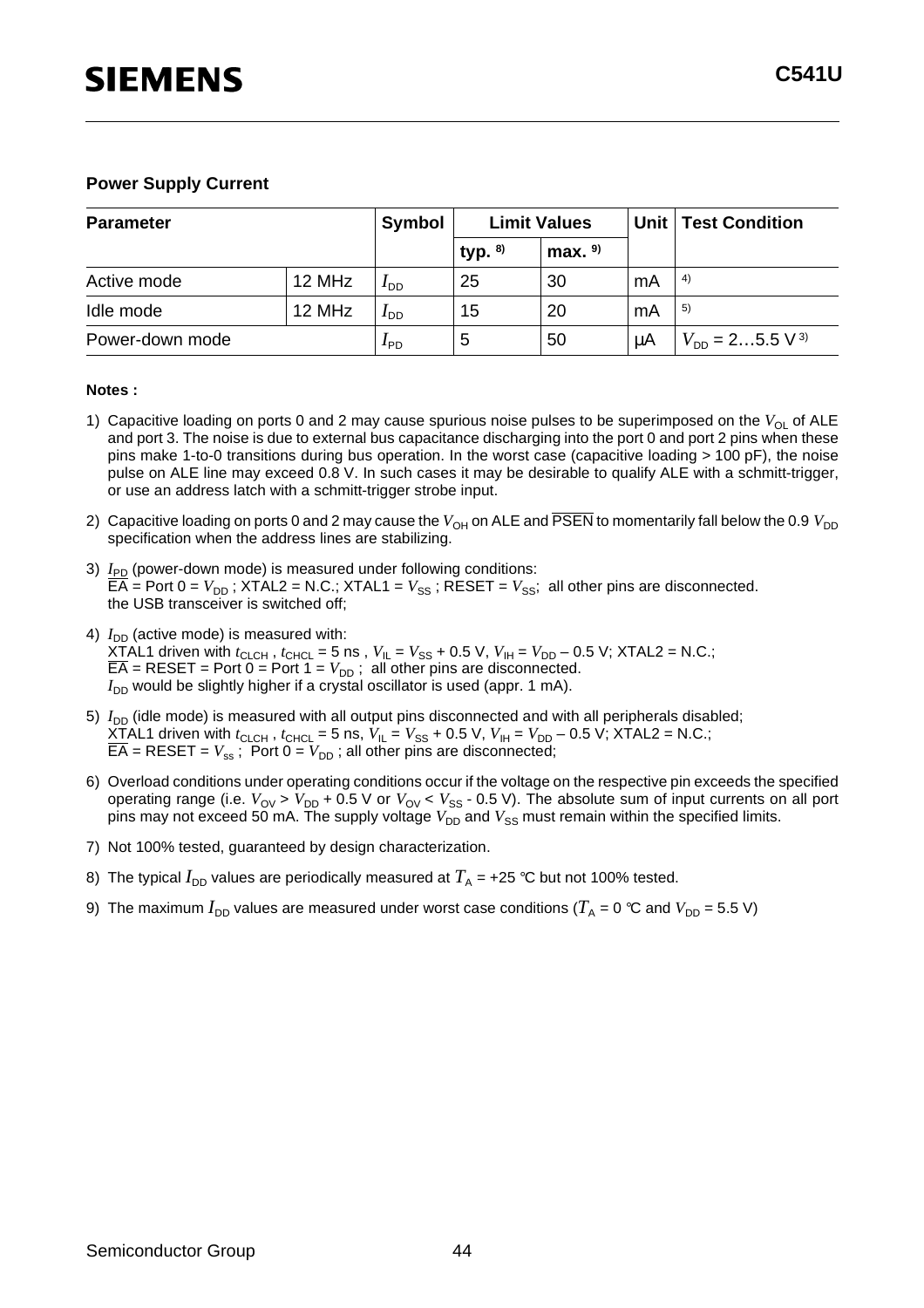#### **AC Characteristics**

(Operating Conditions apply)

( $C_{L}$  for port 0, ALE and  $\overline{PSEN}$  outputs = 100 pF;  $C_{L}$  for all other outputs = 80 pF)

#### **Program Memory Characteristics**

| <b>Parameter</b>                   | Symbol                          |                | <b>Limit Values</b>                             |                          |                                                           |    |  |
|------------------------------------|---------------------------------|----------------|-------------------------------------------------|--------------------------|-----------------------------------------------------------|----|--|
|                                    |                                 |                | 10-MHz clock<br><b>Duty Cycle</b><br>0.4 to 0.6 |                          | <b>Variable Clock</b><br>$1/CLP = 2 MHz to$<br>12 MHz **) |    |  |
|                                    |                                 | min.           | max.                                            | min.                     | max.                                                      |    |  |
| ALE pulse width                    | $t_{\text{LHL}}$                | 43             |                                                 | <b>CLP - 40</b>          |                                                           | ns |  |
| Address setup to ALE               | $t_{\text{AVLL}}$               | 13             |                                                 | $TCL_{Hmin}$ -20         |                                                           | ns |  |
| Address hold after ALE             | $t_{\text{LLAX}}$               | 13             |                                                 | $TCL_{Hmin}$ -20         |                                                           | ns |  |
| ALE to valid instruction in        | $t_{\text{LLIV}}$               |                | 80                                              |                          | 2 CLP - 87                                                | ns |  |
| ALE to PSEN                        | $t_{\text{LLPL}}$               | 13             |                                                 | $TCL_{Lmin} - 20$        |                                                           | ns |  |
| PSEN pulse width                   | $t_{\mathsf{PLPH}}$             | 86             |                                                 | CLP+<br>$TCL_{Hmin}$ -30 |                                                           | ns |  |
| PSEN to valid instruction in       | $t_{\rm PLIV}$                  |                | 51                                              |                          | $CLP+$<br>$TCL_{Hmin}$ - 65                               | ns |  |
| Input instruction hold after PSEN  | $t_{\sf P XIX}$                 | $\overline{0}$ |                                                 | $\overline{0}$           |                                                           | ns |  |
| Input instruction float after PSEN | $t_{\text{PXIZ}}$ <sup>*)</sup> |                | 23                                              |                          | $TCL_{Lmin} - 10$                                         | ns |  |
| <b>Address valid after PSEN</b>    | $t_{\text{PXAV}}$ <sup>*)</sup> | 28             |                                                 | $TCL_{Lmin} - 5$         |                                                           | ns |  |
| Address to valid instruction in    | $t_{AVIV}$                      |                | 140                                             |                          | $2$ CLP +<br>$TCL_{Hmin}$ -60                             | ns |  |
| <b>Address float to PSEN</b>       | $t_{\sf AZPL}$                  | 0              |                                                 | $\overline{0}$           |                                                           | ns |  |

\*) Interfacing the C541U to devices with float times up to 28 ns is permissible. This limited bus contention will not cause any damage to port 0 drivers.

\*\*) For correct function of the USB module the C541U must operate with 12 MHz external clock. The microcontroller (except the USB module) operates down to 2 MHz.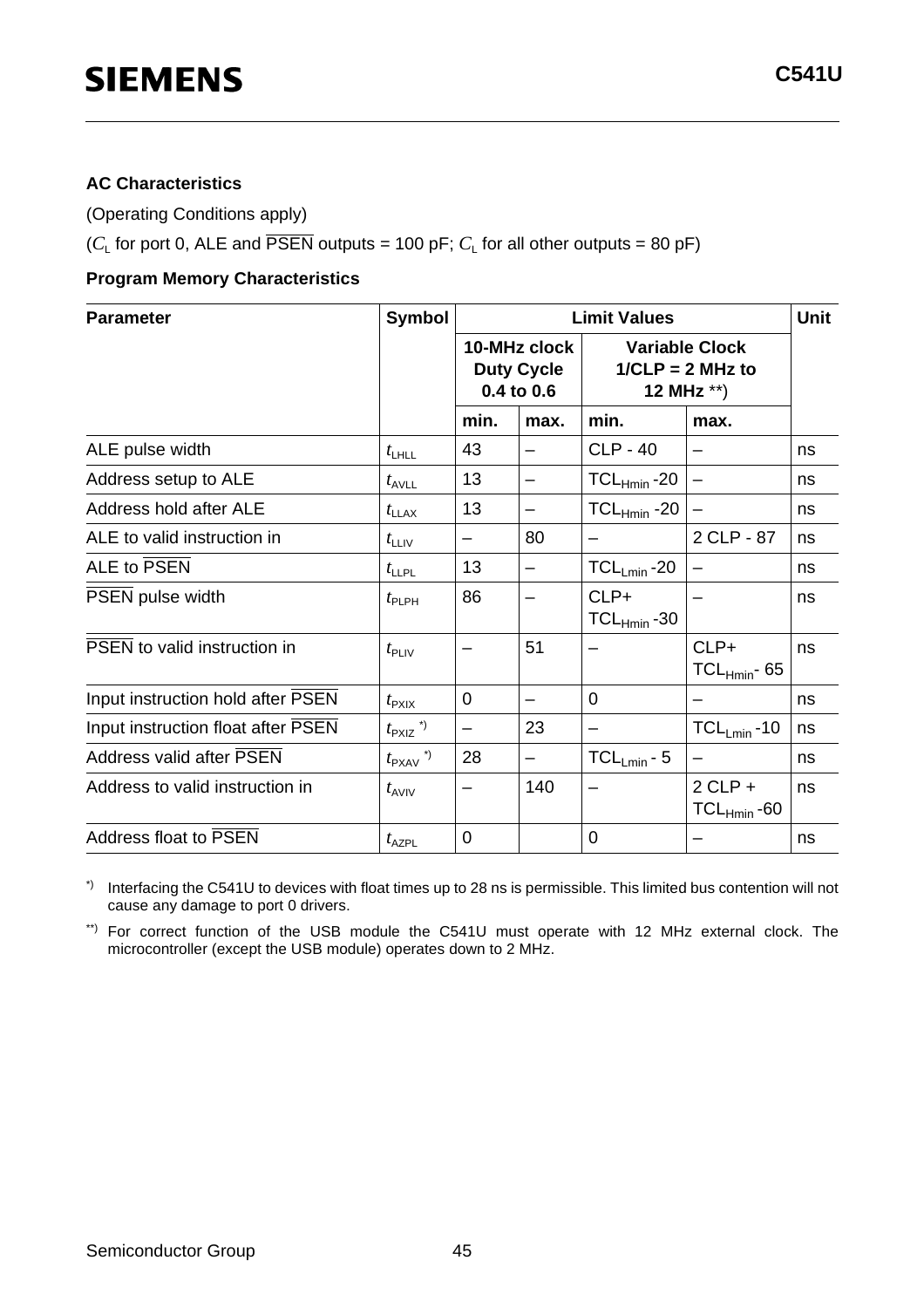# **AC Characteristics** (cont'd)

#### **External Data Memory Characteristics**

| <b>Parameter</b>            | <b>Symbol</b>     |                          |                                                    | <b>Limit Values</b>                             | Unit                             |    |
|-----------------------------|-------------------|--------------------------|----------------------------------------------------|-------------------------------------------------|----------------------------------|----|
|                             |                   |                          | 10-MHz<br>clock<br><b>Duty Cycle</b><br>0.4 to 0.6 | <b>Variable Clock</b><br>1/CLP= 2 MHz to 12 MHz |                                  |    |
|                             |                   | min.                     | max.                                               | min.                                            | max.                             |    |
| RD pulse width              | $t_{\sf RLRH}$    | 180                      | $\overline{\phantom{0}}$                           | 3 CLP - 70                                      |                                  | ns |
| WR pulse width              | $t_{\text{WLWH}}$ | 180                      | $\overline{\phantom{0}}$                           | 3 CLP - 70                                      |                                  | ns |
| Address hold after ALE      | $t_{LLAX2}$       | 56                       | $\overline{\phantom{0}}$                           | <b>CLP - 27</b>                                 | —                                | ns |
| RD to valid data in         | $t_{\rm RLDV}$    | $\overline{\phantom{0}}$ | 110                                                |                                                 | $2$ CLP+<br>$TCL_{Hmin}$ - 90    | ns |
| Data hold after RD          | $t_{\sf RHDX}$    | $\overline{0}$           |                                                    | $\overline{0}$                                  |                                  | ns |
| Data float after RD         | $t_{\sf RHDZ}$    | $\overline{\phantom{0}}$ | 63                                                 | $\overline{\phantom{0}}$                        | <b>CLP - 20</b>                  | ns |
| ALE to valid data in        | $t_{\text{LLDV}}$ |                          | 200                                                | —                                               | 4 CLP - 133                      | ns |
| Address to valid data in    | $t_{AVDV}$        | —                        | 211                                                | —                                               | $4$ CLP $+$<br>$TCL_{Hmin}$ -155 | ns |
| ALE to WR or RD             | $t_{\text{LLWL}}$ | 66                       | 166                                                | $CLP +$<br>$TCL_{Lmin} - 50$                    | $CLP+$<br>$TCL_{Lmin} + 50$      | ns |
| Address valid to WR         | $t_{\text{AVWL}}$ | 70                       | $\overline{\phantom{0}}$                           | 2 CLP - 97                                      |                                  | ns |
| WR or RD high to ALE high   | $t_{\text{WHLH}}$ | 8                        | 58                                                 | $TCL_{Hmin}$ - 25                               | $TCL_{Hmin} + 25$                | ns |
| Data valid to WR transition | $t_{\rm QVWX}$    | 8                        | $\overline{\phantom{0}}$                           | $TCL_{Lmin} - 25$                               |                                  | ns |
| Data setup before WR        | $t_{\text{QVWH}}$ | 163                      | —                                                  | $3$ CLP $+$<br>$TCL_{Lmin}$ - 120               | $\overline{\phantom{0}}$         | ns |
| Data hold after WR          | $t_{\text{WHQX}}$ | 8                        |                                                    | $TCL_{Hmin}$ - 25                               |                                  | ns |
| Address float after RD      | $t_{\text{RLAZ}}$ | $\overline{\phantom{0}}$ | $\mathbf 0$                                        | $\overline{\phantom{0}}$                        | 0                                | ns |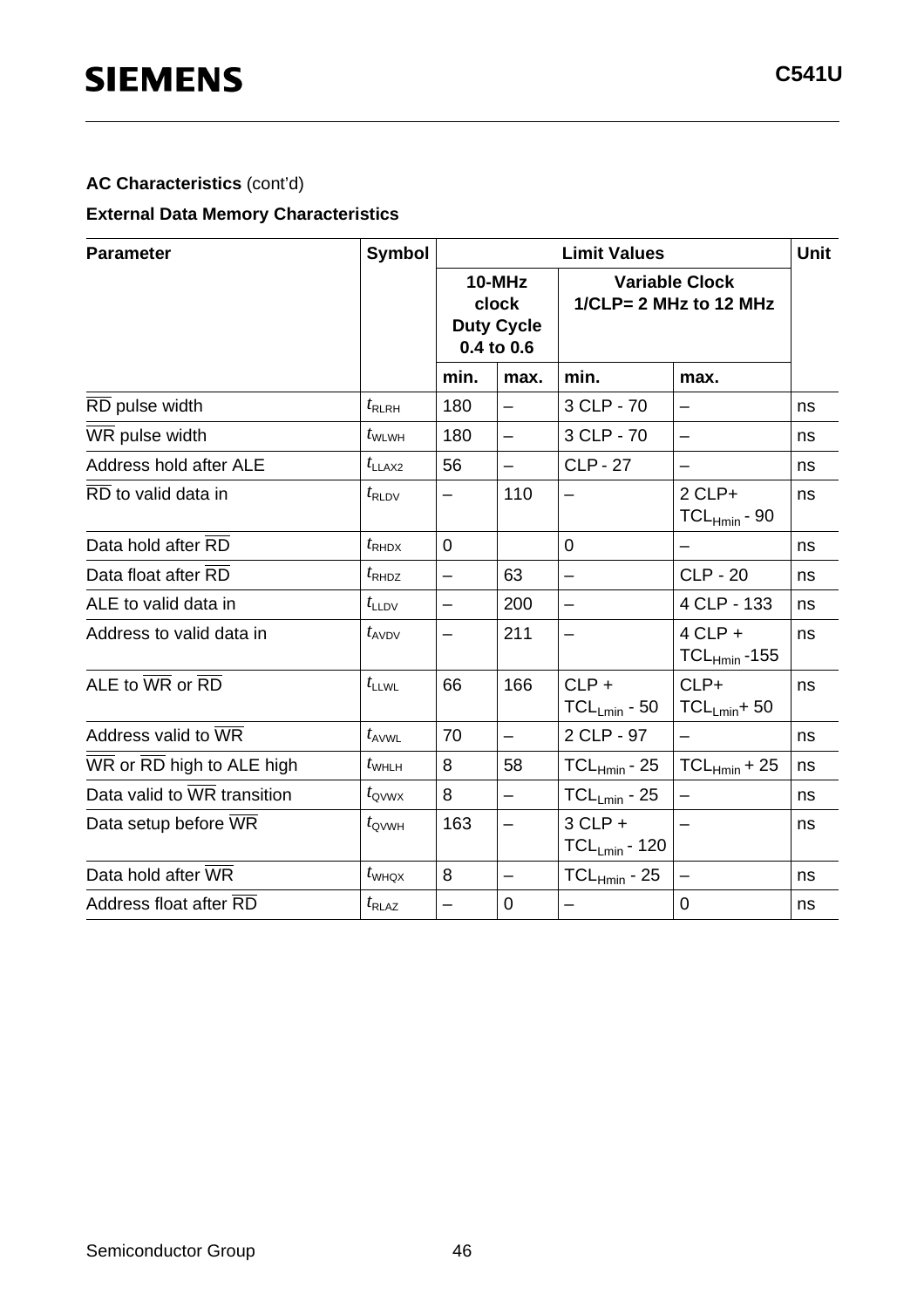# **AC Characteristics** (cont'd)

### **External Clock Drive Characteristics**

| <b>Parameter</b>      | Symbol           |      | $CPU \, Clock = 12 \, MHz$<br>Duty cycle 0.4 to 0.6 | <b>Variable CPU Clock</b><br>$1/CLP = 2$ to 12 MHz | Unit           |    |
|-----------------------|------------------|------|-----------------------------------------------------|----------------------------------------------------|----------------|----|
|                       |                  | min. | max.                                                | min.                                               | max.           |    |
| Oscillator period     | <b>CLP</b>       | 83.3 | 83.3                                                | 83.3                                               | 500            | ns |
| High time             | TCL <sub>H</sub> | 33   |                                                     | 33                                                 | $CLP-TCL$      | ns |
| Low time              | TCL              | 33   |                                                     | 33                                                 | $CLP-TCLH$     | ns |
| Rise time             | $t_{\mathsf{R}}$ |      | 12                                                  |                                                    | 12             | ns |
| Fall time             | $t_{\rm F}$      |      | 12                                                  |                                                    | 12             | ns |
| Oscillator duty cycle | DC               | 0.4  | 0.6                                                 | 33 / CLP                                           | $1 - 33 / CLP$ |    |
| Clock cycle           | <b>TCL</b>       | 33   | 50                                                  | $CLP * DC_{min}$                                   | $CLP * DCmax$  | ns |

### **SSC Interface Characteristics**

| <b>Parameter</b>                            | <b>Symbol</b>                                                  |                   | <b>Unit</b> |          |
|---------------------------------------------|----------------------------------------------------------------|-------------------|-------------|----------|
|                                             |                                                                | min.              | max.        |          |
| Clock Cycle Time: Master Mode<br>Slave Mode | $t_{\scriptstyle\text{SCLK}}$<br>$t_{\scriptstyle\text{SCLK}}$ | 667<br>667        |             | ns<br>ns |
| Clock high time                             | $t_{\scriptstyle\text{SCH}}$                                   | 300               |             | ns       |
| Clock low time                              | $t_{\scriptstyle\textrm{SCL}}$                                 | 300               |             | ns       |
| Data output delay                           | $t_{\mathsf{D}}$                                               |                   | 100         | ns       |
| Data output hold                            | $t_{\text{HO}}$                                                | 0                 |             | ns       |
| Data input setup                            | $t_{\rm S}$                                                    | 100               |             | ns       |
| Data input hold                             | $t_{\rm HI}$                                                   | 50                |             | ns       |
| TC bit set delay                            | $t_{\text{DTC}}$                                               |                   | 8 CLP       | ns       |
| SLS low to first SCLK clock edge            | $t_{\rm SC}$                                                   | 2 $t_{CLCL}$      |             | ns       |
| Last SCLK clock edge to SLS high            | $t_{\text{CS}}$                                                | $t_{\text{CLCL}}$ |             | ns       |
| SLS low to STO active                       | $t_{\scriptstyle{\text{TS}}}$                                  | 0                 | 100         | ns       |
| SLS high to STO tristate                    | $t_{\mathsf{ST}}$                                              |                   | 100         | ns       |
| Data output delay (already defined)         | $t_{\rm D}$                                                    |                   | 100         | ns       |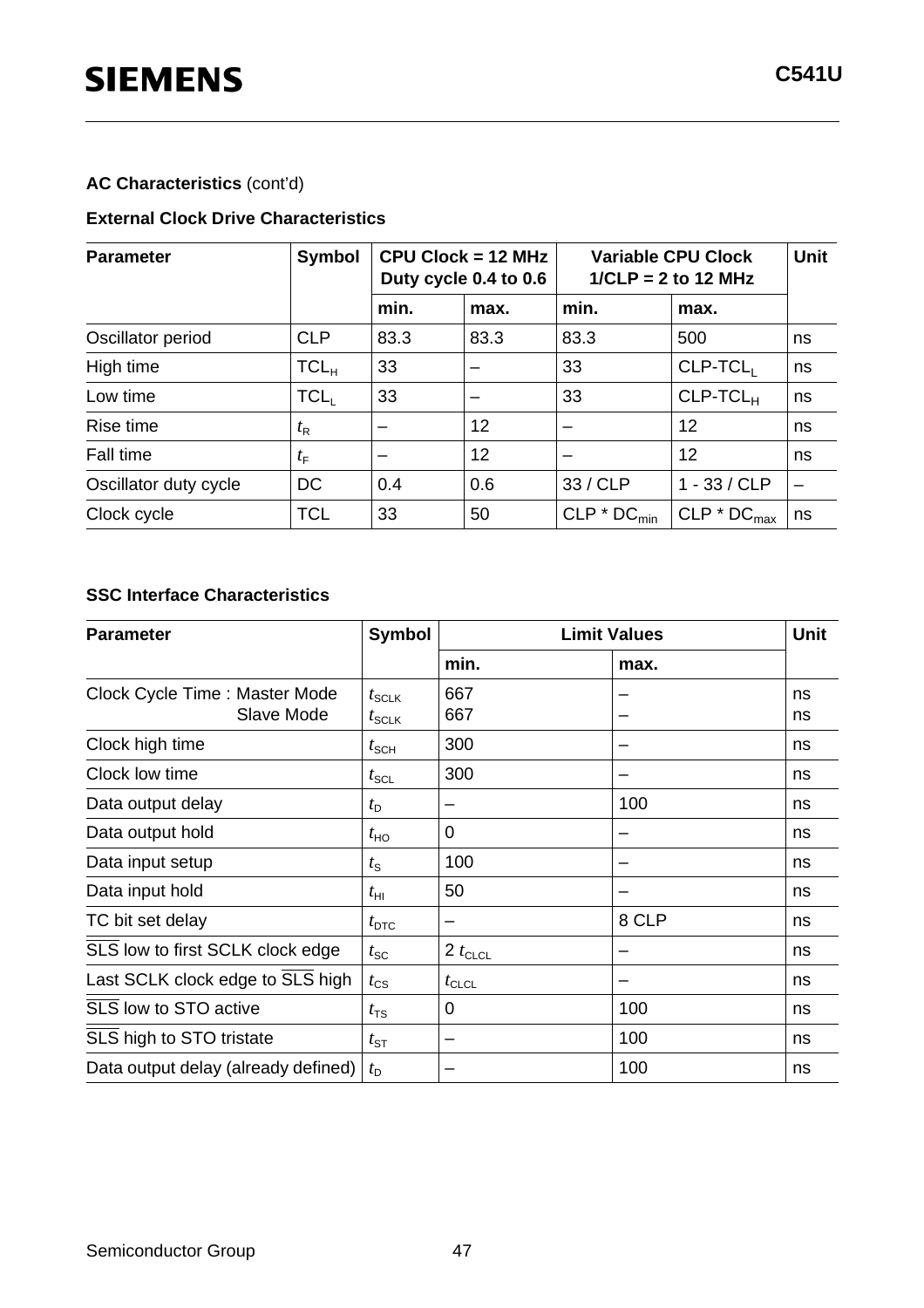

 **Figure 22 Program Memory Read Cycle**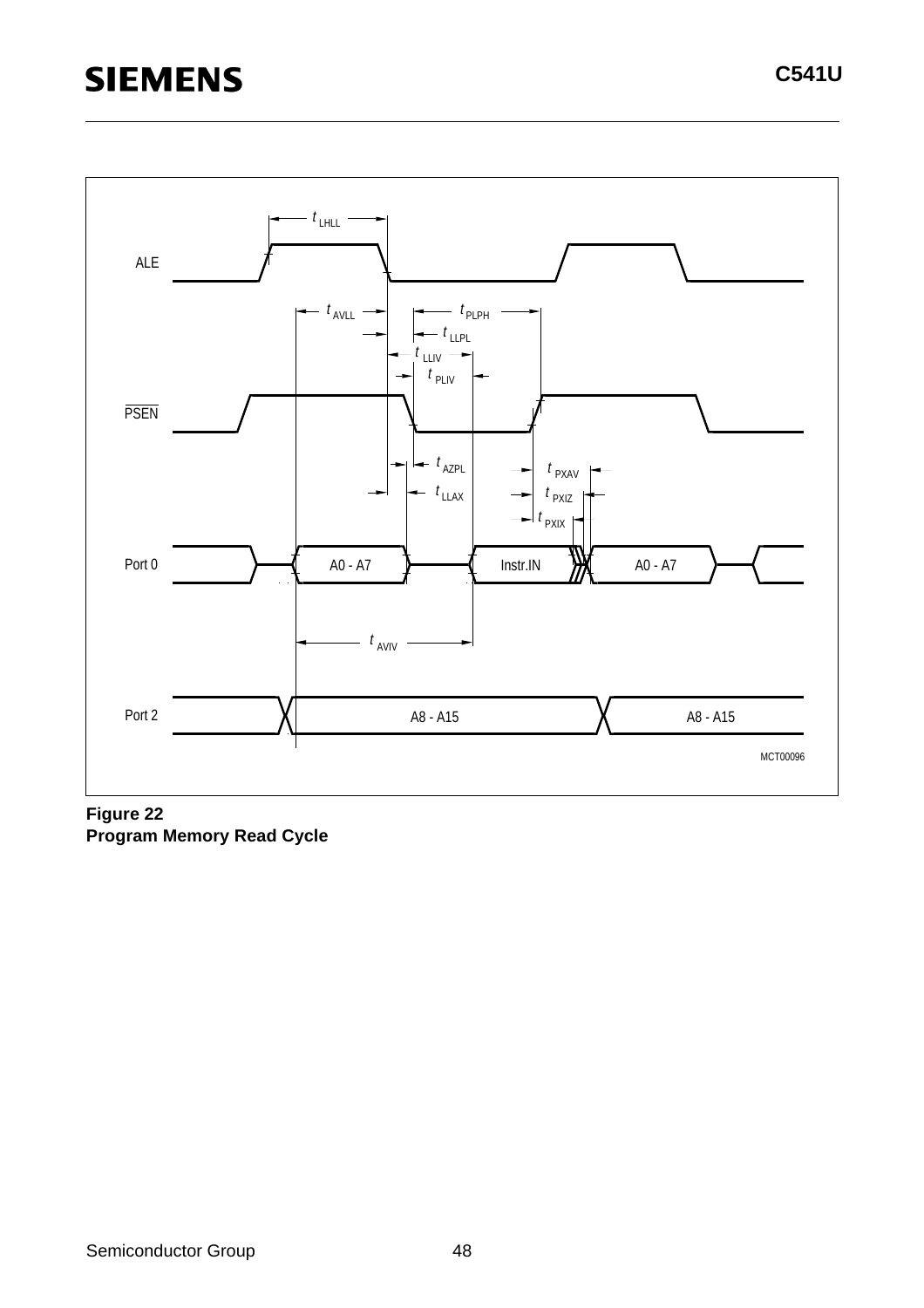

**Figure 23 Data Memory Read Cycle**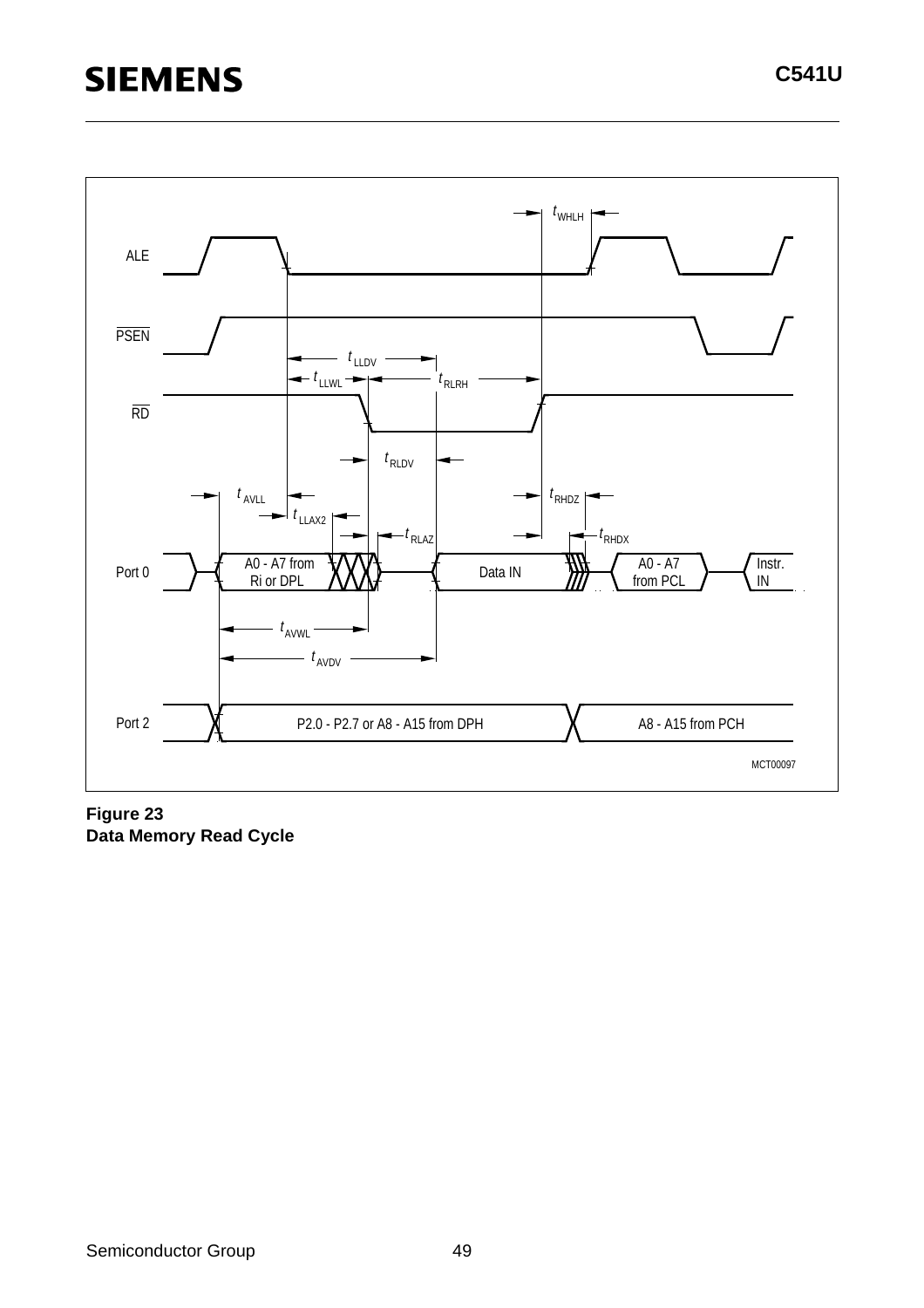

**Figure 24 Data Memory Write Cycle** 



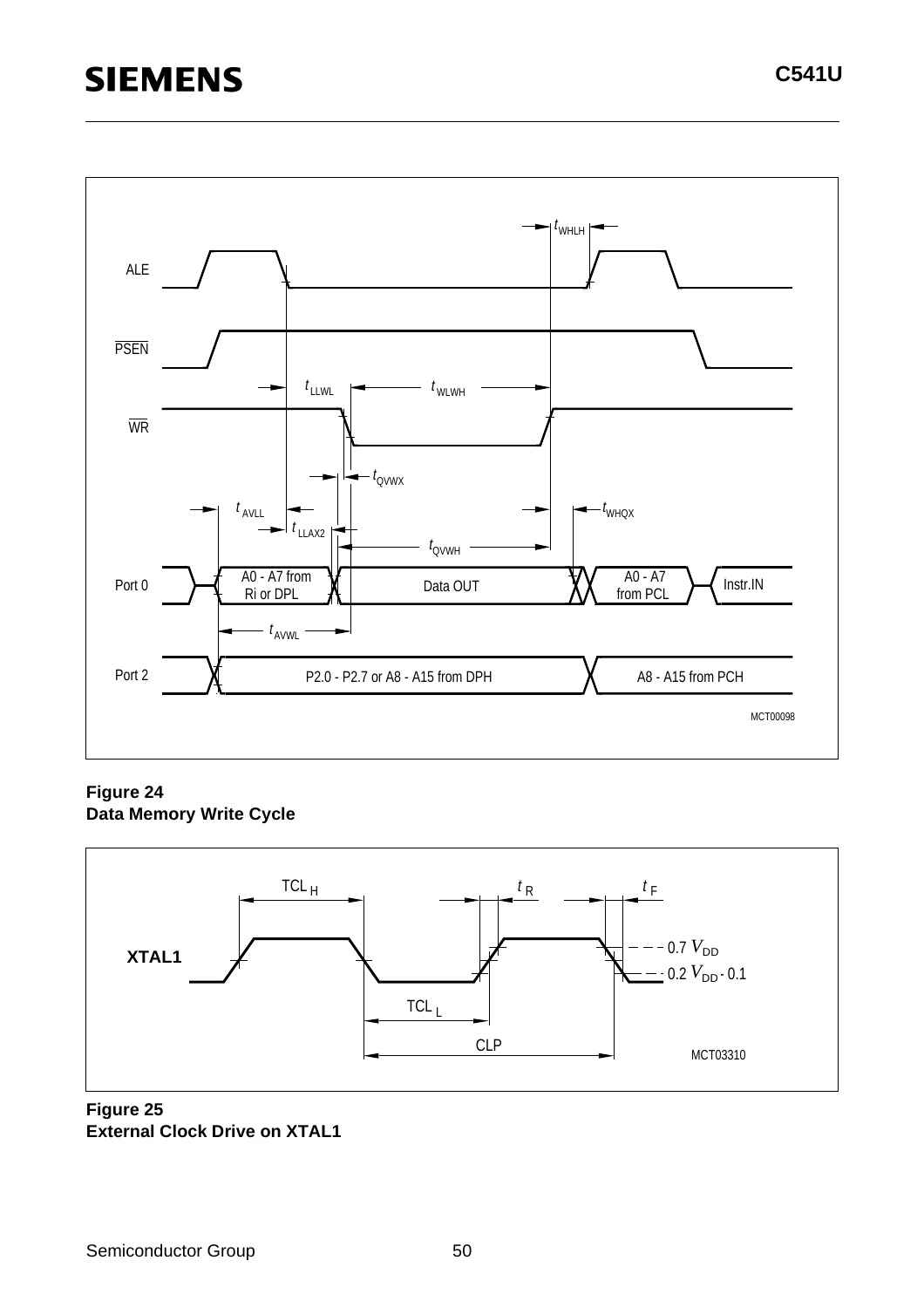

# **Figure 26 SSC Master Mode Timing**

**C541U**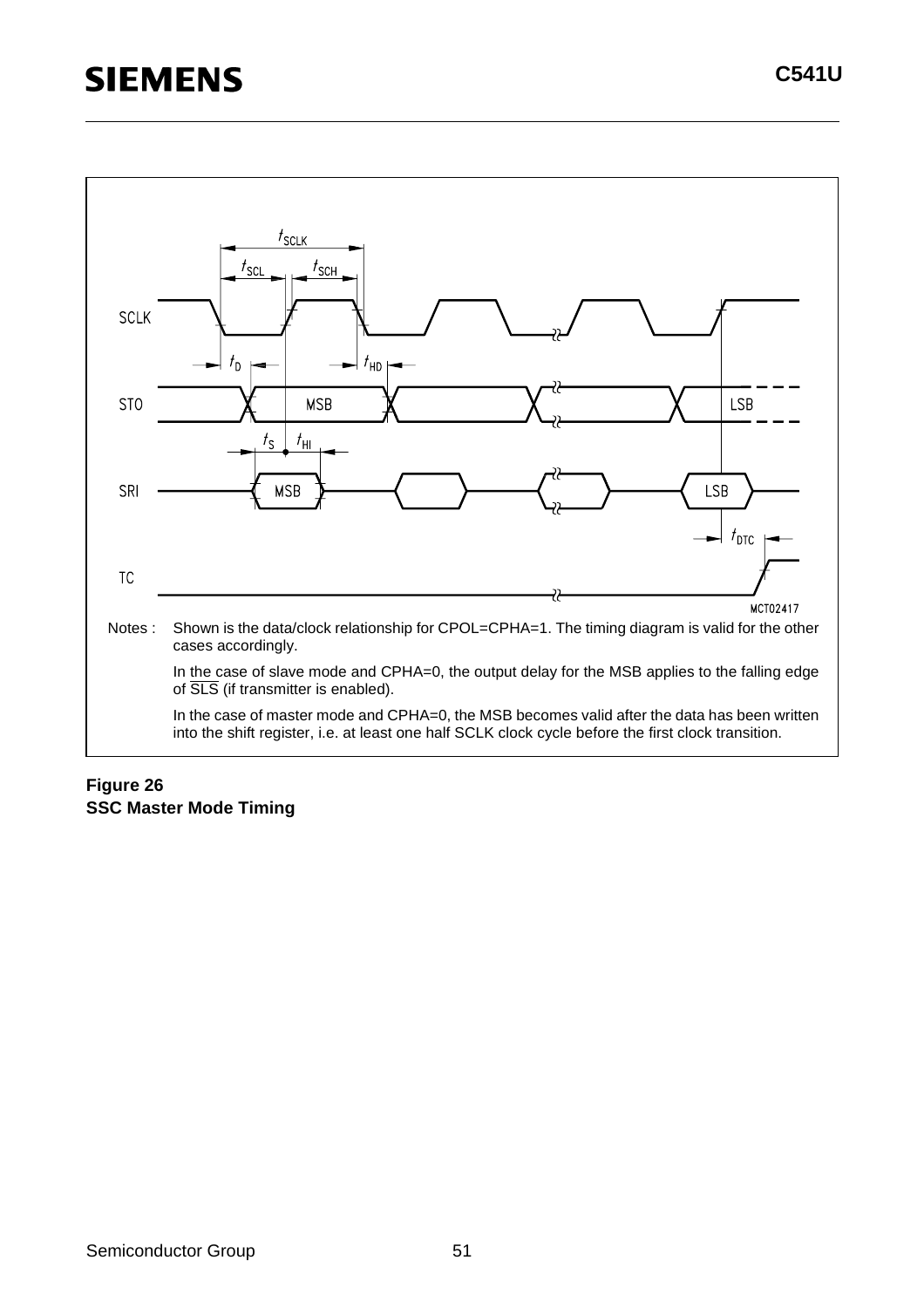

**Figure 27 SSC Slave Mode Timing**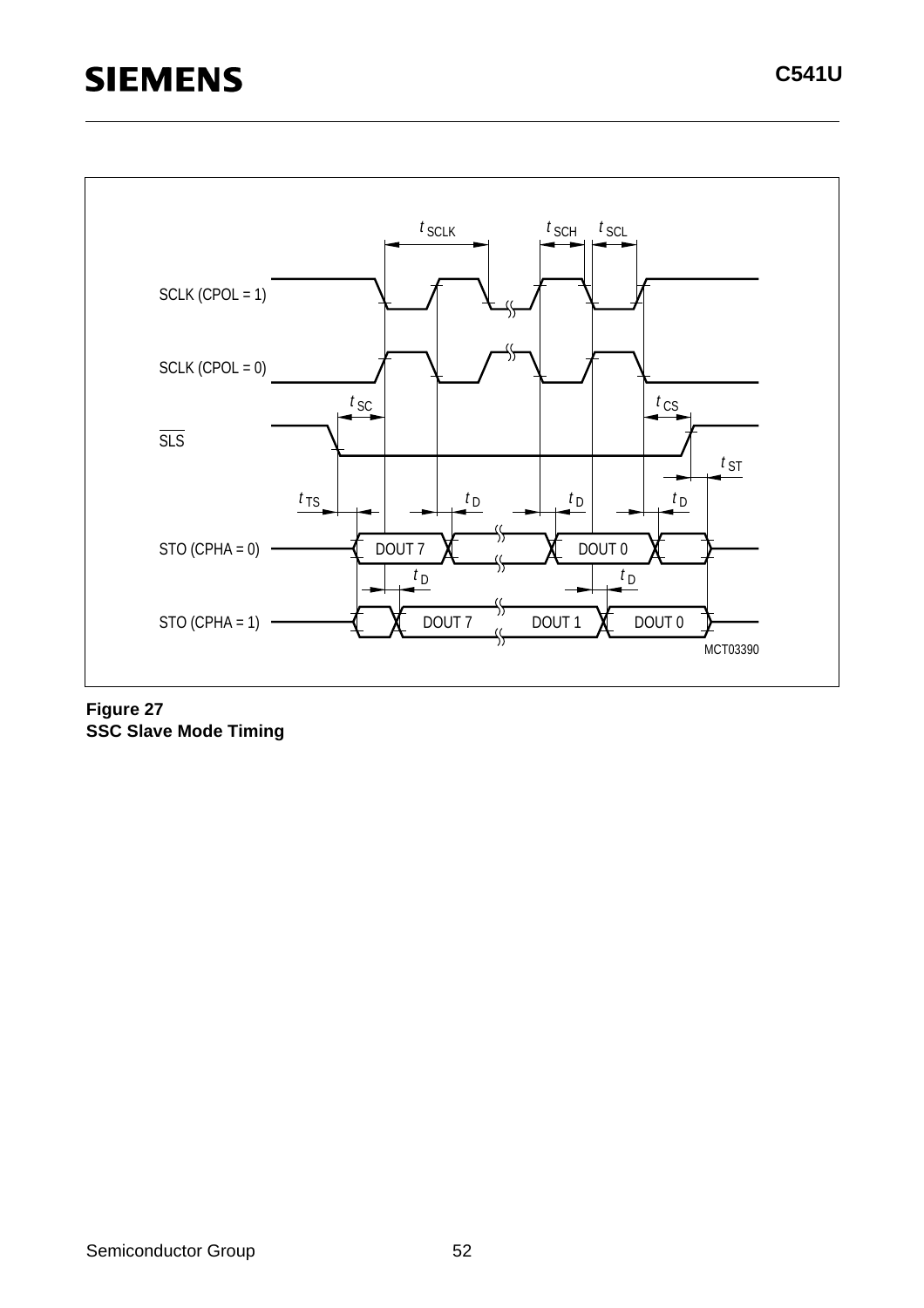### **AC Characteristics of Programming Mode**

 $V_{DD} = 5$  V  $\pm$  10 %;  $V_{PP} = 11.5$  V  $\pm$  5 %;  $T_A = 25$  °C  $\pm$  10 °C

| <b>Parameter</b>                                     | <b>Symbol</b>      |                | <b>Limit Values</b> |    |  |
|------------------------------------------------------|--------------------|----------------|---------------------|----|--|
|                                                      |                    | min.           | max.                |    |  |
| ALE pulse width                                      | $t_{\text{PAW}}$   | 35             |                     | ns |  |
| PMSEL setup to ALE rising edge                       | $t_{\text{PMS}}$   | 10             |                     |    |  |
| Address setup to ALE, PROG, or PRD falling<br>edge   | $t_{\text{PAS}}$   | 10             |                     | ns |  |
| Address hold after ALE, PROG, or PRD<br>falling edge | $t_{\sf PAH}$      | 10             |                     | ns |  |
| Address, data setup to PROG or PRD                   | $t_{\text{PCS}}$   | 100            |                     | ns |  |
| Address, data hold after PROG or PRD                 | $t_{\mathsf{PCH}}$ | $\overline{0}$ |                     | ns |  |
| PMSEL setup to PROG or PRD                           | $t_{\text{PMS}}$   | 10             | —                   | ns |  |
| PMSEL hold after PROG or PRD                         | $t_{\text{PMH}}$   | 10             |                     | ns |  |
| PROG pulse width                                     | $t_{\text{PWW}}$   | 100            |                     | μs |  |
| PRD pulse width                                      | $t_{\rm PRW}$      | 100            |                     | ns |  |
| Address to valid data out                            | $t_{\sf{PAD}}$     |                | 75                  | ns |  |
| PRD to valid data out                                | $t_{\sf PRD}$      |                | 20                  | ns |  |
| Data hold after PRD                                  | $t_{\sf{PDH}}$     | 0              |                     | ns |  |
| Data float after PRD                                 | $t_{\text{PDF}}$   |                | 20                  | ns |  |
| PROG high between two consecutive PROG<br>low pulses | $t_{\text{PWH1}}$  | 1              |                     | μs |  |
| PRD high between two consecutive PRD low<br>pulses   | $t_{\text{PWH2}}$  | 100            |                     | ns |  |
| <b>XTAL clock period</b>                             | $t_{CLKP}$         | 83.3           | 500                 | ns |  |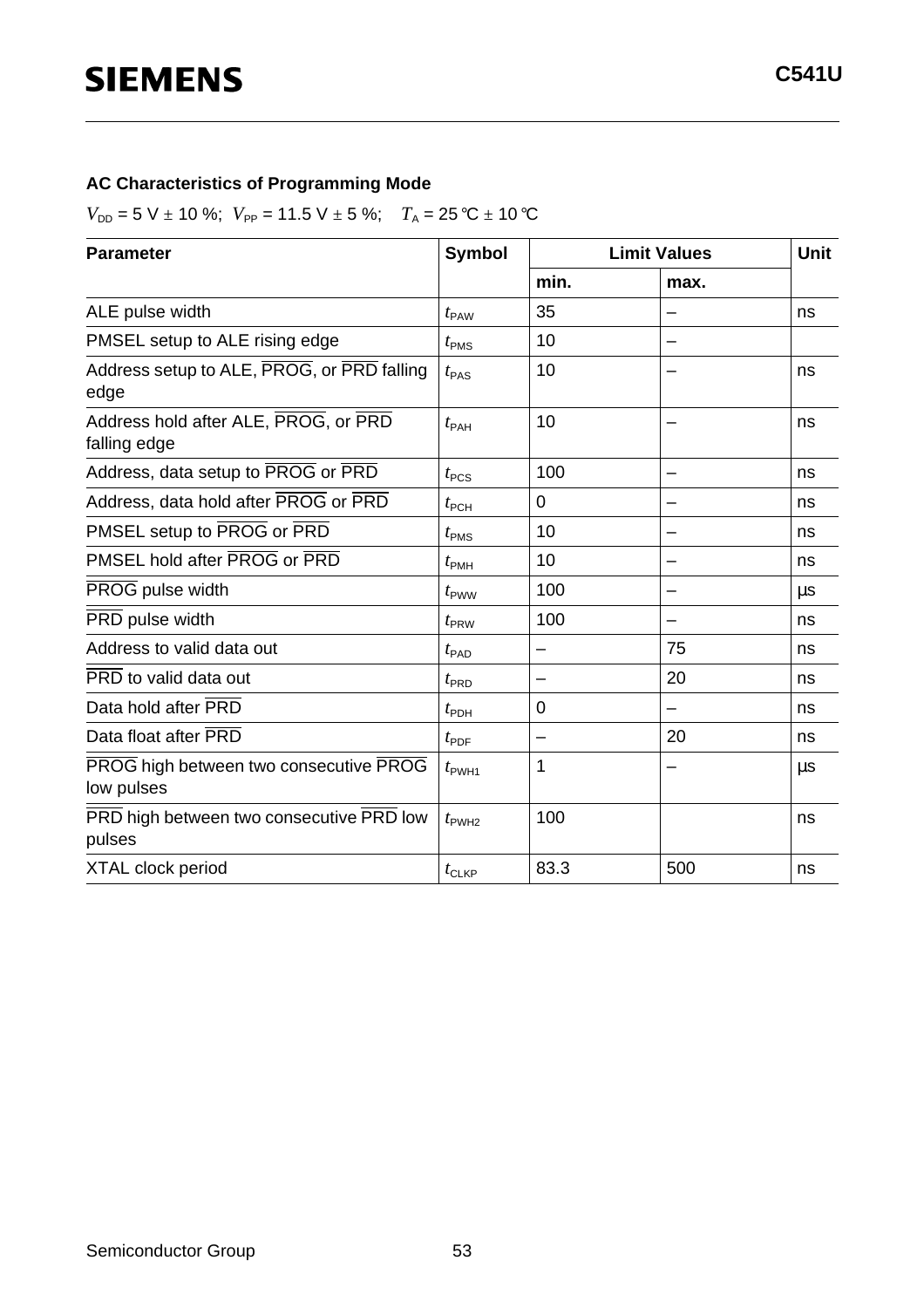

#### **Figure 28 Programming Code Byte - Write Cycle Timing**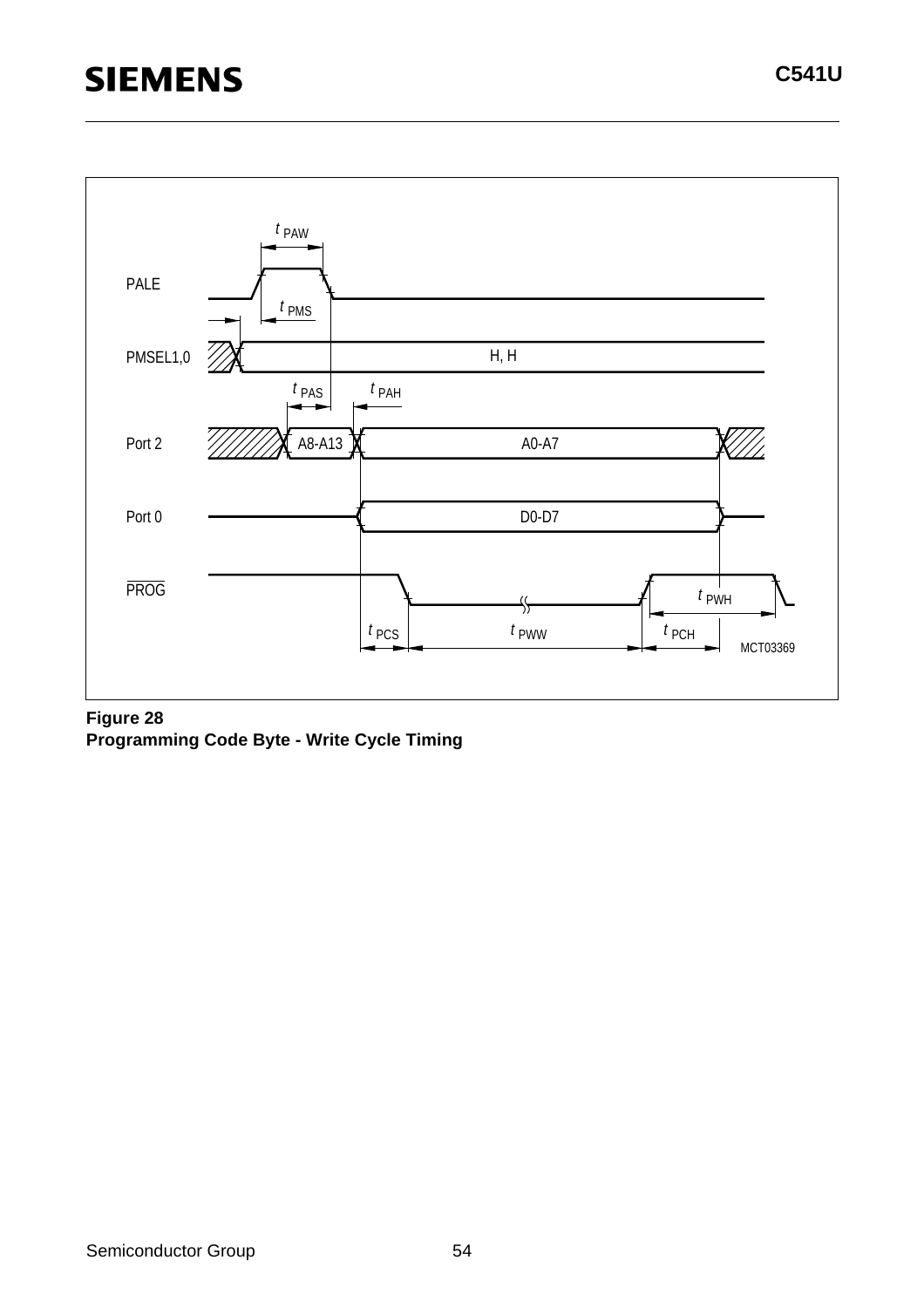

# **Figure 29 Verify Code Byte - Read Cycle Timing**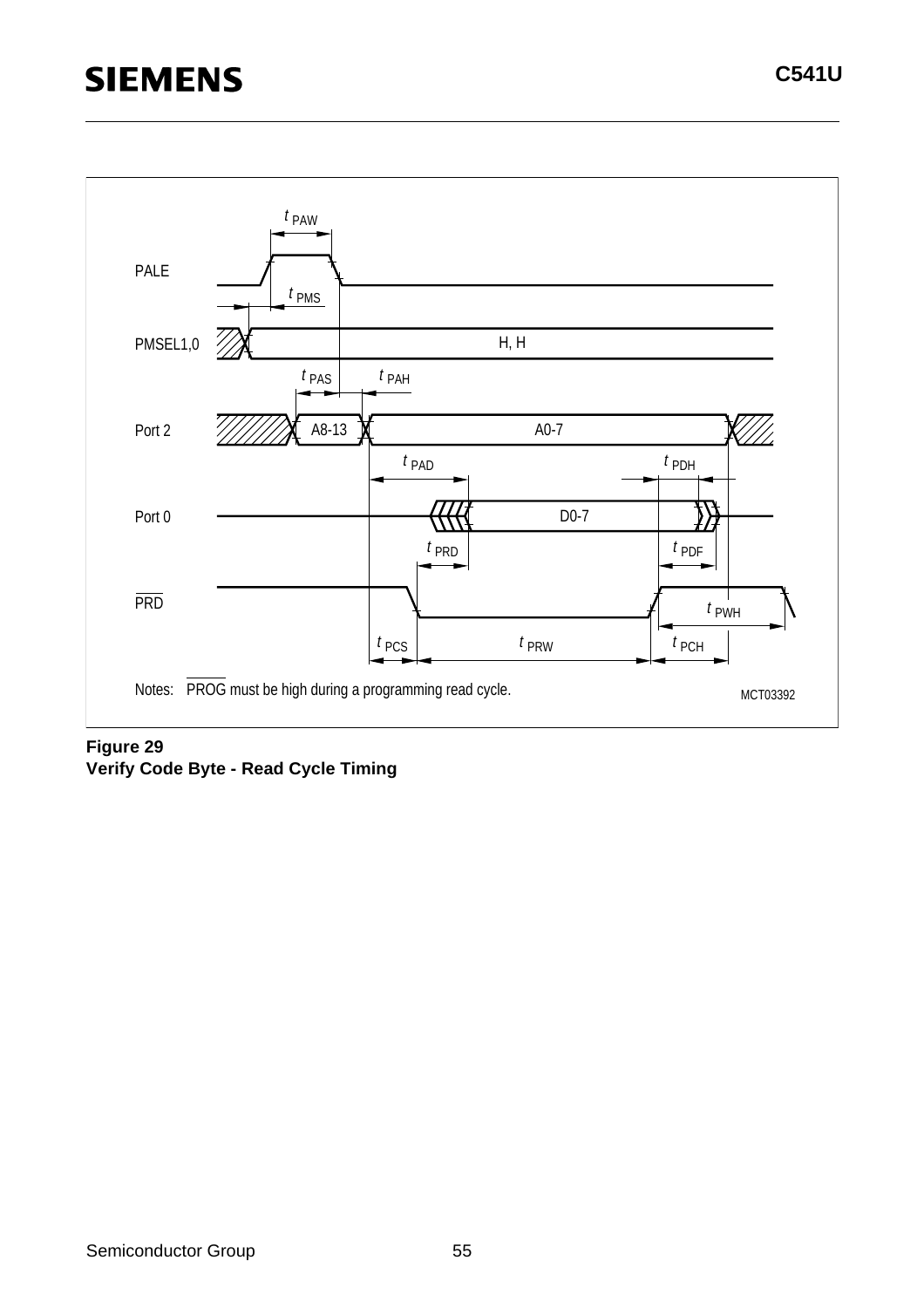

#### **Figure 30 Lock Bit Access Timing**



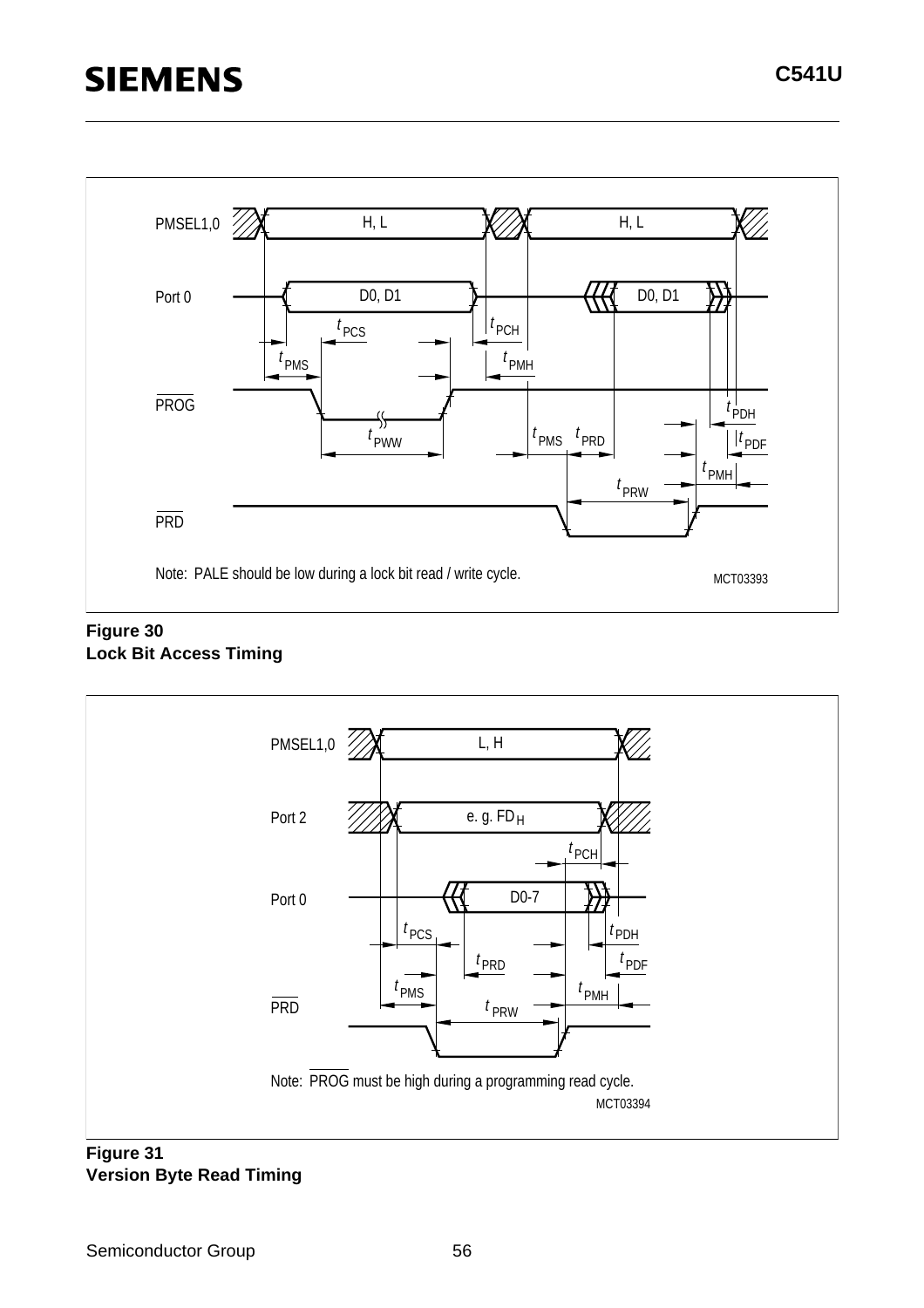### **OTP Verification Mode for Protection Level 1**

| <b>Parameter</b>      | <b>Symbol</b>    |              | Unit          |             |            |
|-----------------------|------------------|--------------|---------------|-------------|------------|
|                       |                  | min.         | typ           | max.        |            |
| ALE pulse width       | $t_{\text{AWD}}$ | -            | $2 t_{CLCL}$  |             | ns         |
| ALE period            | $t_{\rm ACY}$    |              | 12 $t_{CLCL}$ |             | ns         |
| Data valid after ALE  | $t_{\text{DVA}}$ | -            |               | $4t_{CLCL}$ | ns         |
| Data stable after ALE | $t_{\text{DSA}}$ | $8 t_{CLCL}$ |               |             | ns         |
| P3.5 setup to ALE low | $t_{AS}$         | -            | $t_{CLCL}$    |             | ns         |
| Oscillator frequency  | $1/t_{CLCL}$     | 4            |               | 6           | <b>MHz</b> |



### **Figure 32 OTP Verification Mode for Protection Level 1**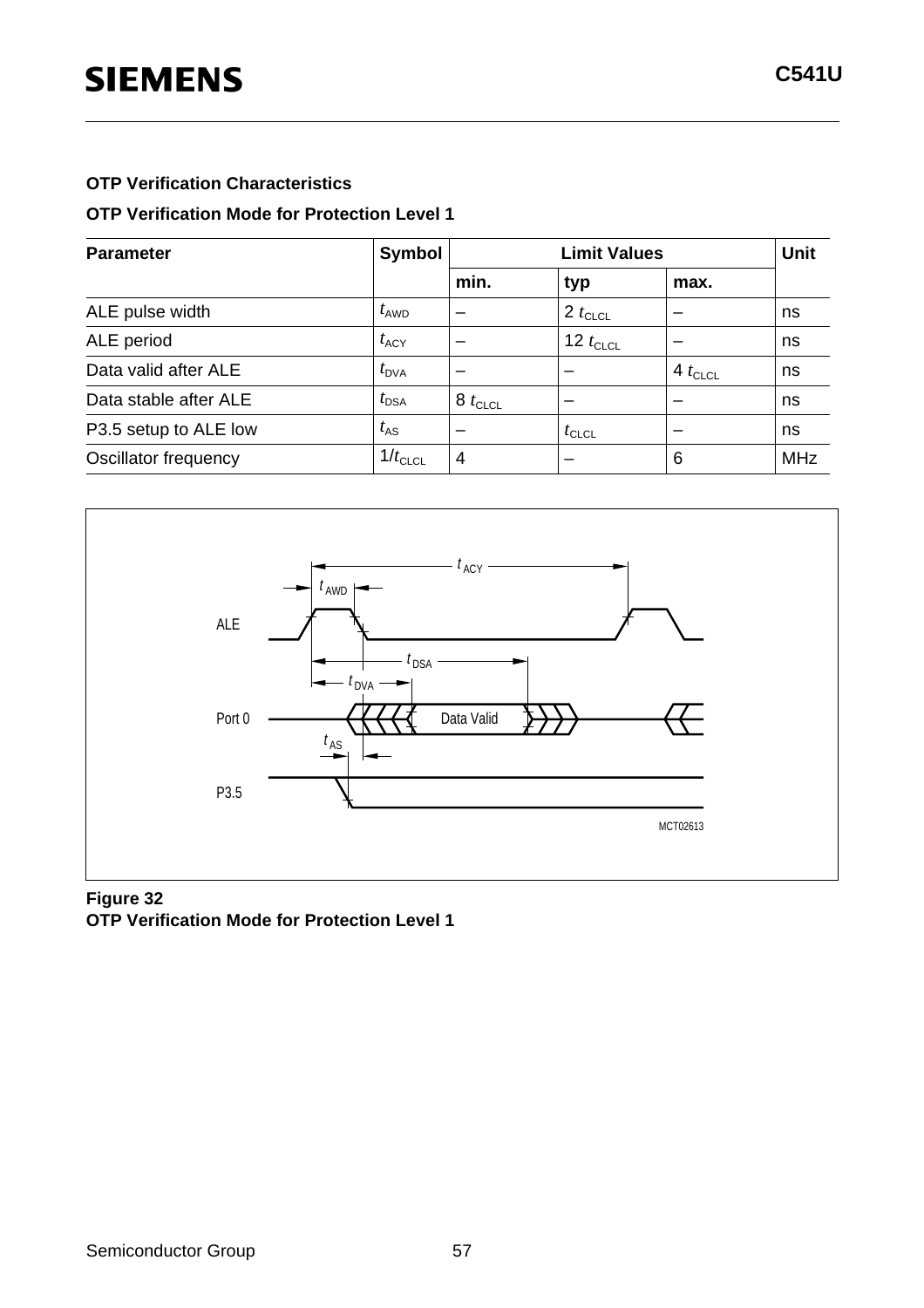#### **USB Transceiver Characteristics**

(Operating Conditions apply)

| <b>Parameter</b>                  | <b>Symbol</b>   | <b>Limit Values</b> |      | <b>Unit</b> | <b>Test Condition</b>                                   |
|-----------------------------------|-----------------|---------------------|------|-------------|---------------------------------------------------------|
|                                   |                 | min.                | max. |             |                                                         |
| Output impedance (high state)     | $R_{\text{DH}}$ | 28                  | 43   | $\Omega$    | 1)                                                      |
| Output impedance (low state)      | $R_{\text{DL}}$ | 28                  | 51   | Ω           |                                                         |
| Input leakage current             |                 |                     | ± 5  | μA          | $V_{\text{IN}} = V_{\text{SS}}$ or $V_{\text{DD}}$      |
| Tristate output off-state current | $I_{\text{oz}}$ |                     | ±10  | μA          | $V_{\text{OUT}} = V_{\text{SS}}$ or $V_{\text{DD}}^{1}$ |
| Crossover point                   | $V_{\sf CR}$    | 1.3                 | 2.0  | $\vee$      | 2)                                                      |

#### **Notes :**

1) This value includes an external resistor of 30Ω ± 1% (see "Load for D+/D-" diagram for testing details)

2) The crossover point is in the range of 1.3V to 2.0V for the high speed mode with a 50pF capacitance. In the low-speed mode with a 100pF or greater capacitance, the crossover point is in the range of 1.3V to 2.0V.

| <b>Parameter</b>          | <b>Symbol</b>   |      | <b>Limit Values</b> | Unit |
|---------------------------|-----------------|------|---------------------|------|
|                           |                 | min. | max.                |      |
| High speed mode rise time | $l_{\text{FR}}$ | 4    | 20                  | ns   |
| High speed mode fall time | $t_{\sf FF}$    | 4    | 20                  | ns   |
| Low speed mode rise time  | $l_{LR}$        | 75   | 300                 | ns   |
| Low speed mode fall time  | $l_{LF}$        | 75   | 300                 | ns   |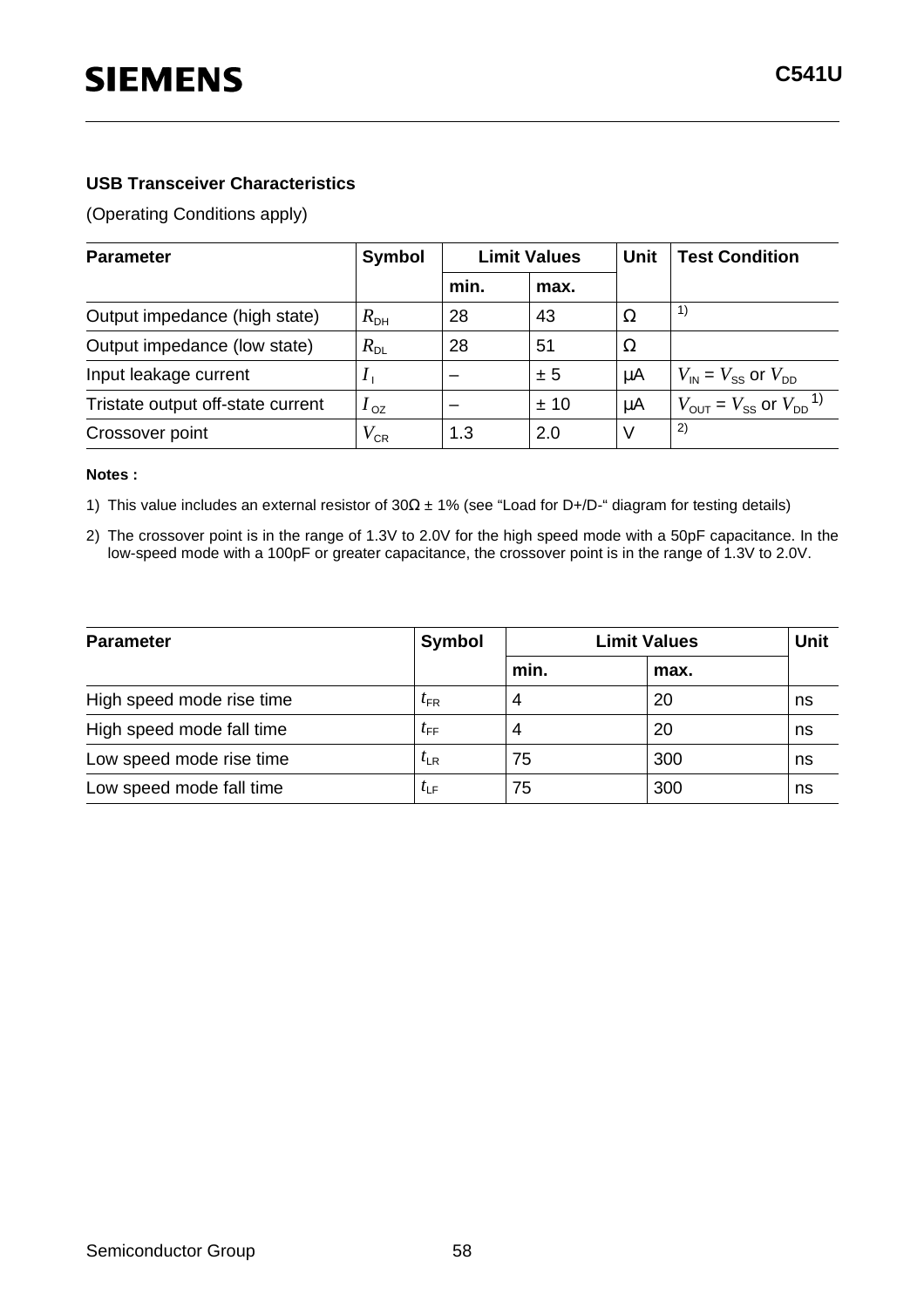

### **Figure 33**

### **AC Testing: Input, Output Waveforms**



#### **Figure 34 AC Testing : Float Waveforms**



#### **Figure 35 Load for D+/D-**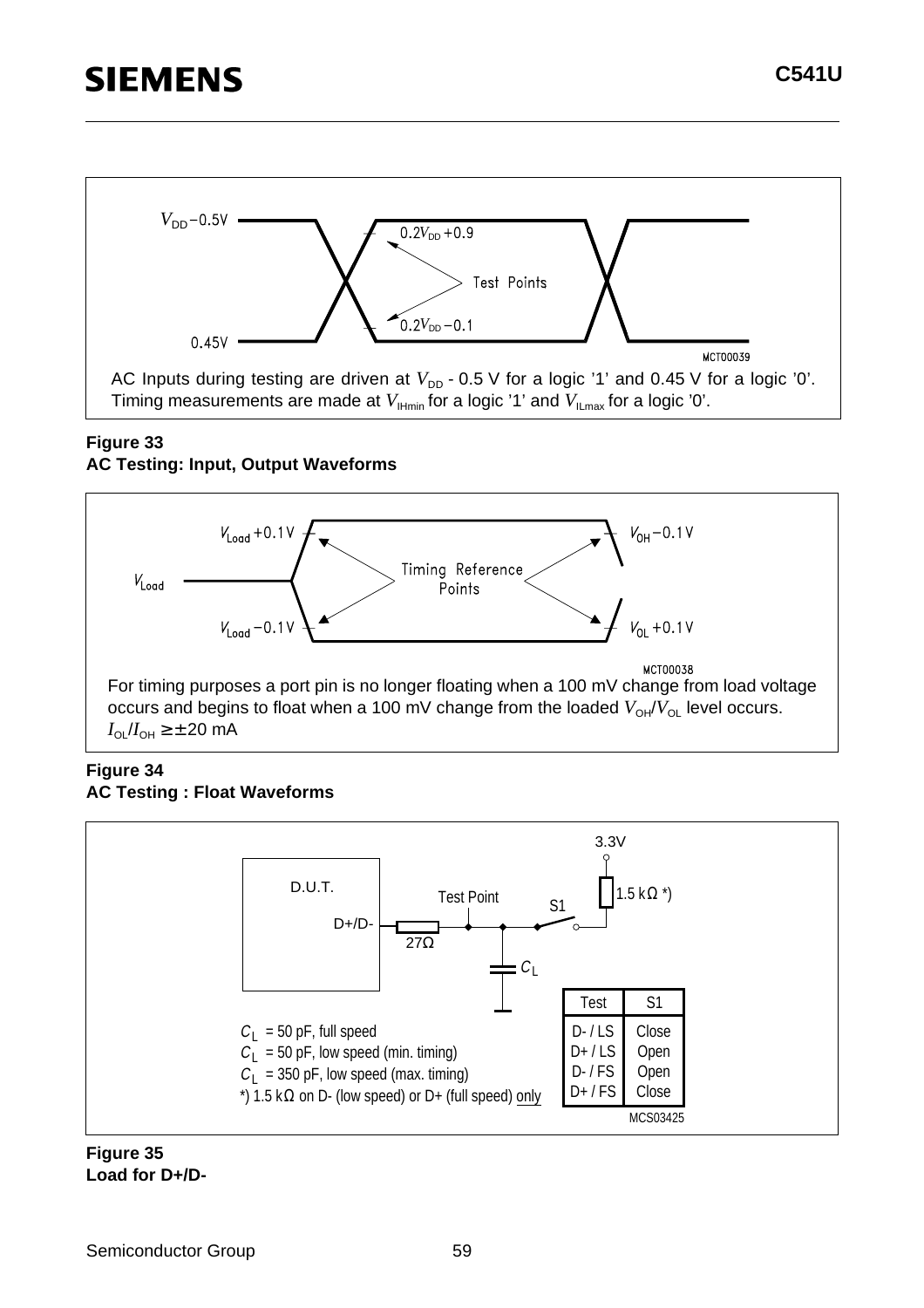

**Figure 36 Recommended Oscillator Circuits for Crystal Oscillator**